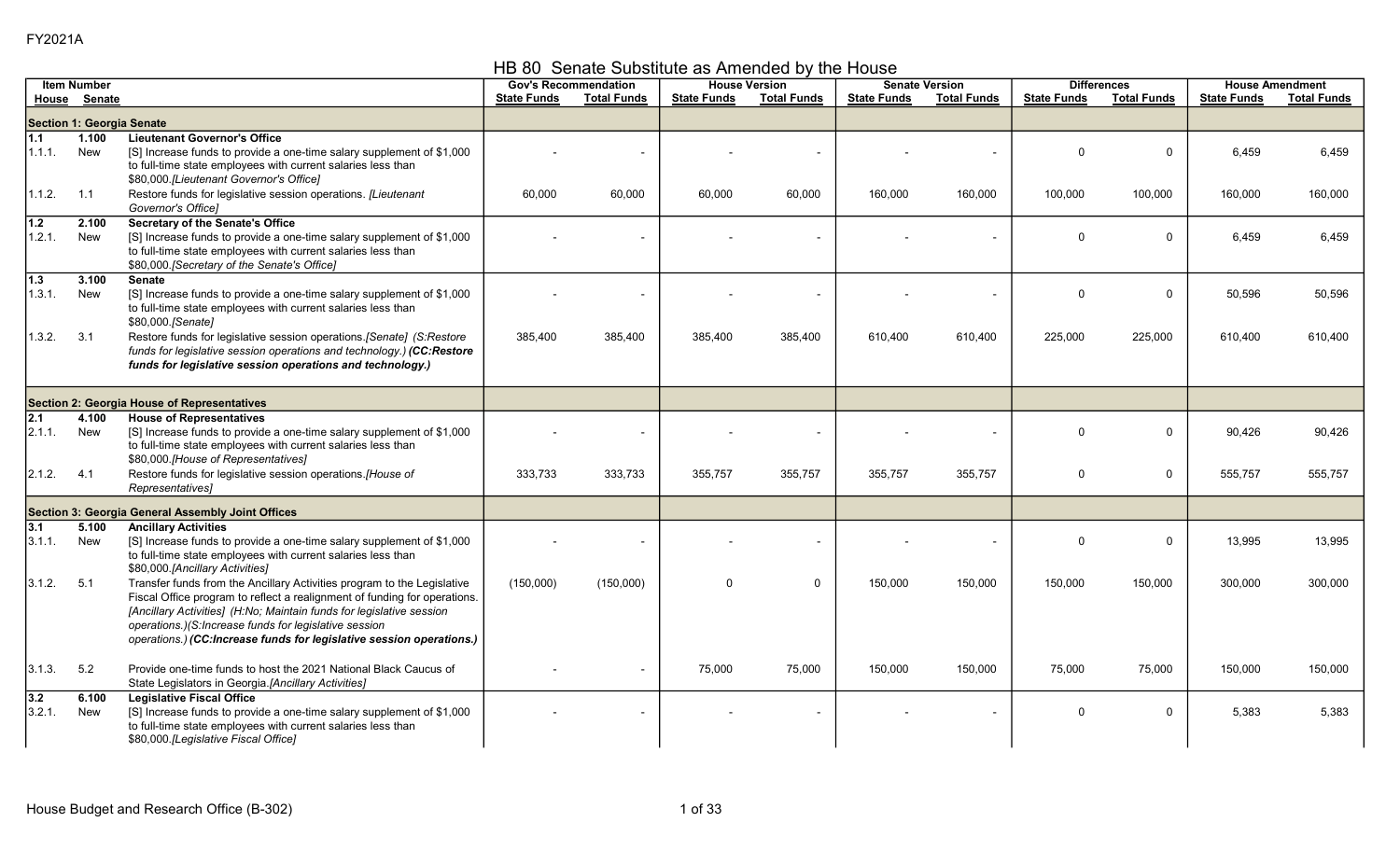HB 80 Senate Substitute as Amended by the House

|                  | <b>Item Number</b>                 |                                                                                       | <b>Gov's Recommendation</b> |                          |                    | <b>House Version</b> |                    | <b>Senate Version</b> |                    | <b>Differences</b> |                    | <b>House Amendment</b> |
|------------------|------------------------------------|---------------------------------------------------------------------------------------|-----------------------------|--------------------------|--------------------|----------------------|--------------------|-----------------------|--------------------|--------------------|--------------------|------------------------|
| House            | Senate                             |                                                                                       | <b>State Funds</b>          | <b>Total Funds</b>       | <b>State Funds</b> | <b>Total Funds</b>   | <b>State Funds</b> | <b>Total Funds</b>    | <b>State Funds</b> | <b>Total Funds</b> | <b>State Funds</b> | <b>Total Funds</b>     |
| 3.2.2.           | 6.1                                | Transfer funds from Ancillary Activities program to the Legislative                   | 150,000                     | 150,000                  | 150,000            | 150,000              | 100,000            | 100,000               | (50,000)           | (50,000)           | 100,000            | 100,000                |
|                  |                                    | Fiscal Office program to reflect a realignment of funding for                         |                             |                          |                    |                      |                    |                       |                    |                    |                    |                        |
|                  |                                    | operations. [Legislative Fiscal Office] (H & S:Restore funds for session              |                             |                          |                    |                      |                    |                       |                    |                    |                    |                        |
|                  |                                    | operations.) (CC:Restore funds for session operations.)                               |                             |                          |                    |                      |                    |                       |                    |                    |                    |                        |
| 3.3              | 7.100                              | <b>Office of Legislative Counsel</b>                                                  |                             |                          |                    |                      |                    |                       |                    |                    |                    |                        |
| 3.3.1.           | New                                | [S] Increase funds to provide a one-time salary supplement of \$1,000                 |                             |                          |                    |                      |                    |                       | $\Omega$           | $\mathbf 0$        | 16,148             | 16,148                 |
|                  |                                    | to full-time state employees with current salaries less than                          |                             |                          |                    |                      |                    |                       |                    |                    |                    |                        |
|                  |                                    | \$80,000.[Office of Legislative Counsel]                                              |                             |                          |                    |                      |                    |                       |                    |                    |                    |                        |
| 3.3.2.           | 7.1                                | Restore funds for legislative session operations. [Office of Legislative              |                             | $\overline{\phantom{a}}$ | 15,546             | 15,546               | 50,000             | 50,000                | 34,454             | 34,454             | 115,546            | 115,546                |
|                  |                                    | Counsel]                                                                              |                             |                          |                    |                      |                    |                       |                    |                    |                    |                        |
|                  |                                    |                                                                                       |                             |                          |                    |                      |                    |                       |                    |                    |                    |                        |
|                  |                                    | Section 4: Audits and Accounts, Department of                                         |                             |                          |                    |                      |                    |                       |                    |                    |                    |                        |
| 4.1              | 8.100                              | <b>Audit and Assurance Services</b>                                                   |                             |                          |                    |                      |                    |                       | $\Omega$           |                    |                    |                        |
| 4.1.1.           | New                                | [S] Increase funds to provide a one-time salary supplement of \$1,000                 |                             |                          |                    |                      |                    |                       |                    | $\mathbf 0$        | 185,158            | 185,158                |
|                  |                                    | to full-time state employees with current salaries less than                          |                             |                          |                    |                      |                    |                       |                    |                    |                    |                        |
|                  | 9.100                              | \$80,000. [Audit and Assurance Services]<br><b>Departmental Administration (DOAA)</b> |                             |                          |                    |                      |                    |                       |                    |                    |                    |                        |
| 4.2<br>4.2.1.    | New                                | [S] Increase funds to provide a one-time salary supplement of \$1,000                 |                             |                          |                    |                      |                    |                       | $\Omega$           | $\mathbf 0$        | 7,536              | 7,536                  |
|                  |                                    | to full-time state employees with current salaries less than                          |                             |                          |                    |                      |                    |                       |                    |                    |                    |                        |
|                  |                                    | \$80,000.[Departmental Administration (DOAA)]                                         |                             |                          |                    |                      |                    |                       |                    |                    |                    |                        |
| $\overline{4.4}$ | 11.100                             | <b>Statewide Equalized Adjusted Property Tax Digest</b>                               |                             |                          |                    |                      |                    |                       |                    |                    |                    |                        |
| 4.4.1.           | New                                | [S] Increase funds to provide a one-time salary supplement of \$1,000                 |                             |                          |                    |                      |                    |                       | $\Omega$           | $\mathbf 0$        | 13,995             | 13,995                 |
|                  |                                    | to full-time state employees with current salaries less than                          |                             |                          |                    |                      |                    |                       |                    |                    |                    |                        |
|                  |                                    | \$80,000.[Statewide Equalized Adjusted Property Tax Digest]                           |                             |                          |                    |                      |                    |                       |                    |                    |                    |                        |
|                  |                                    |                                                                                       |                             |                          |                    |                      |                    |                       |                    |                    |                    |                        |
|                  |                                    | Section 5: Appeals, Court of                                                          |                             |                          |                    |                      |                    |                       |                    |                    |                    |                        |
| 5.1              | 12.100                             | <b>Court of Appeals</b>                                                               |                             |                          |                    |                      |                    |                       |                    |                    |                    |                        |
| 5.1.1.           | <b>New</b>                         | [S] Increase funds to provide a one-time salary supplement of \$1,000                 |                             |                          |                    |                      |                    |                       | $\Omega$           | $\mathbf 0$        | 36,601             | 36,601                 |
|                  |                                    | to full-time state employees with current salaries less than                          |                             |                          |                    |                      |                    |                       |                    |                    |                    |                        |
|                  |                                    | \$80,000.[Court of Appeals]                                                           |                             |                          |                    |                      |                    |                       |                    |                    |                    |                        |
| 5.2              | 13.100                             | Georgia State-wide Business Court                                                     |                             |                          |                    |                      |                    |                       |                    |                    |                    |                        |
| 5.2.1.           | New                                | [S] Increase funds to provide a one-time salary supplement of \$1,000                 |                             |                          |                    |                      |                    |                       | $\Omega$           | $\mathbf 0$        | 2,153              | 2,153                  |
|                  |                                    | to full-time state employees with current salaries less than                          |                             |                          |                    |                      |                    |                       |                    |                    |                    |                        |
|                  |                                    | \$80,000. [Georgia State-wide Business Court]                                         |                             |                          |                    |                      |                    |                       |                    |                    |                    |                        |
|                  | <b>Section 6: Judicial Council</b> |                                                                                       |                             |                          |                    |                      |                    |                       |                    |                    |                    |                        |
| 6.1              | 14.100                             | <b>Council of Accountability Court Judges</b>                                         |                             |                          |                    |                      |                    |                       |                    |                    |                    |                        |
| 6.1.1.           | New                                | [S] Increase funds to provide a one-time salary supplement of \$1,000                 |                             |                          |                    |                      |                    |                       | $\Omega$           | $\mathbf 0$        | 3.230              | 3,230                  |
|                  |                                    | to full-time state employees with current salaries less than                          |                             |                          |                    |                      |                    |                       |                    |                    |                    |                        |
|                  |                                    | \$80,000.[Council of Accountability Court Judges]                                     |                             |                          |                    |                      |                    |                       |                    |                    |                    |                        |
| 6.2              | 15.100                             | <b>Georgia Office of Dispute Resolution</b>                                           |                             |                          |                    |                      |                    |                       |                    |                    |                    |                        |
| 6.2.1.           | New                                | [S] Increase funds to provide a one-time salary supplement of \$1,000                 |                             |                          |                    |                      |                    |                       | $\Omega$           | $\Omega$           | 9,689              | 9,689                  |
|                  |                                    | to full-time state employees with current salaries less than                          |                             |                          |                    |                      |                    |                       |                    |                    |                    |                        |
|                  |                                    | \$80,000. [Georgia Office of Dispute Resolution]                                      |                             |                          |                    |                      |                    |                       |                    |                    |                    |                        |
| 6.4              | 17.100                             | <b>Judicial Council</b>                                                               |                             |                          |                    |                      |                    |                       |                    |                    |                    |                        |
| 6.4.1.           | New                                | [S] Increase funds to provide a one-time salary supplement of \$1,000                 |                             |                          |                    |                      |                    |                       | $\Omega$           | $\Omega$           | 47,366             | 47,366                 |
|                  |                                    | to full-time state employees with current salaries less than                          |                             |                          |                    |                      |                    |                       |                    |                    |                    |                        |
|                  |                                    | \$80,000.[Judicial Council]                                                           |                             |                          |                    |                      |                    |                       |                    |                    |                    |                        |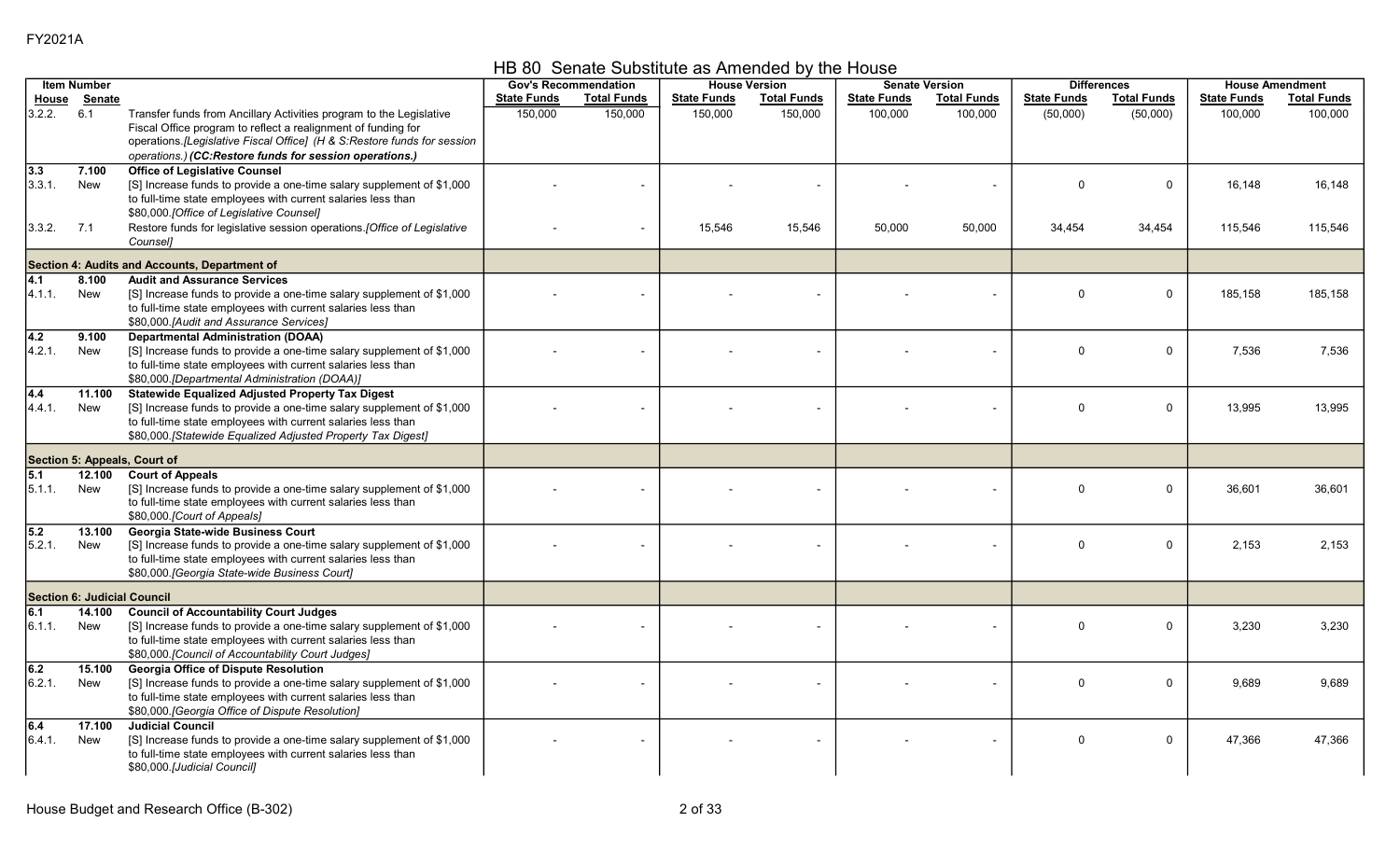HB 80 Senate Substitute as Amended by the House

|                            | <b>Item Number</b>                |                                                                                                                                                                                                                                     | <b>Gov's Recommendation</b> |                          |                    | <b>House Version</b> |                    | <b>Senate Version</b> |                    | <b>Differences</b> |                    | <b>House Amendment</b> |
|----------------------------|-----------------------------------|-------------------------------------------------------------------------------------------------------------------------------------------------------------------------------------------------------------------------------------|-----------------------------|--------------------------|--------------------|----------------------|--------------------|-----------------------|--------------------|--------------------|--------------------|------------------------|
|                            | House Senate                      |                                                                                                                                                                                                                                     | <b>State Funds</b>          | <b>Total Funds</b>       | <b>State Funds</b> | <b>Total Funds</b>   | <b>State Funds</b> | <b>Total Funds</b>    | <b>State Funds</b> | <b>Total Funds</b> | <b>State Funds</b> | <b>Total Funds</b>     |
| 6.5<br>6.5.1.              | 18.100<br>New                     | <b>Judicial Qualifications Commission</b><br>[S] Increase funds to provide a one-time salary supplement of \$1,000<br>to full-time state employees with current salaries less than<br>\$80,000 [Judicial Qualifications Commission] |                             |                          |                    |                      |                    |                       | $\Omega$           | 0                  | 1,077              | 1,077                  |
|                            | <b>Section 7: Juvenile Courts</b> |                                                                                                                                                                                                                                     |                             |                          |                    |                      |                    |                       |                    |                    |                    |                        |
| $\sqrt{7.1}$<br>7.1.1.     | 20.100<br>New                     | <b>Council of Juvenile Court Judges</b><br>[S] Increase funds to provide a one-time salary supplement of \$1,000<br>to full-time state employees with current salaries less than<br>\$80,000. [Council of Juvenile Court Judges]    |                             |                          |                    |                      |                    |                       | $\Omega$           | $\mathbf{0}$       | 11,842             | 11,842                 |
|                            |                                   | <b>Section 8: Prosecuting Attorneys</b>                                                                                                                                                                                             |                             |                          |                    |                      |                    |                       |                    |                    |                    |                        |
| $\overline{8.2}$<br>8.2.1  | 23.100<br>New                     | <b>District Attorneys</b><br>[S] Increase funds to provide a one-time salary supplement of \$1,000<br>to full-time state employees with current salaries less than<br>\$80,000.[District Attorneys]                                 |                             |                          |                    |                      |                    |                       | $\Omega$           | 0                  | 630,829            | 630,829                |
| $\overline{8.3}$<br>8.3.1. | 24.100<br>New                     | <b>Prosecuting Attorney's Council</b><br>[S] Increase funds to provide a one-time salary supplement of \$1,000<br>to full-time state employees with current salaries less than<br>\$80,000.[Prosecuting Attorney's Council]         |                             |                          |                    |                      |                    |                       | $\Omega$           | 0                  | 24,760             | 24,760                 |
|                            | <b>Section 9: Superior Courts</b> |                                                                                                                                                                                                                                     |                             |                          |                    |                      |                    |                       |                    |                    |                    |                        |
| 9.1<br>9.1.1.              | 25.100<br>New                     | <b>Council of Superior Court Judges</b><br>[S] Increase funds to provide a one-time salary supplement of \$1,000<br>to full-time state employees with current salaries less than<br>\$80,000 [Council of Superior Court Judges]     |                             |                          |                    |                      |                    |                       | $\Omega$           | 0                  | 7,536              | 7,536                  |
| $\overline{9.2}$<br>9.2.1. | 26.100<br>New                     | <b>Judicial Administrative Districts</b><br>[S] Increase funds to provide a one-time salary supplement of \$1,000<br>to full-time state employees with current salaries less than<br>\$80,000 [Judicial Administrative Districts]   |                             |                          |                    | $\sim$               |                    |                       | $\Omega$           | $\mathbf{0}$       | 9.689              | 9.689                  |
| 9.2.2.                     | 26.1                              | Increase funds for regular operating expenses.[Judicial Administrative<br><b>Districts1</b>                                                                                                                                         | 46,518                      | 46.518                   | 23,259             | 23,259               | 46,518             | 46,518                | 23,259             | 23,259             | 46,518             | 46,518                 |
| 9.3<br>9.3.1.              | 27.100<br>New                     | <b>Superior Court Judges</b><br>[S] Increase funds to provide a one-time salary supplement of \$1,000<br>to full-time state employees with current salaries less than<br>\$80,000. [Superior Court Judges]                          |                             |                          |                    |                      |                    |                       | $\Omega$           | 0                  | 251,901            | 251,901                |
| 9.3.5.                     | 27.4                              | Restore funds for personal services and operating expenses. [Superior<br>Court Judges]                                                                                                                                              |                             | $\overline{\phantom{a}}$ | 353,267            | 353,267              | 330,008            | 330,008               | (23, 259)          | (23, 259)          | 330,008            | 330,008                |
|                            |                                   | <b>Section 10: Supreme Court</b>                                                                                                                                                                                                    |                             |                          |                    |                      |                    |                       |                    |                    |                    |                        |
| 10.1<br>10.1.1.            | 28.100<br>New                     | <b>Supreme Court of Georgia</b><br>[S] Increase funds to provide a one-time salary supplement of \$1,000<br>to full-time state employees with current salaries less than<br>\$80,000.[Supreme Court of Georgia]                     |                             |                          |                    |                      |                    |                       | $\Omega$           | 0                  | 31,219             | 31,219                 |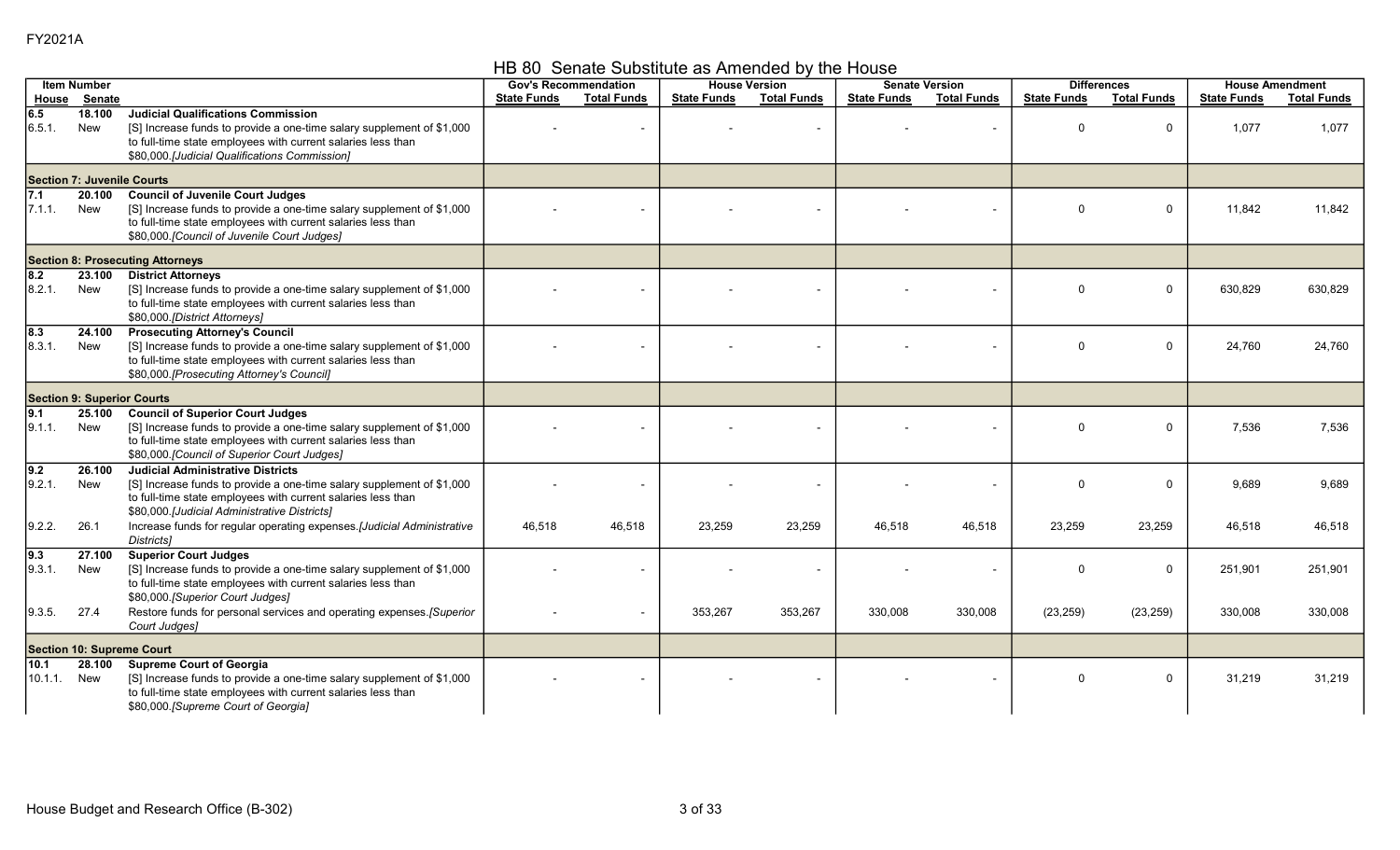HB 80 Senate Substitute as Amended by the House

|                              | <b>Item Number</b> |                                                                                                                                                                                                                                                                                               |                    | <b>Gov's Recommendation</b> |                    | <b>House Version</b> |                    | <b>Senate Version</b><br><b>Differences</b><br><b>House Amendment</b> |                    |                    |                    |                    |
|------------------------------|--------------------|-----------------------------------------------------------------------------------------------------------------------------------------------------------------------------------------------------------------------------------------------------------------------------------------------|--------------------|-----------------------------|--------------------|----------------------|--------------------|-----------------------------------------------------------------------|--------------------|--------------------|--------------------|--------------------|
|                              | House Senate       |                                                                                                                                                                                                                                                                                               | <b>State Funds</b> | <b>Total Funds</b>          | <b>State Funds</b> | <b>Total Funds</b>   | <b>State Funds</b> | <b>Total Funds</b>                                                    | <b>State Funds</b> | <b>Total Funds</b> | <b>State Funds</b> | <b>Total Funds</b> |
|                              |                    | Section 11: Accounting Office, State                                                                                                                                                                                                                                                          |                    |                             |                    |                      |                    |                                                                       |                    |                    |                    |                    |
| 11.1<br>11.1.1.              | 29.100<br>New      | <b>Administration (SAO)</b><br>[S] Increase funds to provide a one-time salary supplement of \$1,000<br>to full-time state employees with current salaries less than<br>\$80,000.[Administration (SAO)]                                                                                       |                    |                             |                    |                      |                    |                                                                       | $\Omega$           | $\mathbf 0$        | 2,153              | 2,153              |
| 11.2<br>11.2.1.              | 30.100<br>New      | <b>Financial Systems</b><br>[S] Increase funds to provide a one-time salary supplement of \$1,000<br>to full-time state employees with current salaries less than<br>\$80,000.[Financial Systems]                                                                                             |                    |                             |                    |                      |                    |                                                                       | $\mathbf 0$        | 0                  | 26,913             | 26,913             |
| 11.3<br>11.3.1.              | 31.100<br>New      | <b>Shared Services</b><br>[S] Increase funds to provide a one-time salary supplement of \$1,000<br>to full-time state employees with current salaries less than<br>\$80,000 [Shared Services]                                                                                                 |                    |                             |                    |                      |                    |                                                                       | $\Omega$           | $\mathbf 0$        | 16,148             | 16,148             |
| 11.4<br>11.4.1.              | 32.100<br>New      | <b>Statewide Accounting and Reporting</b><br>[S] Increase funds to provide a one-time salary supplement of \$1,000<br>to full-time state employees with current salaries less than<br>\$80,000. [Statewide Accounting and Reporting]                                                          |                    |                             |                    |                      |                    |                                                                       | $\mathbf 0$        | 0                  | 12,918             | 12,918             |
| 11.5<br>11.5.1. New          | 33.100             | Georgia Government Transparency and Campaign Finance<br>Commission<br>[S] Increase funds to provide a one-time salary supplement of \$1,000<br>to full-time state employees with current salaries less than<br>\$80,000. [Georgia Government Transparency and Campaign Finance<br>Commission] |                    |                             |                    |                      |                    |                                                                       | $\Omega$           | $\mathbf 0$        | 13,995             | 13,995             |
| 11.6<br>11.6.1.              | 34.100<br>New      | <b>Georgia State Board of Accountancy</b><br>[S] Increase funds to provide a one-time salary supplement of \$1,000<br>to full-time state employees with current salaries less than<br>\$80,000. [Georgia State Board of Accountancy]                                                          |                    |                             |                    |                      |                    |                                                                       | $\Omega$           | $\mathbf 0$        | 3,230              | 3,230              |
|                              |                    | Section 12: Administrative Services, Department of                                                                                                                                                                                                                                            |                    |                             |                    |                      |                    |                                                                       |                    |                    |                    |                    |
| $\sqrt{12.8}$<br>12.8.1.     | 42.100<br>New      | <b>Office of State Administrative Hearings</b><br>[S] Increase funds to provide a one-time salary supplement of \$1,000<br>to full-time state employees with current salaries less than<br>\$80,000 [Office of State Administrative Hearings]                                                 |                    |                             |                    |                      |                    |                                                                       | $\Omega$           | 0                  | 23,683             | 23,683             |
|                              |                    | Section 13: Agriculture, Department of                                                                                                                                                                                                                                                        |                    |                             |                    |                      |                    |                                                                       |                    |                    |                    |                    |
| $\overline{13.2}$<br>13.2.1. | 45.100<br>New      | <b>Consumer Protection</b><br>[S] Increase funds to provide a one-time salary supplement of \$1,000<br>to full-time state employees with current salaries less than<br>\$80,000 [Consumer Protection]                                                                                         |                    |                             |                    |                      |                    |                                                                       | $\Omega$           | $\mathbf 0$        | 410,147            | 410,147            |
| 13.2.3.                      | 45.2               | Provide funds for the Georgia Hemp Program. [Plant Protection]                                                                                                                                                                                                                                |                    | $\sim$                      | 453,049            | 453,049              | 276,017            | 276,017                                                               | (177, 032)         | (177, 032)         | 244,387            | 244,387            |
| $\sqrt{13.3}$<br>13.3.1.     | 46.100<br>New      | <b>Departmental Administration (DOA)</b><br>[S] Increase funds to provide a one-time salary supplement of \$1,000<br>to full-time state employees with current salaries less than<br>\$80,000.[Departmental Administration (DOA)]                                                             |                    |                             |                    |                      |                    |                                                                       | 0                  | 0                  | 47,366             | 47,366             |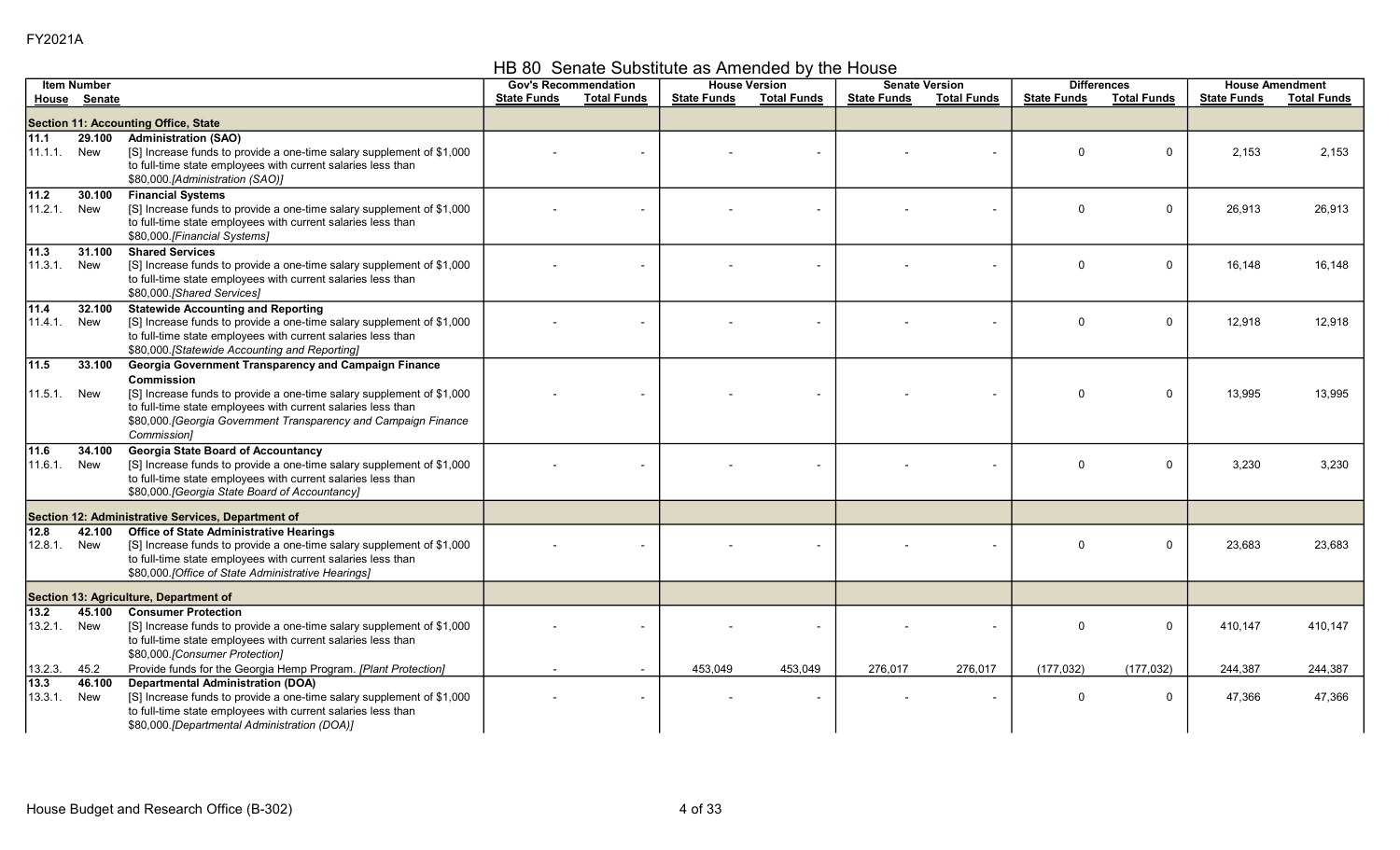HB 80 Senate Substitute as Amended by the House

|                            | <b>Item Number</b>                             |                                                                                                                                                                                                                                                                                                                                                                                                                                                                            |                    | <b>Gov's Recommendation</b> | <b>House Version</b> |                    |                    | <b>Senate Version</b> | <b>Differences</b>   |                             |                    | <b>House Amendment</b> |
|----------------------------|------------------------------------------------|----------------------------------------------------------------------------------------------------------------------------------------------------------------------------------------------------------------------------------------------------------------------------------------------------------------------------------------------------------------------------------------------------------------------------------------------------------------------------|--------------------|-----------------------------|----------------------|--------------------|--------------------|-----------------------|----------------------|-----------------------------|--------------------|------------------------|
| <u>House</u>               | Senate                                         |                                                                                                                                                                                                                                                                                                                                                                                                                                                                            | <b>State Funds</b> | <b>Total Funds</b>          | <b>State Funds</b>   | <b>Total Funds</b> | <b>State Funds</b> | <b>Total Funds</b>    | <b>State Funds</b>   | <b>Total Funds</b>          | <b>State Funds</b> | <b>Total Funds</b>     |
| 13.4<br>13.4.1.<br>13.4.2. | 47.100<br>New<br>47.1                          | <b>Marketing and Promotion</b><br>[S] Increase funds to provide a one-time salary supplement of \$1,000<br>to full-time state employees with current salaries less than<br>\$80,000.[Marketing and Promotion]<br>Retain the Thomasville, Cordele, and Savannah farmers markets within                                                                                                                                                                                      |                    |                             | $\Omega$             | $\mathbf 0$        | $\Omega$           | $\mathbf 0$           | $\Omega$<br>$\Omega$ | $\mathbf 0$<br>$\mathbf{0}$ | 41,984<br>$\Omega$ | 41,984                 |
|                            |                                                | the Georgia Department of Agriculture. [Farmers Markets]<br>(H:Yes)(S:Yes; Redirect \$120,000 intended for the transition of<br>ownership of farmers markets in Thomasville, Cordele, and Savannah<br>to local authorities to instead fund repairs and maintenance for any<br>and all state farmers markets.) (CC: Yes; Retain \$120,000 in existing<br>funds for the Thomasville, Cordele, and Savannah farmers<br>markets within the Georgia Department of Agriculture.) |                    |                             |                      |                    |                    |                       |                      |                             |                    |                        |
| 13.6<br>13.6.1.            | 49.100<br>49.1                                 | Payments to Georgia Agricultural Exposition Authority<br>Increase funds to mitigate the operational impact of COVID-<br>19. [Payments to Georgia Agricultural Exposition Authority]                                                                                                                                                                                                                                                                                        | 1,750,000          | 1,750,000                   | 1,750,000            | 1,750,000          | 3,000,000          | 3,000,000             | 1,250,000            | 1,250,000                   | 2,250,000          | 2,250,000              |
| 13.7<br>13.7.1             | 50.100<br>New                                  | <b>State Soil and Water Conservation Commission</b><br>[S] Increase funds to provide a one-time salary supplement of \$1,000<br>to full-time state employees with current salaries less than<br>\$80,000. [State Soil and Water Conservation Commission]                                                                                                                                                                                                                   |                    |                             |                      |                    |                    |                       | $\Omega$             | 0                           | 20,454             | 20,454                 |
|                            | Section 14: Banking and Finance, Department of |                                                                                                                                                                                                                                                                                                                                                                                                                                                                            |                    |                             |                      |                    |                    |                       |                      |                             |                    |                        |
| 14.1<br>14.1.1.            | 51.100<br>New                                  | <b>Departmental Administration (DBF)</b><br>[S] Increase funds to provide a one-time salary supplement of \$1,000<br>to full-time state employees with current salaries less than<br>\$80,000.[Departmental Administration (DBF)]                                                                                                                                                                                                                                          |                    |                             |                      |                    |                    |                       | $\Omega$             | 0                           | 6,459              | 6,459                  |
| $14.2$<br>14.2.1.          | 52.100<br>New                                  | <b>Financial Institution Supervision</b><br>[S] Increase funds to provide a one-time salary supplement of \$1,000<br>to full-time state employees with current salaries less than<br>\$80,000.[Financial Institution Supervision]                                                                                                                                                                                                                                          |                    |                             |                      |                    |                    |                       | $\Omega$             | $\mathbf 0$                 | 49,519             | 49,519                 |
| $\sqrt{14.3}$<br>14 3 1    | 53.100<br>New                                  | Non-Depository Financial Institution Supervision<br>[S] Increase funds to provide a one-time salary supplement of \$1,000<br>to full-time state employees with current salaries less than<br>\$80,000.[Non-Depository Financial Institution Supervision]                                                                                                                                                                                                                   |                    |                             |                      |                    |                    |                       | $\Omega$             | $\Omega$                    | 24,760             | 24,760                 |
|                            |                                                | Section 15: Behavioral Health and Developmental Disabilities, Department of                                                                                                                                                                                                                                                                                                                                                                                                |                    |                             |                      |                    |                    |                       |                      |                             |                    |                        |
| 15.1<br>15.1.1.            | 54.100<br>New                                  | <b>Adult Addictive Diseases Services</b><br>[S] Increase funds to provide a one-time salary supplement of \$1,000<br>to full-time state employees with current salaries less than<br>\$80,000.[Adult Addictive Diseases Services]                                                                                                                                                                                                                                          |                    |                             |                      |                    |                    |                       | $\Omega$             | 0                           | 9,689              | 9,689                  |
| 15.2<br>15.2.1.            | 55.100<br>New                                  | <b>Adult Developmental Disabilities Services</b><br>[S] Increase funds to provide a one-time salary supplement of \$1,000<br>to full-time state employees with current salaries less than<br>\$80,000 [occurs in 2 subprograms]                                                                                                                                                                                                                                            |                    |                             |                      |                    |                    |                       | $\Omega$             | 0                           | 701,879            | 701,879                |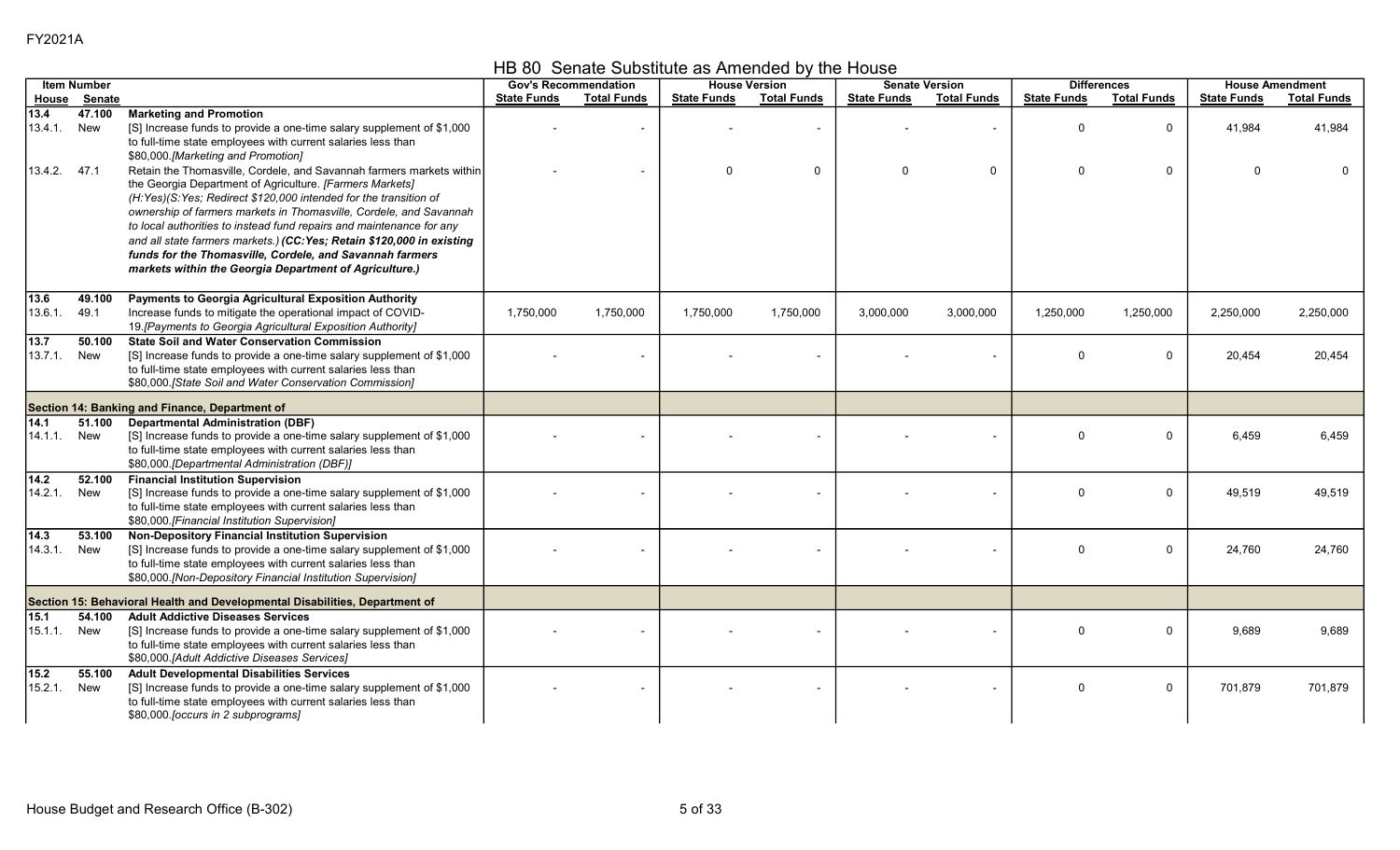| ־02 |
|-----|
|-----|

|                 | <b>Item Number</b> |                                                                                                                                                                                                                                                                                                                                                                                                                                                                                                                                                                                                                                                                                                                                                                                                                                                                                                                                                                                                                                                                                                                                                                                                                                                                                                                                                                                                                                                                                                                                                                                           |                    | <b>Gov's Recommendation</b> |                    | <b>House Version</b> |                    | <b>Senate Version</b> |                    | <b>Differences</b> |                    | <b>House Amendment</b> |
|-----------------|--------------------|-------------------------------------------------------------------------------------------------------------------------------------------------------------------------------------------------------------------------------------------------------------------------------------------------------------------------------------------------------------------------------------------------------------------------------------------------------------------------------------------------------------------------------------------------------------------------------------------------------------------------------------------------------------------------------------------------------------------------------------------------------------------------------------------------------------------------------------------------------------------------------------------------------------------------------------------------------------------------------------------------------------------------------------------------------------------------------------------------------------------------------------------------------------------------------------------------------------------------------------------------------------------------------------------------------------------------------------------------------------------------------------------------------------------------------------------------------------------------------------------------------------------------------------------------------------------------------------------|--------------------|-----------------------------|--------------------|----------------------|--------------------|-----------------------|--------------------|--------------------|--------------------|------------------------|
| <u>House</u>    | <b>Senate</b>      |                                                                                                                                                                                                                                                                                                                                                                                                                                                                                                                                                                                                                                                                                                                                                                                                                                                                                                                                                                                                                                                                                                                                                                                                                                                                                                                                                                                                                                                                                                                                                                                           | <b>State Funds</b> | <b>Total Funds</b>          | <b>State Funds</b> | <b>Total Funds</b>   | <b>State Funds</b> | <b>Total Funds</b>    | <b>State Funds</b> | <b>Total Funds</b> | <b>State Funds</b> | <b>Total Funds</b>     |
| 15.2.4.         | 55.2               | Recognize savings from the extension of the enhanced Federal<br>Medical Assistance Percentage (FMAP) during the COVID-19 Public<br>Health Emergency and utilize up to \$500,000 for a feasibility study on<br>implementation of a behavioral health crisis center for individuals with<br>intellectual and developmental disabilities, to be provided to the Office<br>of Planning and Budget, the House Budget and Research Office, and<br>the Senate Budget and Evaluation Office by September 1,<br>2021. [Community Services - Adult Developmental Disabilities]<br>(G:Yes)(H:Yes; Utilize \$1,757,154 in savings from the extension of the<br>enhanced Federal Medical Assistance Percentage (FMAP) for a<br>behavioral health crisis center for individuals with intellectual and<br>developmental disabilities.)(S:Yes; Recognize savings from the<br>extension of the enhanced Federal Medical Assistance Percentage<br>(FMAP) during the COVID-19 Public Health Emergency and utilize up<br>to \$500,000 for a feasibility study on implementation of a behavioral<br>health crisis center for individuals with intellectual and developmental<br>disabilities, to be provided to the Office of Planning and Budget, the<br>House Budget and Research Office, and the Senate Budget and<br>Evaluation Office by September 1, 2021.) (CC:Yes; Utilize \$1,757,154<br>in savings from the extension of the enhanced Federal Medical<br>Assistance Percentage (FMAP) for a behavioral health crisis<br>center for individuals with intellectual and developmental<br>disabilities.) | $\Omega$           |                             | $\Omega$           |                      | $\Omega$           |                       | $\Omega$           |                    | $\Omega$           |                        |
| 15.3<br>15.3.1. | 56.100<br>New      | <b>Adult Forensic Services</b><br>[S] Increase funds to provide a one-time salary supplement of \$1,000<br>to full-time state employees with current salaries less than<br>\$80,000.[Adult Forensic Services]                                                                                                                                                                                                                                                                                                                                                                                                                                                                                                                                                                                                                                                                                                                                                                                                                                                                                                                                                                                                                                                                                                                                                                                                                                                                                                                                                                             |                    |                             |                    |                      |                    |                       | $\Omega$           | $\pmb{0}$          | 1,171,232          | 1,171,232              |
| 15.4<br>15.4.1. | 57.100<br>New      | <b>Adult Mental Health Services</b><br>[S] Increase funds to provide a one-time salary supplement of \$1,000<br>to full-time state employees with current salaries less than<br>\$80,000 [occurs in 2 subprograms]                                                                                                                                                                                                                                                                                                                                                                                                                                                                                                                                                                                                                                                                                                                                                                                                                                                                                                                                                                                                                                                                                                                                                                                                                                                                                                                                                                        |                    |                             |                    |                      |                    |                       | $\mathbf{0}$       | $\mathbf 0$        | 5,537,516          | 5,537,516              |
| 15.5<br>15.5.1. | 58.100<br>New      | <b>Child and Adolescent Addictive Diseases Services</b><br>[S] Increase funds to provide a one-time salary supplement of \$1,000<br>to full-time state employees with current salaries less than<br>\$80,000. [Child and Adolescent Addictive Diseases Services]                                                                                                                                                                                                                                                                                                                                                                                                                                                                                                                                                                                                                                                                                                                                                                                                                                                                                                                                                                                                                                                                                                                                                                                                                                                                                                                          |                    |                             |                    |                      |                    |                       | $\mathbf{0}$       | 0                  | 1,077              | 1,077                  |
| 15.6<br>15.6.1. | 59.100<br>New      | <b>Child and Adolescent Developmental Disabilities</b><br>[S] Increase funds to provide a one-time salary supplement of \$1,000<br>to full-time state employees with current salaries less than<br>\$80,000.[Child and Adolescent Developmental Disabilities]                                                                                                                                                                                                                                                                                                                                                                                                                                                                                                                                                                                                                                                                                                                                                                                                                                                                                                                                                                                                                                                                                                                                                                                                                                                                                                                             |                    |                             |                    |                      |                    |                       | $\mathbf{0}$       | $\mathbf 0$        | 36,601             | 36,601                 |
| 15.7<br>15.7.1. | 60.100<br>New      | <b>Child and Adolescent Forensic Services</b><br>[S] Increase funds to provide a one-time salary supplement of \$1,000<br>to full-time state employees with current salaries less than                                                                                                                                                                                                                                                                                                                                                                                                                                                                                                                                                                                                                                                                                                                                                                                                                                                                                                                                                                                                                                                                                                                                                                                                                                                                                                                                                                                                    |                    |                             |                    |                      |                    |                       | $\Omega$           | $\mathbf 0$        | 19,377             | 19,377                 |

## HB 80 Senate Substitute as Amended by the House

\$80,000.[Child and Adolescent Forensic Services]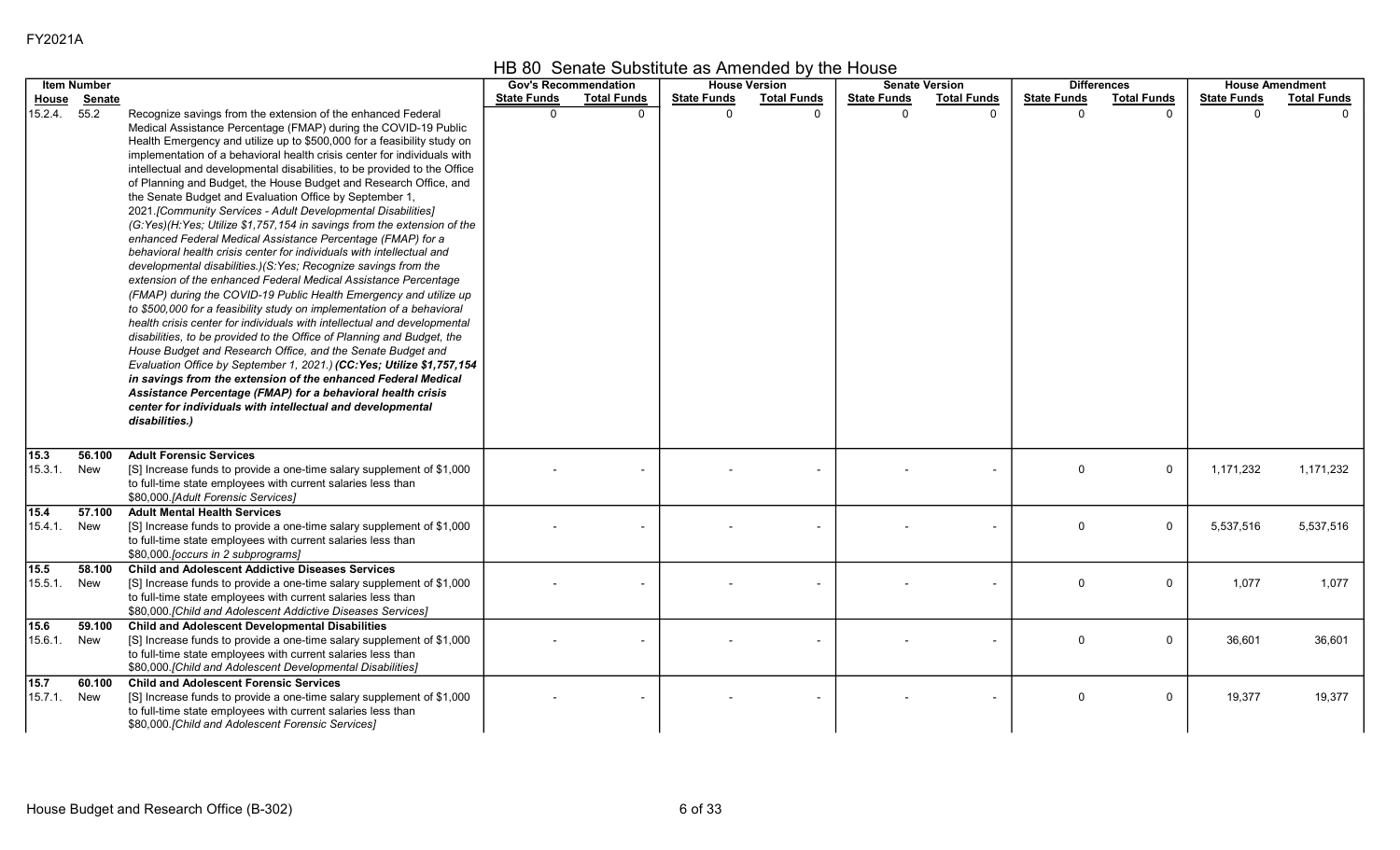HB 80 Senate Substitute as Amended by the House

|                              | <b>Item Number</b> |                                                                                                                                                                                                                                                                       |                    | <b>Gov's Recommendation</b> |                    | <b>House Version</b> |                    | <b>Senate Version</b> | <b>Differences</b> |                    |                    | <b>House Amendment</b> |
|------------------------------|--------------------|-----------------------------------------------------------------------------------------------------------------------------------------------------------------------------------------------------------------------------------------------------------------------|--------------------|-----------------------------|--------------------|----------------------|--------------------|-----------------------|--------------------|--------------------|--------------------|------------------------|
| House                        | <b>Senate</b>      |                                                                                                                                                                                                                                                                       | <b>State Funds</b> | <b>Total Funds</b>          | <b>State Funds</b> | <b>Total Funds</b>   | <b>State Funds</b> | <b>Total Funds</b>    | <b>State Funds</b> | <b>Total Funds</b> | <b>State Funds</b> | <b>Total Funds</b>     |
| 15.8<br>15.8.1.              | 61.100<br>New      | <b>Child and Adolescent Mental Health Services</b><br>[S] Increase funds to provide a one-time salary supplement of \$1,000<br>to full-time state employees with current salaries less than<br>\$80,000. [Child and Adolescent Mental Health Services]                |                    |                             |                    |                      |                    |                       | $\mathbf{0}$       | $\mathbf 0$        | 13,995             | 13,995                 |
| $\sqrt{15.9}$<br>15.9.1.     | 62.100<br>New      | <b>Departmental Administration (DBHDD)</b><br>[S] Increase funds to provide a one-time salary supplement of \$1,000<br>to full-time state employees with current salaries less than<br>\$80,000.[Departmental Administration (DBHDD)]                                 |                    |                             |                    |                      |                    |                       | $\Omega$           | $\Omega$           | 236.830            | 236.830                |
| 15.10<br>15.10.1. New        | 63.100             | <b>Direct Care Support Services</b><br>[S] Increase funds to provide a one-time salary supplement of \$1,000<br>to full-time state employees with current salaries less than<br>\$80,000.[Direct Care Support Services]                                               |                    |                             |                    |                      |                    |                       | $\mathbf{0}$       | $\mathbf 0$        | 996,839            | 996,839                |
| 15.11<br>15.11.1. New        | 64.100             | <b>Substance Abuse Prevention</b><br>[S] Increase funds to provide a one-time salary supplement of \$1,000<br>to full-time state employees with current salaries less than<br>\$80,000.[Substance Abuse Prevention]                                                   |                    |                             |                    |                      |                    |                       | $\mathbf 0$        | $\mathbf 0$        | 13,995             | 13,995                 |
| 15.12<br>15.12.1. New        | 65.100             | Georgia Council on Developmental Disabilities<br>[S] Increase funds to provide a one-time salary supplement of \$1,000<br>to full-time state employees with current salaries less than<br>\$80,000. [Georgia Council on Developmental Disabilities]                   |                    |                             |                    |                      |                    |                       | $\mathbf{0}$       | $\Omega$           | 9,689              | 9,689                  |
| 15.13<br>15.13.1. New        | 66.100             | <b>Sexual Offender Review Board</b><br>[S] Increase funds to provide a one-time salary supplement of \$1,000<br>to full-time state employees with current salaries less than<br>\$80,000 [Sexual Offender Review Board]                                               |                    |                             |                    |                      |                    |                       | $\Omega$           | $\mathbf 0$        | 8,612              | 8,612                  |
|                              |                    | Section 16: Community Affairs, Department of                                                                                                                                                                                                                          |                    |                             |                    |                      |                    |                       |                    |                    |                    |                        |
| 16.1<br>16.1.1.              | 67.100<br>New      | <b>Building Construction</b><br>[S] Increase funds to provide a one-time salary supplement of \$1,000<br>to full-time state employees with current salaries less than<br>\$80,000.[Building Construction]                                                             |                    |                             |                    |                      |                    |                       | $\mathbf{0}$       | $\mathbf 0$        | 3,230              | 3,230                  |
| $\overline{16.2}$<br>16.2.1. | 68.100<br>New      | <b>Coordinated Planning</b><br>[S] Increase funds to provide a one-time salary supplement of \$1,000<br>to full-time state employees with current salaries less than<br>\$80,000 [Coordinated Planning]                                                               |                    |                             |                    |                      |                    |                       | $\mathbf{0}$       | $\mathbf 0$        | 10,765             | 10,765                 |
| 16.3<br>16.3.1.              | 69.100<br>New      | <b>Departmental Administration (DCA)</b><br>[S] Increase funds to provide a one-time salary supplement of \$1,000<br>to full-time state employees with current salaries less than<br>\$80,000.[Departmental Administration (DCA)]                                     |                    |                             |                    |                      |                    |                       | $\Omega$           | $\Omega$           | 38,754             | 38,754                 |
| 16.4<br>16.4.1.              | 70.100<br>New      | <b>Federal Community and Economic Development Programs</b><br>[S] Increase funds to provide a one-time salary supplement of \$1,000<br>to full-time state employees with current salaries less than<br>\$80,000.[Federal Community and Economic Development Programs] |                    |                             |                    |                      |                    |                       | $\Omega$           | $\mathbf 0$        | 30,142             | 30,142                 |
| 16.6<br>16.6.1.              | 72.100<br>New      | <b>Regional Services</b><br>[S] Increase funds to provide a one-time salary supplement of \$1,000<br>to full-time state employees with current salaries less than<br>\$80,000.[Regional Services]                                                                     |                    |                             |                    |                      |                    |                       | $\mathbf 0$        | $\mathbf 0$        | 11,842             | 11.842                 |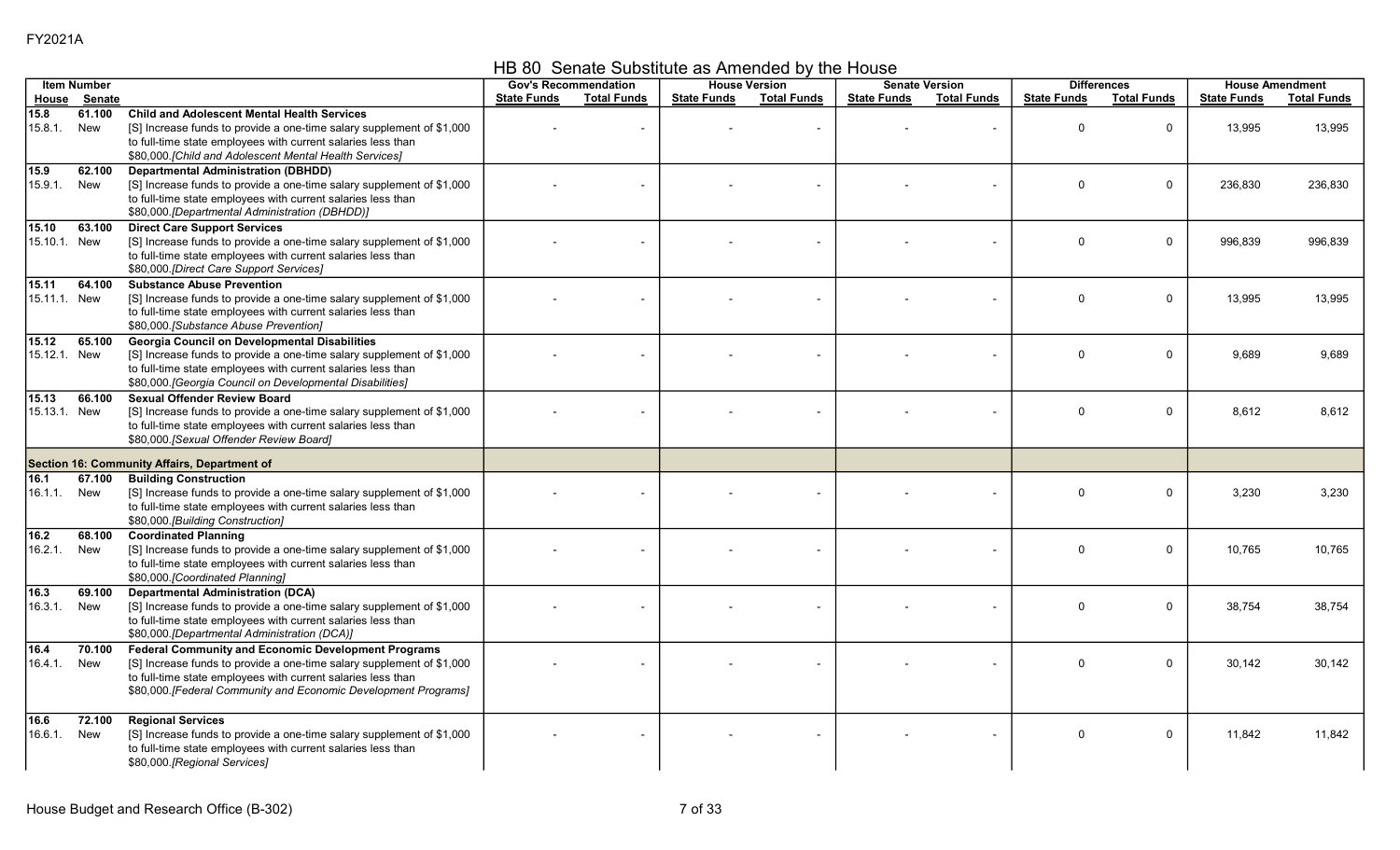HB 80 Senate Substitute as Amended by the House

|                       | <b>Item Number</b> |                                                                                                                                                                                                                                                                                                                                                                                                                                                                                                                                                                                                                                                                                                                                                                                                                                                                                                                                                                                                                                                                                                                                |                    | <b>Gov's Recommendation</b> |                    | <b>House Version</b> |                    | <b>Senate Version</b> |                    | <b>Differences</b> |                    | <b>House Amendment</b> |
|-----------------------|--------------------|--------------------------------------------------------------------------------------------------------------------------------------------------------------------------------------------------------------------------------------------------------------------------------------------------------------------------------------------------------------------------------------------------------------------------------------------------------------------------------------------------------------------------------------------------------------------------------------------------------------------------------------------------------------------------------------------------------------------------------------------------------------------------------------------------------------------------------------------------------------------------------------------------------------------------------------------------------------------------------------------------------------------------------------------------------------------------------------------------------------------------------|--------------------|-----------------------------|--------------------|----------------------|--------------------|-----------------------|--------------------|--------------------|--------------------|------------------------|
|                       | House Senate       |                                                                                                                                                                                                                                                                                                                                                                                                                                                                                                                                                                                                                                                                                                                                                                                                                                                                                                                                                                                                                                                                                                                                | <b>State Funds</b> | <b>Total Funds</b>          | <b>State Funds</b> | <b>Total Funds</b>   | <b>State Funds</b> | <b>Total Funds</b>    | <b>State Funds</b> | <b>Total Funds</b> | <b>State Funds</b> | <b>Total Funds</b>     |
| 16.8<br>16.8.1.       | 74.100<br>New      | <b>Research and Surveys</b><br>[S] Increase funds to provide a one-time salary supplement of \$1,000<br>to full-time state employees with current salaries less than<br>\$80,000. [Research and Surveys]                                                                                                                                                                                                                                                                                                                                                                                                                                                                                                                                                                                                                                                                                                                                                                                                                                                                                                                       |                    |                             |                    |                      |                    |                       | $\mathbf 0$        | $\mathbf 0$        | 3,230              | 3,230                  |
| 16.9<br>16.9.1.       | 75.100<br>New      | <b>Special Housing Initiatives</b><br>[S] Increase funds to provide a one-time salary supplement of \$1,000<br>to full-time state employees with current salaries less than<br>\$80,000. [Special Housing Initiatives]                                                                                                                                                                                                                                                                                                                                                                                                                                                                                                                                                                                                                                                                                                                                                                                                                                                                                                         |                    |                             |                    |                      |                    |                       | $\mathbf 0$        | $\mathbf 0$        | 47,366             | 47,366                 |
| 16.10<br>16.10.1. New | 76.100             | <b>State Community Development Programs</b><br>[S] Increase funds to provide a one-time salary supplement of \$1,000<br>to full-time state employees with current salaries less than<br>\$80,000.[State Community Development Programs]                                                                                                                                                                                                                                                                                                                                                                                                                                                                                                                                                                                                                                                                                                                                                                                                                                                                                        |                    |                             |                    |                      |                    |                       | $\Omega$           | $\mathbf 0$        | 33,372             | 33,372                 |
| 16.11<br>16.11.1 New  | 77.100             | <b>State Economic Development Programs</b><br>[S] Increase funds to provide a one-time salary supplement of \$1,000<br>to full-time state employees with current salaries less than<br>\$80,000 [State Economic Development Programs]                                                                                                                                                                                                                                                                                                                                                                                                                                                                                                                                                                                                                                                                                                                                                                                                                                                                                          |                    |                             |                    |                      |                    |                       | $\mathbf 0$        | $\mathbf 0$        | 6,459              | 6,459                  |
| 16.12<br>16.12.1. New | 78.100             | Payments to Atlanta-region Transit Link (ATL) Authority<br>[S] Increase funds to provide a one-time salary supplement of \$1,000<br>to full-time state employees with current salaries less than<br>\$80,000.[Payments to Atlanta-region Transit Link (ATL) Authority]                                                                                                                                                                                                                                                                                                                                                                                                                                                                                                                                                                                                                                                                                                                                                                                                                                                         |                    |                             |                    |                      |                    |                       | $\Omega$           | $\mathbf{0}$       | 16,148             | 16,148                 |
| 16.15<br>16.15.1 81.1 | 81.100             | <b>Payments to OneGeorgia Authority</b><br>Provide funds to establish a broadband infrastructure grant program to<br>enable rural communities to leverage existing federal, local, and private<br>resources to quickly target high-need broadband expansion within their<br>areas.[Payments to OneGeorgia Authority] (H:Provide funds to<br>establish a broadband infrastructure grant program, hire a grant<br>administrator, and perform mapping maintenance to enable rural<br>communities to leverage existing federal, local, and private resources<br>to quickly target high-need broadband expansion within their<br>areas.)(S:Provide funds to establish a broadband infrastructure grant<br>program to enable rural communities to leverage existing federal, local,<br>and private resources to quickly target high-need broadband<br>expansion within their areas.) (CC:Provide funds to establish a<br>broadband infrastructure grant program to enable rural<br>communities to leverage existing federal, local, and private<br>resources to quickly target high-need broadband expansion<br>within their areas.) | 20,000,000         | 20,000,000                  | 20,000,000         | 20,000,000           | 20,000,000         | 20,000,000            | $\mathbf 0$        | $\mathbf 0$        | 20,000,000         | 20,000,000             |
| 16.15.2. New          |                    | Provide funds to hire a grant administrator and perform mapping<br>maintenance to enable rural communities to leverage existing federal,<br>local, and private resources to quickly target high-need broadband<br>expansion within their areas. [Payments to OneGeorgia Authority]                                                                                                                                                                                                                                                                                                                                                                                                                                                                                                                                                                                                                                                                                                                                                                                                                                             |                    |                             |                    |                      |                    |                       | $\Omega$           | $\mathbf 0$        | 150,000            | 150,000                |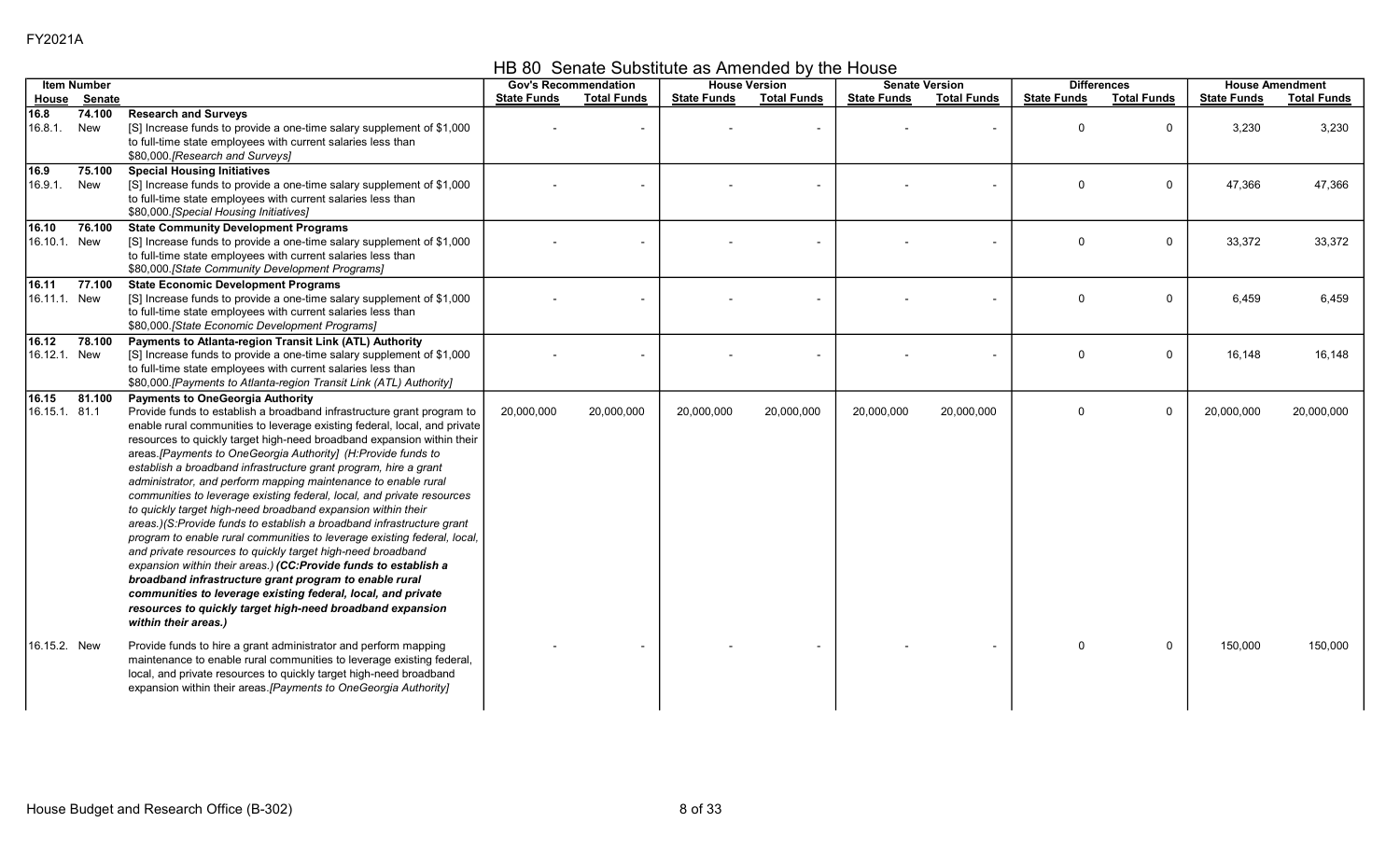HB 80 Senate Substitute as Amended by the House

|                              | <b>Item Number</b> |                                                                                                                                                                                                                                                                                                                                                                                                                                                                                                                                                                                                                                                                                                                                                    | <b>Gov's Recommendation</b> |                          |                    | <b>House Version</b> |                    | <b>Senate Version</b> | <b>Differences</b> |                    |                    | <b>House Amendment</b> |
|------------------------------|--------------------|----------------------------------------------------------------------------------------------------------------------------------------------------------------------------------------------------------------------------------------------------------------------------------------------------------------------------------------------------------------------------------------------------------------------------------------------------------------------------------------------------------------------------------------------------------------------------------------------------------------------------------------------------------------------------------------------------------------------------------------------------|-----------------------------|--------------------------|--------------------|----------------------|--------------------|-----------------------|--------------------|--------------------|--------------------|------------------------|
|                              | House Senate       |                                                                                                                                                                                                                                                                                                                                                                                                                                                                                                                                                                                                                                                                                                                                                    | <b>State Funds</b>          | <b>Total Funds</b>       | <b>State Funds</b> | <b>Total Funds</b>   | <b>State Funds</b> | <b>Total Funds</b>    | <b>State Funds</b> | <b>Total Funds</b> | <b>State Funds</b> | <b>Total Funds</b>     |
|                              |                    | Section 17: Community Health, Department of                                                                                                                                                                                                                                                                                                                                                                                                                                                                                                                                                                                                                                                                                                        |                             |                          |                    |                      |                    |                       |                    |                    |                    |                        |
| 17.1<br>17.1.1.              | 82.100<br>New      | <b>Departmental Administration (DCH)</b><br>[S] Increase funds to provide a one-time salary supplement of \$1,000<br>to full-time state employees with current salaries less than<br>\$80,000.[Departmental Administration (DCH)]                                                                                                                                                                                                                                                                                                                                                                                                                                                                                                                  |                             |                          |                    |                      |                    |                       | $\Omega$           | $\Omega$           | 363,857            | 363,857                |
| $\boxed{17.2}$<br>17.2.1.    | 83.100<br>New      | <b>Georgia Board of Dentistry</b><br>[S] Increase funds to provide a one-time salary supplement of \$1,000<br>to full-time state employees with current salaries less than<br>\$80,000. [Georgia Board of Dentistry]                                                                                                                                                                                                                                                                                                                                                                                                                                                                                                                               |                             |                          |                    |                      |                    |                       | $\Omega$           | 0                  | 5,383              | 5,383                  |
| $\sqrt{17.3}$<br>17.3.1.     | 84.100<br>New      | <b>Georgia State Board of Pharmacy</b><br>[S] Increase funds to provide a one-time salary supplement of \$1,000<br>to full-time state employees with current salaries less than<br>\$80,000 [Georgia State Board of Pharmacy]                                                                                                                                                                                                                                                                                                                                                                                                                                                                                                                      |                             |                          |                    |                      |                    |                       | $\Omega$           | $\Omega$           | 8,612              | 8,612                  |
| $\overline{17.4}$<br>17.4.1. | 85.100<br>New      | <b>Health Care Access and Improvement</b><br>[S] Increase funds to provide a one-time salary supplement of \$1,000<br>to full-time state employees with current salaries less than<br>\$80,000.[Health Care Access and Improvement]                                                                                                                                                                                                                                                                                                                                                                                                                                                                                                                |                             |                          |                    |                      |                    |                       | $\Omega$           | $\mathbf 0$        | 10,765             | 10,765                 |
| 17.5<br>17.5.1.              | 86.100<br>New      | <b>Healthcare Facility Regulation</b><br>[S] Increase funds to provide a one-time salary supplement of \$1,000<br>to full-time state employees with current salaries less than<br>\$80,000.[Healthcare Facility Regulation]                                                                                                                                                                                                                                                                                                                                                                                                                                                                                                                        |                             |                          |                    |                      |                    |                       | $\Omega$           | 0                  | 190,541            | 190,541                |
| 17.7<br>17.7.5               | 88.100<br>88.4     | <b>Medicaid-Aged Blind and Disabled</b><br>Reduce funds to reflect the extension of the enhanced Federal Medical (215.620.121)<br>Assistance Percentage (FMAP) during the COVID-19 Public Health<br>Emergency.[Medicaid: Aged Blind and Disabled]                                                                                                                                                                                                                                                                                                                                                                                                                                                                                                  |                             | $\mathbf 0$              | (215, 620, 121)    | 0                    | (215, 620, 121)    | $\mathbf 0$           | $\Omega$           | 0                  | (266,677,301)      | $\mathbf{0}$           |
| 17.7.9.                      | 88.9               | Provide funds and submit an 1135 waiver to increase the Medicaid<br>growth allowance for skilled nursing centers by 5% for an overall rate<br>increase of 3.5%, effective July 1, 2020 to December 31, 2020.<br>[Medicaid: Aged Blind and Disabled] (S:Increase funds and submit a<br>Disaster Relief State Plan Amendment to increase the Medicaid<br>growth allowance for skilled nursing centers by 5% for an overall rate<br>increase of 3.5%, effective July 1, 2020 to December 31,<br>2020.) (CC: Increase funds and submit a Disaster Relief State Plan<br>Amendment to increase the Medicaid growth allowance for skilled<br>nursing centers by 5% for an overall rate increase of 3.5%,<br>effective July 1, 2020 to December 31, 2020.) |                             | $\overline{\phantom{a}}$ | 9,717,680          | 29,600,000           | 9,717,680          | 29,600,000            | $\Omega$           | $\Omega$           | 9,717,680          | 29,600,000             |
| 17.8<br>17.8.2.              | 89.100<br>89.2     | <b>Medicaid-Low-Income Medicaid</b><br>Reduce funds to reflect the extension of the enhanced Federal Medical   (127,537,792)<br>Assistance Percentage (FMAP) during the COVID-19 Public Health<br>Emergency.[Medicaid: Low-Income Medicaid]                                                                                                                                                                                                                                                                                                                                                                                                                                                                                                        |                             | $\mathbf 0$              | (127, 537, 792)    | $\mathbf 0$          | (127, 537, 792)    | $\mathbf 0$           | $\Omega$           | $\Omega$           | (149,607,211)      | $\Omega$               |
| 17.9<br>17.9.2.              | 90.100<br>90.2     | PeachCare<br>Reduce funds to reflect the extension of the enhanced Federal Medical<br>Assistance Percentage (FMAP) during the COVID-19 Public Health<br>Emergency.[PeachCare]                                                                                                                                                                                                                                                                                                                                                                                                                                                                                                                                                                      | (1,570,972)                 | $\mathbf 0$              | (1,570,972)        | 0                    | (1,570,972)        | $\mathbf 0$           | $\Omega$           | $\Omega$           | (2,381,122)        | $\mathbf 0$            |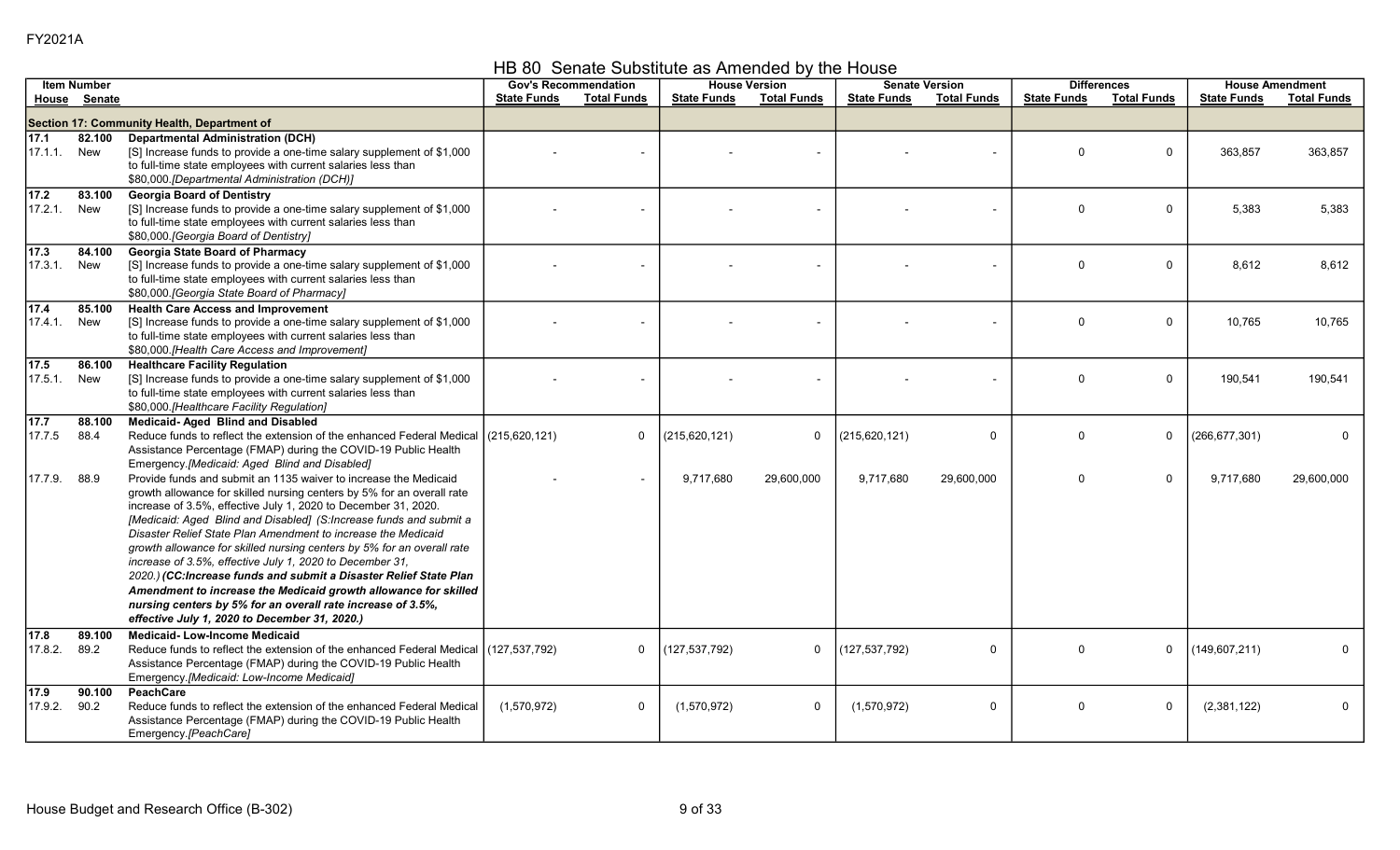HB 80 Senate Substitute as Amended by the House

|                                | <b>Item Number</b> |                                                                                                                                                                                                                                                                                      |                    | <b>Gov's Recommendation</b> |                    | <b>House Version</b> |                    | <b>Senate Version</b> |                    | <b>Differences</b> |                    | <b>House Amendment</b> |
|--------------------------------|--------------------|--------------------------------------------------------------------------------------------------------------------------------------------------------------------------------------------------------------------------------------------------------------------------------------|--------------------|-----------------------------|--------------------|----------------------|--------------------|-----------------------|--------------------|--------------------|--------------------|------------------------|
| House                          | Senate             |                                                                                                                                                                                                                                                                                      | <b>State Funds</b> | <b>Total Funds</b>          | <b>State Funds</b> | <b>Total Funds</b>   | <b>State Funds</b> | <b>Total Funds</b>    | <b>State Funds</b> | <b>Total Funds</b> | <b>State Funds</b> | <b>Total Funds</b>     |
| 17.11<br>17.11.1. New          | 92.100             | Georgia Board of Health Care Workforce: Board Administration<br>[S] Increase funds to provide a one-time salary supplement of \$1,000<br>to full-time state employees with current salaries less than<br>\$80,000. [Georgia Board of Health Care Workforce: Board<br>Administration1 |                    |                             |                    |                      |                    |                       | $\Omega$           | $\mathbf 0$        | 6,459              | 6,459                  |
| $\sqrt{17.17}$<br>17.17.1. New | 98.100             | <b>Georgia Composite Medical Board</b><br>[S] Increase funds to provide a one-time salary supplement of \$1,000<br>to full-time state employees with current salaries less than<br>\$80,000 [Georgia Composite Medical Board]                                                        |                    |                             |                    |                      |                    |                       | $\Omega$           | 0                  | 23,683             | 23,683                 |
| 17.18<br>17.18.1. New          | 99.100             | <b>Georgia Drugs and Narcotics Agency</b><br>[S] Increase funds to provide a one-time salary supplement of \$1,000<br>to full-time state employees with current salaries less than<br>\$80,000. [Georgia Drugs and Narcotics Agency]                                                 |                    |                             |                    |                      |                    |                       | $\Omega$           | $\mathbf 0$        | 3,230              | 3,230                  |
|                                |                    | Section 18: Community Supervision, Department of                                                                                                                                                                                                                                     |                    |                             |                    |                      |                    |                       |                    |                    |                    |                        |
| 18.1<br>18.1.1.                | 100.100<br>New     | <b>Departmental Administration (DCS)</b><br>[S] Increase funds to provide a one-time salary supplement of \$1,000<br>to full-time state employees with current salaries less than<br>\$80,000. [Departmental Administration (DCS)]                                                   |                    |                             |                    |                      |                    |                       | $\Omega$           | $\mathbf 0$        | 59,208             | 59,208                 |
| $18.2$<br>18.2.1.              | New                | 101.100 Field Services<br>[S] Increase funds to provide a one-time salary supplement of \$1,000<br>to full-time state employees with current salaries less than<br>\$80,000.[Field Services]                                                                                         |                    |                             |                    |                      |                    |                       | $\mathbf{0}$       | $\Omega$           | 1.818.209          | 1.818.209              |
| $18.3$<br>18.3.1.              | 102.100<br>New     | Governor's Office of Transition, Support, and Reentry<br>[S] Increase funds to provide a one-time salary supplement of \$1,000<br>to full-time state employees with current salaries less than<br>\$80,000. [Governor's Office of Transition, Support, and Reentry]                  |                    |                             |                    |                      |                    |                       | $\Omega$           | $\mathbf 0$        | 24,760             | 24,760                 |
| 18.4<br>18.4.1.                | 103.100<br>New     | <b>Misdemeanor Probation</b><br>[S] Increase funds to provide a one-time salary supplement of \$1,000<br>to full-time state employees with current salaries less than<br>\$80,000.[Misdemeanor Probation]                                                                            |                    |                             |                    |                      |                    |                       | $\mathbf{0}$       | $\mathbf 0$        | 7,536              | 7,536                  |
| 18.5<br>18.5.1.                | 104.100<br>New     | <b>Georgia Commission on Family Violence</b><br>[S] Increase funds to provide a one-time salary supplement of \$1,000<br>to full-time state employees with current salaries less than<br>\$80,000 [Georgia Commission on Family Violence]                                            |                    |                             |                    |                      |                    |                       | $\mathbf 0$        | $\mathbf 0$        | 6.459              | 6,459                  |
|                                |                    | Section 19: Corrections, Department of                                                                                                                                                                                                                                               |                    |                             |                    |                      |                    |                       |                    |                    |                    |                        |
| 19.2<br>19.2.1.                | 106.100<br>New     | <b>Departmental Administration (DOC)</b><br>[S] Increase funds to provide a one-time salary supplement of \$1,000<br>to full-time state employees with current salaries less than<br>\$80,000.[Departmental Administration (DOC)]                                                    |                    |                             |                    |                      |                    |                       | $\Omega$           | $\mathbf 0$        | 189.464            | 189.464                |
| 19.2.2.                        | 106.1              | Utilize existing funds to implement a 10 percent increase for<br>correctional officers effective April 1, 2021.[Departmental<br>Administration (DOC)] (S:Yes) (CC:Yes)                                                                                                               |                    |                             |                    |                      | $\mathbf{0}$       | $\mathbf 0$           | $\mathbf{0}$       | $\mathbf 0$        | $\Omega$           | $\Omega$               |
| 19.3<br>19.3.1.                | 107.100<br>New     | <b>Detention Centers</b><br>[S] Increase funds to provide a one-time salary supplement of \$1,000<br>to full-time state employees with current salaries less than<br>\$80,000 [Detention Centers]                                                                                    |                    |                             |                    |                      |                    |                       | $\mathbf 0$        | $\mathbf 0$        | 737,403            | 737,403                |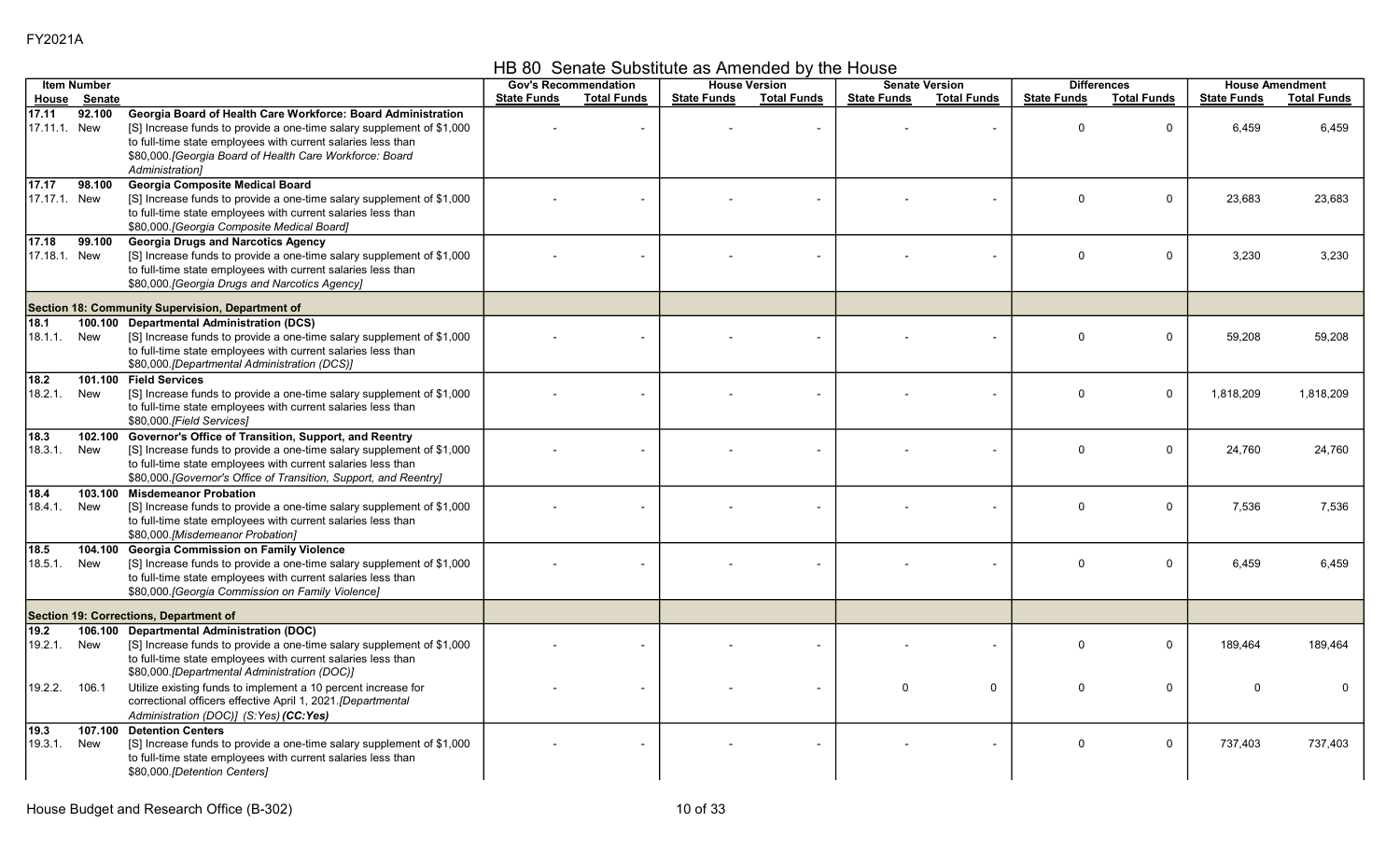HB 80 Senate Substitute as Amended by the House

|                  | <b>Item Number</b>    |                                                                                                                                                                                                                                    |                    | <b>Gov's Recommendation</b> |                    | <b>House Version</b> |                    | <b>Senate Version</b> |                    | <b>Differences</b> |                    | <b>House Amendment</b> |
|------------------|-----------------------|------------------------------------------------------------------------------------------------------------------------------------------------------------------------------------------------------------------------------------|--------------------|-----------------------------|--------------------|----------------------|--------------------|-----------------------|--------------------|--------------------|--------------------|------------------------|
| House            | Senate                |                                                                                                                                                                                                                                    | <b>State Funds</b> | <b>Total Funds</b>          | <b>State Funds</b> | <b>Total Funds</b>   | <b>State Funds</b> | <b>Total Funds</b>    | <b>State Funds</b> | <b>Total Funds</b> | <b>State Funds</b> | <b>Total Funds</b>     |
| 19.4<br>19.4.1.  | New                   | 108.100 Food and Farm Operations<br>[S] Increase funds to provide a one-time salary supplement of \$1,000<br>to full-time state employees with current salaries less than<br>\$80,000. [Food and Farm Operations]                  |                    |                             |                    |                      |                    |                       | $\Omega$           | $\mathbf 0$        | 210,994            | 210,994                |
| 19.5<br>19.5.1.  | 109.100 Health<br>New | [S] Increase funds to provide a one-time salary supplement of \$1,000<br>to full-time state employees with current salaries less than<br>\$80,000.[Health]                                                                         |                    |                             |                    |                      |                    |                       | $\Omega$           | 0                  | 22,607             | 22,607                 |
| 19.6<br>19.6.1.  | New                   | 110.100 Offender Management<br>[S] Increase funds to provide a one-time salary supplement of \$1,000<br>to full-time state employees with current salaries less than<br>\$80,000. [Offender Management]                            |                    |                             |                    |                      |                    | $\sim$                | $\Omega$           | $\mathbf 0$        | 62,437             | 62,437                 |
| 19.7<br>19.7.1.  | New                   | 111.100 Private Prisons<br>Utilize existing funds to implement a 10 percent increase for<br>correctional officers effective April 1, 2021.[Private Prisons] (CC:Yes)                                                               |                    |                             |                    |                      |                    |                       | $\Omega$           | $\mathbf 0$        |                    |                        |
| 19.8<br>19.8.1.  | New                   | 112.100 State Prisons<br>[S] Increase funds to provide a one-time salary supplement of \$1,000<br>to full-time state employees with current salaries less than<br>\$80,000.[State Prisons]                                         |                    |                             |                    |                      |                    |                       | $\Omega$           | $\Omega$           | 6,526,820          | 6,526,820              |
| 19.9<br>19.9.1.  | New                   | 113.100 Transition Centers<br>[S] Increase funds to provide a one-time salary supplement of \$1,000<br>to full-time state employees with current salaries less than<br>\$80,000.[Transition Centers]                               |                    |                             |                    |                      |                    |                       | $\Omega$           | $\mathbf 0$        | 354,169            | 354,169                |
|                  |                       | Section 20: Defense, Department of                                                                                                                                                                                                 |                    |                             |                    |                      |                    |                       |                    |                    |                    |                        |
| 20.1<br>20.1.1.  | New                   | 114.100 Departmental Administration (DOD)<br>[S] Increase funds to provide a one-time salary supplement of \$1,000<br>to full-time state employees with current salaries less than<br>\$80,000.[Departmental Administration (DOD)] |                    |                             |                    |                      |                    |                       | $\Omega$           | $\mathbf 0$        | 11,842             | 11.842                 |
| 20.2<br>20.2.1.  | New                   | 115.100 Military Readiness<br>[S] Increase funds to provide a one-time salary supplement of \$1,000<br>to full-time state employees with current salaries less than<br>\$80,000.[Military Readiness]                               |                    |                             |                    |                      |                    |                       | $\Omega$           | $\mathbf 0$        | 272,355            | 272,355                |
| 20.3<br>20.3.1.  | 116.100<br>New        | <b>Youth Educational Services</b><br>[S] Increase funds to provide a one-time salary supplement of \$1,000<br>to full-time state employees with current salaries less than<br>\$80,000.[Youth Educational Services]                |                    |                             |                    |                      |                    |                       | $\Omega$           | $\mathbf 0$        | 189,464            | 189,464                |
|                  |                       | Section 21: Driver Services, Department of                                                                                                                                                                                         |                    |                             |                    |                      |                    |                       |                    |                    |                    |                        |
| 21.1 <br>21.1.1. | New                   | 117.100 Departmental Administration (DDS)<br>[S] Increase funds to provide a one-time salary supplement of \$1,000<br>to full-time state employees with current salaries less than<br>\$80,000.[Departmental Administration (DDS)] |                    |                             |                    |                      |                    |                       | $\Omega$           | $\mathbf 0$        | 44,137             | 44,137                 |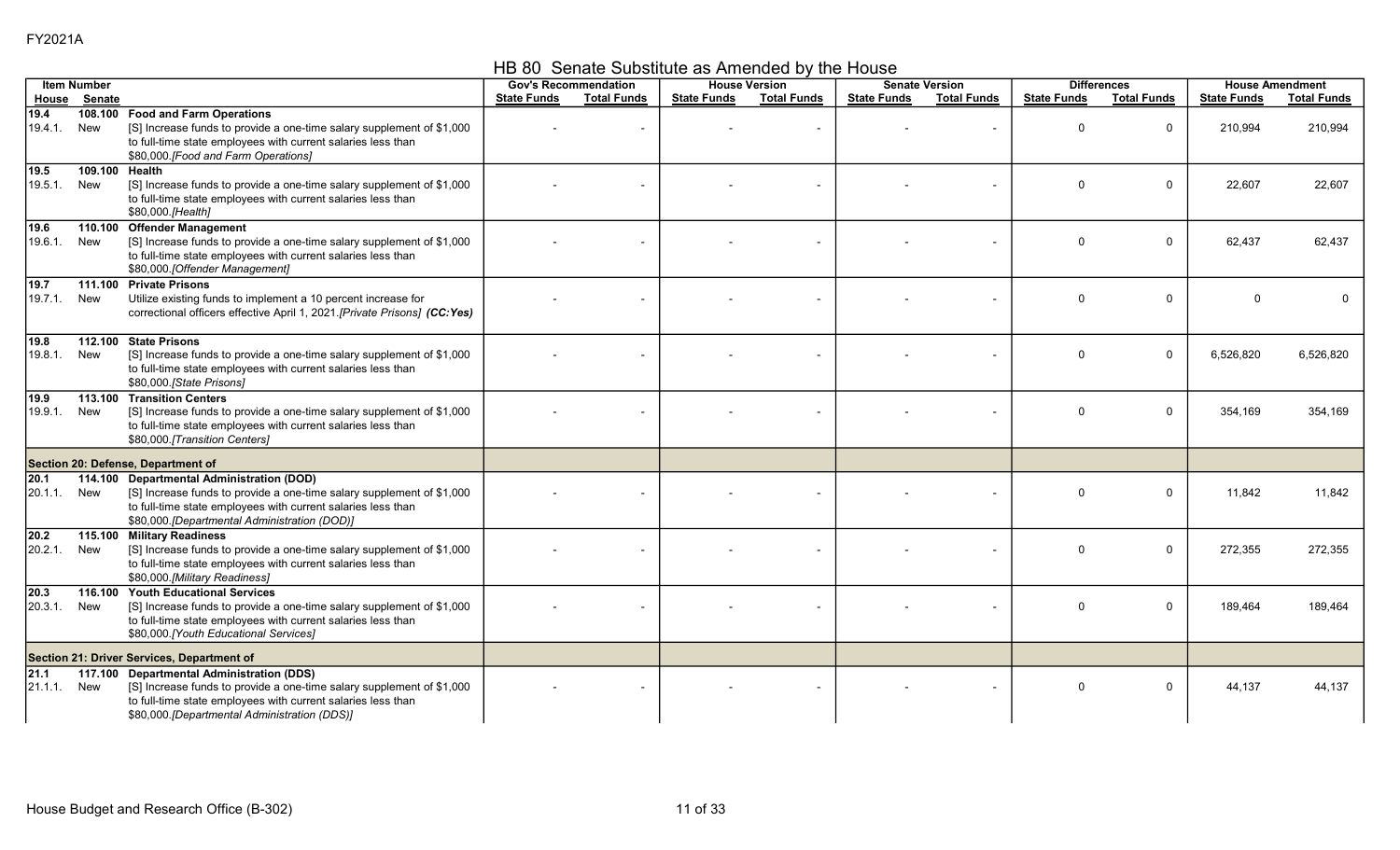HB 80 Senate Substitute as Amended by the House

|                          | <b>Item Number</b> |                                                                                                                                                                                                                                                                                                                                                         |                    | <b>Gov's Recommendation</b> |                    | <b>House Version</b> |                    | <b>Senate Version</b> |                    | <b>Differences</b> |                    | <b>House Amendment</b> |
|--------------------------|--------------------|---------------------------------------------------------------------------------------------------------------------------------------------------------------------------------------------------------------------------------------------------------------------------------------------------------------------------------------------------------|--------------------|-----------------------------|--------------------|----------------------|--------------------|-----------------------|--------------------|--------------------|--------------------|------------------------|
| House                    | <u>Senate</u>      |                                                                                                                                                                                                                                                                                                                                                         | <b>State Funds</b> | <b>Total Funds</b>          | <b>State Funds</b> | <b>Total Funds</b>   | <b>State Funds</b> | <b>Total Funds</b>    | <b>State Funds</b> | <b>Total Funds</b> | <b>State Funds</b> | <b>Total Funds</b>     |
| 21.1.2. 117.1            |                    | Provide funds to replace 25 vehicles and purchase a truck for the<br>mobile license issuance trailer.[Departmental Administration (DDS)]<br>(S:Increase funds to replace 15 vehicles and purchase a truck for the<br>mobile license issuance trailer.) (CC:Provide funds to replace 25<br>vehicles and purchase a truck for the mobile license issuance |                    |                             | 665,000            | 665,000              | 415,000            | 415,000               | (250,000)          | (250,000)          | 665,000            | 665,000                |
|                          |                    | trailer.)                                                                                                                                                                                                                                                                                                                                               |                    |                             |                    |                      |                    |                       |                    |                    |                    |                        |
| 21.2                     | 118.100            | <b>License Issuance</b>                                                                                                                                                                                                                                                                                                                                 |                    |                             |                    |                      |                    |                       |                    |                    |                    |                        |
| 21.2.1.                  | New                | [S] Increase funds to provide a one-time salary supplement of \$1,000<br>to full-time state employees with current salaries less than<br>\$80,000.[License Issuance]                                                                                                                                                                                    |                    |                             |                    |                      |                    |                       | $\Omega$           | $\mathbf 0$        | 667,430            | 667,430                |
| 21.3<br>21.3.1.          | New                | 119.100 Regulatory Compliance<br>[S] Increase funds to provide a one-time salary supplement of \$1,000<br>to full-time state employees with current salaries less than<br>\$80,000.[Regulatory Compliance]                                                                                                                                              |                    |                             |                    |                      |                    |                       | $\Omega$           | 0                  | 16,148             | 16.148                 |
|                          |                    | Section 22: Early Care and Learning, Bright from the Start: Department of                                                                                                                                                                                                                                                                               |                    |                             |                    |                      |                    |                       |                    |                    |                    |                        |
| $\overline{22.1}$        |                    | 120.100 Child Care Services                                                                                                                                                                                                                                                                                                                             |                    |                             |                    |                      |                    |                       |                    |                    |                    |                        |
| 22.1.1.                  | New                | [S] Increase funds to provide a one-time salary supplement of \$1,000<br>to full-time state employees with current salaries less than<br>\$80,000.[Child Care Services]                                                                                                                                                                                 |                    |                             |                    |                      |                    |                       | $\Omega$           | $\mathbf 0$        | 390,770            | 390.770                |
| $\sqrt{22.3}$<br>22.3.1. | New                | 122.100 Pre-Kindergarten Program<br>Increase lottery funds to provide a one-time salary supplement of<br>\$1,000 to full-time state employees with current salaries less than<br>\$80,000.[Pre-Kindergarten Program]                                                                                                                                    |                    |                             |                    |                      |                    |                       | $\Omega$           | $\mathbf 0$        | 50,596             | 50,596                 |
|                          |                    | Section 23: Economic Development, Department of                                                                                                                                                                                                                                                                                                         |                    |                             |                    |                      |                    |                       |                    |                    |                    |                        |
| 23.1<br>23.1.1. New      |                    | 124.100 Departmental Administration (DEcD)<br>[S] Increase funds to provide a one-time salary supplement of \$1,000<br>to full-time state employees with current salaries less than<br>\$80,000.[Departmental Administration (DEcD)]                                                                                                                    |                    |                             |                    |                      |                    |                       | $\Omega$           | $\mathbf 0$        | 19,377             | 19.377                 |
| $\sqrt{23.2}$<br>23.2.1. | New                | 125.100 Film, Video, and Music<br>[S] Increase funds to provide a one-time salary supplement of \$1,000<br>to full-time state employees with current salaries less than<br>\$80,000.[Film, Video, and Music]                                                                                                                                            |                    |                             |                    |                      |                    |                       | $\mathbf 0$        | $\mathbf 0$        | 6,459              | 6,459                  |
| 23.3 <br>23.3.1.         | New                | 126.100 Georgia Council for the Arts<br>[S] Increase funds to provide a one-time salary supplement of \$1,000<br>to full-time state employees with current salaries less than<br>\$80,000. [Georgia Council for the Arts]                                                                                                                               |                    |                             |                    |                      |                    |                       | $\Omega$           | $\mathbf 0$        | 3,230              | 3,230                  |
| 23.5<br>23.5.1.          | New                | 128.100 Global Commerce<br>[S] Increase funds to provide a one-time salary supplement of \$1,000<br>to full-time state employees with current salaries less than<br>\$80,000.[Global Commerce]                                                                                                                                                          |                    |                             |                    |                      |                    |                       | $\Omega$           | $\mathbf 0$        | 32,295             | 32,295                 |
| 23.6<br>23.6.1.          | 129.100<br>New     | <b>International Relations and Trade</b><br>[S] Increase funds to provide a one-time salary supplement of \$1,000<br>to full-time state employees with current salaries less than<br>\$80,000.[International Relations and Trade]                                                                                                                       |                    |                             |                    |                      |                    |                       | $\Omega$           | $\mathbf 0$        | 9.689              | 9,689                  |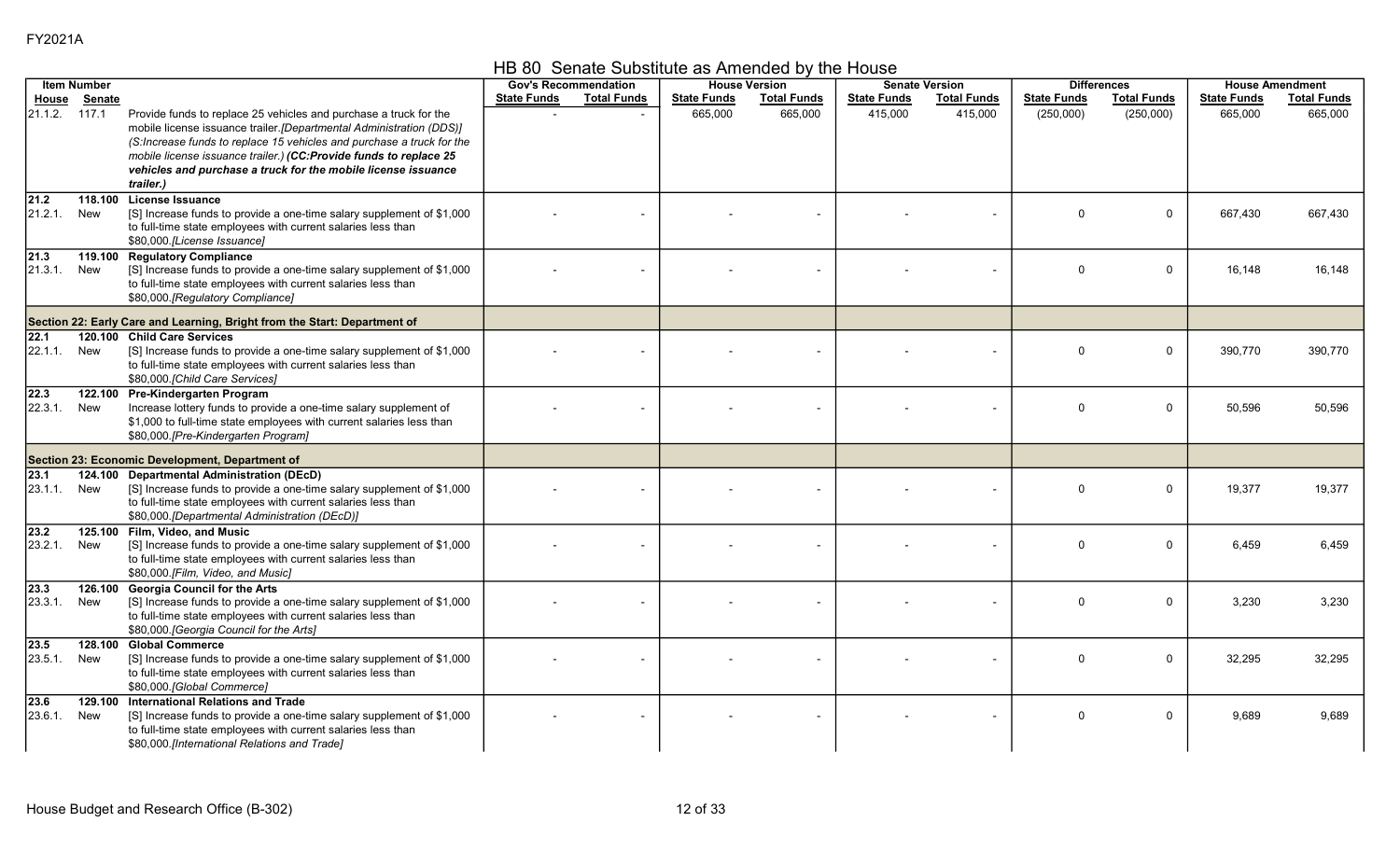HB 80 Senate Substitute as Amended by the House

|                          | <b>Item Number</b> |                                                                                                                                                                                                                                                                                                                                                                                                                                                                                                                                                                                                                                                         |                    | <b>Gov's Recommendation</b> |                    | <b>House Version</b> |                    | <b>Senate Version</b> |                    | <b>Differences</b> |                    | <b>House Amendment</b> |
|--------------------------|--------------------|---------------------------------------------------------------------------------------------------------------------------------------------------------------------------------------------------------------------------------------------------------------------------------------------------------------------------------------------------------------------------------------------------------------------------------------------------------------------------------------------------------------------------------------------------------------------------------------------------------------------------------------------------------|--------------------|-----------------------------|--------------------|----------------------|--------------------|-----------------------|--------------------|--------------------|--------------------|------------------------|
| House                    | <b>Senate</b>      |                                                                                                                                                                                                                                                                                                                                                                                                                                                                                                                                                                                                                                                         | <b>State Funds</b> | <b>Total Funds</b>          | <b>State Funds</b> | <b>Total Funds</b>   | <b>State Funds</b> | <b>Total Funds</b>    | <b>State Funds</b> | <b>Total Funds</b> | <b>State Funds</b> | <b>Total Funds</b>     |
| $\sqrt{23.7}$<br>23.7.1. | 130.100<br>New     | <b>Rural Development</b><br>[S] Increase funds to provide a one-time salary supplement of \$1,000<br>to full-time state employees with current salaries less than<br>\$80,000.[Rural Development]                                                                                                                                                                                                                                                                                                                                                                                                                                                       |                    |                             |                    |                      |                    |                       | $\Omega$           | 0                  | 3,230              | 3,230                  |
| 23.8<br>23.8.1.          | 131.100<br>New     | <b>Small and Minority Business Development</b><br>[S] Increase funds to provide a one-time salary supplement of \$1,000<br>to full-time state employees with current salaries less than<br>\$80,000.[Small and Minority Business Development]                                                                                                                                                                                                                                                                                                                                                                                                           |                    |                             |                    |                      |                    |                       | $\Omega$           | $\mathbf 0$        | 5,383              | 5,383                  |
| 23.9<br>23.9.1.          | 132.100<br>New     | <b>Tourism</b><br>[S] Increase funds to provide a one-time salary supplement of \$1,000<br>to full-time state employees with current salaries less than<br>\$80,000.[Tourism]                                                                                                                                                                                                                                                                                                                                                                                                                                                                           |                    |                             |                    | $\blacksquare$       |                    |                       | $\Omega$           | $\mathbf 0$        | 48,443             | 48,443                 |
| 23.9.2.                  | 132.1              | Provide one-time funds for a targeted advertising campaign to promote<br>interstate Georgia tourism.[Tourism Marketing and Promotion]<br>(S:Provide funds for one-time funding for a targeted advertising<br>campaign to promote interstate Georgia tourism (\$1,000,000) and<br>provide funds for operations and marketing at the Georgia World<br>Congress Center Authority (\$3,000,000).) (CC:Provide funds for one-<br>time funding for a targeted advertising campaign to promote<br>interstate Georgia tourism (\$1,000,000) and provide funds for<br>operations and marketing at the Georgia World Congress Center<br>Authority (\$3,000,000).) | 1,000,000          | 1,000,000                   | 1,000,000          | 1,000,000            | 4,000,000          | 4,000,000             | 3,000,000          | 3,000,000          | 4,000,000          | 4,000,000              |
| 23.9.3.                  | 132.2              | Restore funds to the Georgia Historical Society to reflect a 10% budget<br>reduction. [Tourism Marketing and Promotion] (S: Increase funds to<br>restore the Georgia Historical Society.) (CC:Increase funds to restore<br>the Georgia Historical Society.)                                                                                                                                                                                                                                                                                                                                                                                             | 24,000             | 24,000                      | 24,000             | 24,000               | 50,000             | 50,000                | 26,000             | 26,000             | 50,000             | 50,000                 |
|                          |                    | Section 24: Education, Department of                                                                                                                                                                                                                                                                                                                                                                                                                                                                                                                                                                                                                    |                    |                             |                    |                      |                    |                       |                    |                    |                    |                        |
| 24.1<br>24.1.1.          | 133.100<br>New     | <b>Agricultural Education</b><br>[S] Increase funds to provide a one-time salary supplement of \$1,000<br>to full-time state employees with current salaries less than<br>\$80,000.[Agricultural Education]                                                                                                                                                                                                                                                                                                                                                                                                                                             |                    |                             |                    |                      |                    |                       | $\Omega$           | $\mathbf 0$        | 2,153              | 2,153                  |
| 24.1.2.                  | 133.1              | Increase funds to offset the austerity reduction for the Area Teacher<br>Program, Extended Day/Year, Young Farmers, and Youth Camps.<br>[Extended Day/Year] (S:The \$1,058,282 appropriated for Youth<br>Camps is solely appropriated for Youth Camps and for no other<br>purposes, and if the camps are not held then the funds shall be<br>returned to the State Treasury.) (CC:Increase funds to offset the<br>austerity reduction for the Area Teacher Program, Extended<br>Day/Year, Young Farmers, and Youth Camps.)                                                                                                                              | 505,727            | 505,727                     | 589,272            | 589,272              | 589,272            | 589,272               | $\Omega$           | 0                  | 589,272            | 589,272                |
| 24.2<br>24.2.1.          | 134.100<br>New     | <b>Business and Finance Administration</b><br>[S] Increase funds to provide a one-time salary supplement of \$1,000<br>to full-time state employees with current salaries less than<br>\$80,000.[Business and Finance Administration]                                                                                                                                                                                                                                                                                                                                                                                                                   |                    |                             |                    |                      |                    |                       | $\Omega$           | $\mathbf 0$        | 46,290             | 46,290                 |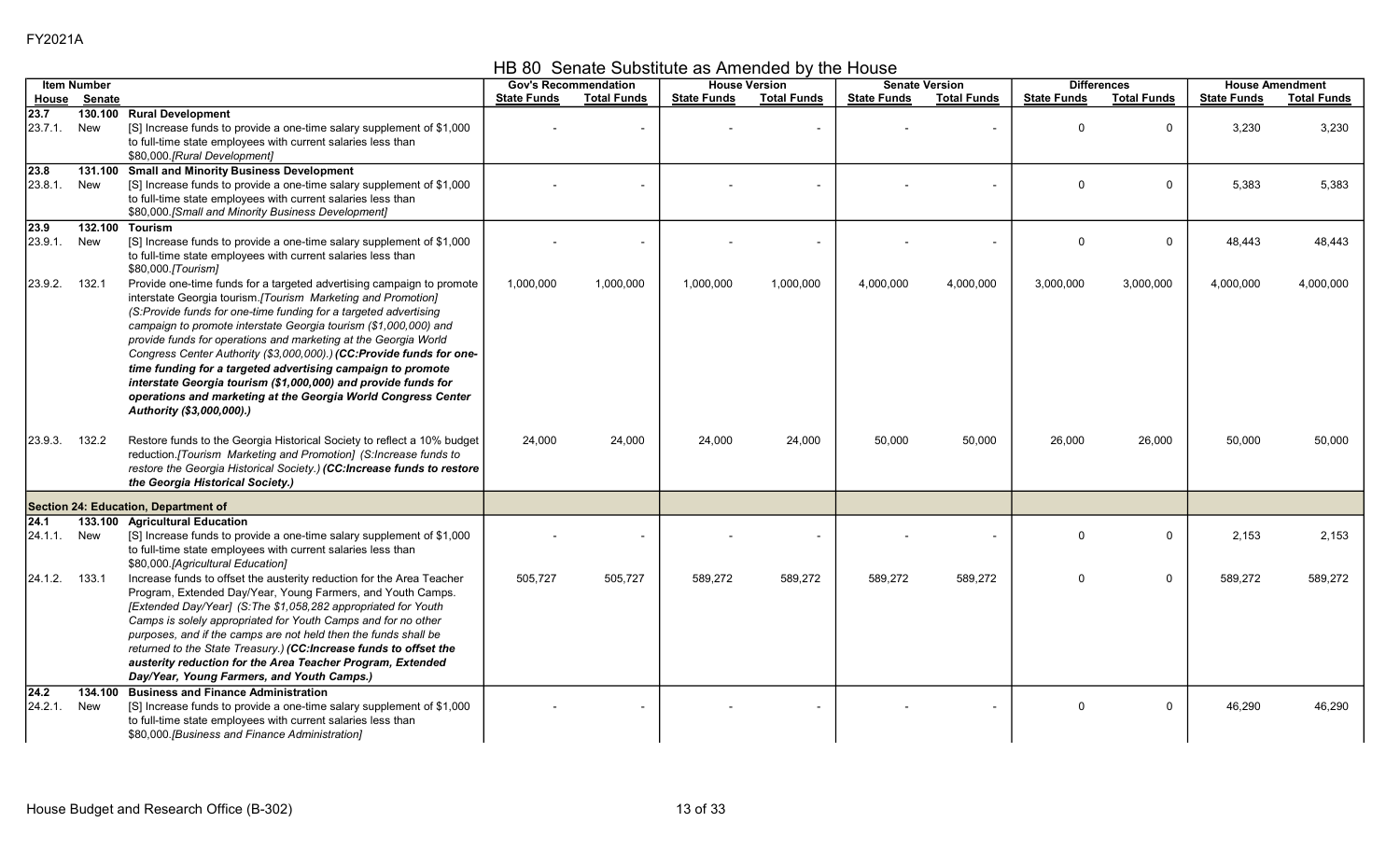HB 80 Senate Substitute as Amended by the House

|                          | <b>Item Number</b> |                                                                                                                                                                                                                                         |                    | <b>Gov's Recommendation</b> |                    | <b>House Version</b>     |                    | <b>Senate Version</b> | <b>Differences</b> |                    |                    | <b>House Amendment</b> |
|--------------------------|--------------------|-----------------------------------------------------------------------------------------------------------------------------------------------------------------------------------------------------------------------------------------|--------------------|-----------------------------|--------------------|--------------------------|--------------------|-----------------------|--------------------|--------------------|--------------------|------------------------|
| House                    | Senate             |                                                                                                                                                                                                                                         | <b>State Funds</b> | <b>Total Funds</b>          | <b>State Funds</b> | <b>Total Funds</b>       | <b>State Funds</b> | <b>Total Funds</b>    | <b>State Funds</b> | <b>Total Funds</b> | <b>State Funds</b> | <b>Total Funds</b>     |
| $\sqrt{24.3}$<br>24.3.1. | New                | 135.100 Central Office<br>[S] Increase funds to provide a one-time salary supplement of \$1,000<br>to full-time state employees with current salaries less than<br>\$80,000.[Central Office]                                            |                    |                             |                    |                          |                    |                       | $\Omega$           | 0                  | 46,290             | 46,290                 |
| $\sqrt{24.4}$<br>24.4.1. | 136.100<br>New     | <b>Charter Schools</b><br>[S] Increase funds to provide a one-time salary supplement of \$1,000<br>to full-time state employees with current salaries less than<br>\$80,000.[Charter Schools]                                           |                    |                             |                    |                          |                    |                       | $\Omega$           | $\mathbf 0$        | 2,153              | 2,153                  |
| 24.6<br>24.6.1.          | New                | 138.100 Curriculum Development<br>[S] Increase funds to provide a one-time salary supplement of \$1,000<br>to full-time state employees with current salaries less than<br>\$80,000. [Curriculum Development]                           |                    |                             |                    |                          |                    |                       | $\mathbf{0}$       | $\Omega$           | 19,377             | 19,377                 |
| 24.6.2.                  | 138.1              | Increase funds to offset the austerity reduction to grants for Computer<br>Science Professional Development.[Curriculum Development<br>Administration]                                                                                  |                    |                             |                    | $\overline{\phantom{a}}$ | 93,500             | 93,500                | 93,500             | 93,500             | 60,775             | 60.775                 |
| 24.8<br>24.8.2.          | 140.100<br>New     | Georgia Network for Educational and Therapeutic Support<br>(GNETS)<br>Recognize CARES Act funds to provide a one-time salary supplement<br>of \$1,000 to school-based employees. [Severely Emotional Disturbed<br>(SED)] (CC:Yes)       |                    |                             |                    |                          |                    |                       | $\mathbf{0}$       | $\Omega$           | <sup>0</sup>       | <sup>0</sup>           |
| $\sqrt{24.9}$<br>24.9.1. | 141.100<br>New     | <b>Georgia Virtual School</b><br>[S] Increase funds to provide a one-time salary supplement of \$1,000<br>to full-time state employees with current salaries less than<br>\$80,000. [Georgia Virtual School]                            |                    |                             |                    | $\blacksquare$           |                    |                       | $\Omega$           | $\mathbf 0$        | 48.443             | 48.443                 |
| 24.9.2.                  | New                | Recognize CARES Act funds to provide a one-time salary supplement<br>of \$1,000 to school-based employees.[Georgia Virtual School]<br>(CC:Yes)                                                                                          |                    |                             |                    | $\overline{\phantom{a}}$ |                    |                       | $\mathbf 0$        | $\mathbf 0$        | $\Omega$           |                        |
| 24.10<br>24.10.1. New    | 142.100            | <b>Information Technology Services</b><br>[S] Increase funds to provide a one-time salary supplement of \$1,000<br>to full-time state employees with current salaries less than<br>\$80,000.[Information Technology Services]           |                    |                             |                    |                          |                    |                       | $\Omega$           | 0                  | 27,989             | 27,989                 |
| 24.11<br>24.11.2. New    | 143.100            | Non Quality Basic Education Formula Grants<br>Recognize CARES Act funds to provide a one-time salary supplement<br>of \$1,000 to school-based employees at Residential Treatment<br>Facilities.[Residential Treatment Centers] (CC:Yes) |                    |                             |                    |                          |                    |                       | $\mathbf 0$        | $\mathbf 0$        | <sup>0</sup>       |                        |
| 24.12<br>24.12.1. New    | 144.100            | <b>Nutrition</b><br>[S] Increase funds to provide a one-time salary supplement of \$1,000<br>to full-time state employees with current salaries less than<br>\$80,000.[Nutrition]                                                       |                    |                             |                    |                          |                    |                       | $\mathbf 0$        | 0                  | 47,366             | 47,366                 |
| 24.12.2. New             |                    | Recognize CARES Act funds to provide a one-time salary supplement<br>of \$1,000 to school nutrition staff.[Nutrition Grants] (CC:Yes)                                                                                                   |                    |                             |                    | $\overline{\phantom{a}}$ |                    |                       | $\Omega$           | 0                  | <sup>0</sup>       |                        |
| 24.13<br>24.13.2. New    | 145.100            | <b>Preschool Disabilities Services</b><br>Recognize CARES Act funds to provide a one-time salary supplement<br>of \$1,000 to school-based employees.[Preschool Disabilities Services]<br>(CC:Yes)                                       |                    |                             |                    |                          |                    |                       | $\mathbf 0$        | $\mathbf 0$        | $\Omega$           | $\Omega$               |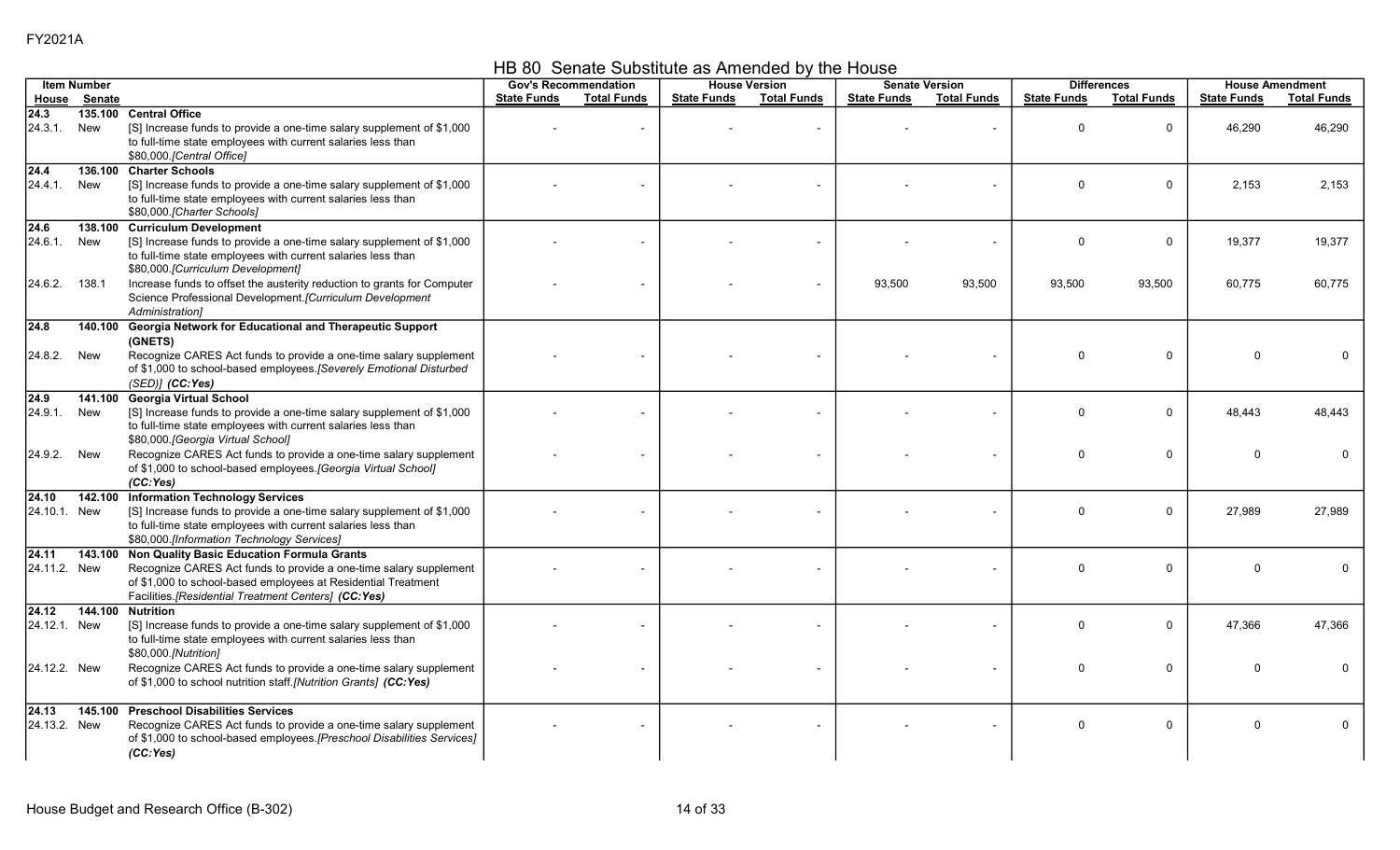HB 80 Senate Substitute as Amended by the House

|                                        | <b>Item Number</b> |                                                                                                                                                                                                                                                                                                                                                                                                                                                                                                                                                                                                                                        |                    | <b>Gov's Recommendation</b> |                    | <b>House Version</b> |                    | <b>Senate Version</b> |                       | <b>Differences</b>       |                            | <b>House Amendment</b> |
|----------------------------------------|--------------------|----------------------------------------------------------------------------------------------------------------------------------------------------------------------------------------------------------------------------------------------------------------------------------------------------------------------------------------------------------------------------------------------------------------------------------------------------------------------------------------------------------------------------------------------------------------------------------------------------------------------------------------|--------------------|-----------------------------|--------------------|----------------------|--------------------|-----------------------|-----------------------|--------------------------|----------------------------|------------------------|
|                                        | House Senate       |                                                                                                                                                                                                                                                                                                                                                                                                                                                                                                                                                                                                                                        | <b>State Funds</b> | <b>Total Funds</b>          | <b>State Funds</b> | <b>Total Funds</b>   | <b>State Funds</b> | <b>Total Funds</b>    | <b>State Funds</b>    | <b>Total Funds</b>       | <b>State Funds</b>         | <b>Total Funds</b>     |
| 24.14<br>24.14.1 146.1<br>24.14.2. New |                    | 146.100 Pupil Transportation<br>Provide funds for 500 school buses statewide.[Pupil Transportation<br>Grants] (S: Increase funds for 513 school buses<br>statewide.) (CC:Increase funds for 520 school buses statewide.)<br>Recognize CARES Act funds to provide a one-time salary supplement<br>of \$1,000 to bus drivers. [Pupil Transportation Grants] (CC:Yes)                                                                                                                                                                                                                                                                     |                    |                             | 38,610,000         | 38,610,000           | 39,613,860         | 39,613,860            | 1,003,860<br>$\Omega$ | 1,003,860<br>$\mathbf 0$ | 40,154,400<br><sup>0</sup> | 40,154,400<br>$\Omega$ |
| 24.17<br>24.17.7. 149.7                | 149.100            | <b>Quality Basic Education Program</b><br>Increase funds to reflect growth in the Special Needs<br>Scholarship. [Special Needs Scholarship] (S:Increase funds so that<br>parents or guardians financially responsible for the students enrolled in<br>the Special Needs Scholarship Program shall be refunded an amount<br>equal to the amount refunded in the state austerity restoration in the<br>4th Quarter of payments.) (CC: Increase funds to reflect the growth<br>in the Special Needs Scholarship (\$2,598,671) and reduce funds<br>((\$698,671)) based on actual expenditures for Quarters 1-3.)                           |                    |                             | 2,598,671          | 2,598,671            | 1,900,000          | 1,900,000             | (698, 671)            | (698, 671)               | 1,900,000                  | 1,900,000              |
| 24.17.8. 149.8                         |                    | Provide a hold harmless to Harriet Tubman School of Science and<br>Technology, Delta STEAM Academy, Atlanta Unbound Academy, and<br>Yi Hwang Academy of Language Excellence for a decline in<br>elementary school enrollment. [State Special Charter Schools<br>Supplement] (S:Yes; Provide one-time start-up grants for COVID-19<br>related impacts for first year state commission charter<br>schools.) (CC: Yes; Reflect use of \$757,028 in federal funds for first-<br>year state charter schools serving elementary school populations<br>with declining enrollment to prevent, prepare for, and respond to<br><b>COVID-19.)</b> |                    |                             | 600,000            | 600,000              | $\mathbf 0$        | 0                     | (600,000)             | (600,000)                | $\Omega$                   |                        |
| 24.17.9. New                           |                    | Recognize CARES Act funds to provide a one-time salary supplement<br>of \$1,000 to teachers, paraprofessionals, school counselors, school<br>psychologists, school nurses, custodians, media specialists, clerical<br>staff and administrative assistants, school principals, assistant<br>principals, instructional coaches, therapists, and other school-based<br>employees.[Additional Instruction] (CC:Yes)                                                                                                                                                                                                                        |                    |                             |                    |                      |                    |                       | $\Omega$              | $\Omega$                 | $\Omega$                   |                        |
| 24.18<br>24.18.1. New                  | 150.100            | <b>Regional Education Service Agencies (RESAs)</b><br>[S] Increase funds to provide a one-time salary supplement of \$1,000<br>to full-time state employees with current salaries less than<br>\$80,000.[Regional Education Service Agencies (RESAs)]                                                                                                                                                                                                                                                                                                                                                                                  |                    |                             |                    |                      |                    |                       | $\Omega$              | $\mathbf 0$              | 137,792                    | 137,792                |
| 24.19<br>24.19.1. New                  | 151.100            | <b>School Improvement</b><br>[S] Increase funds to provide a one-time salary supplement of \$1,000<br>to full-time state employees with current salaries less than<br>\$80,000.[School Improvement]                                                                                                                                                                                                                                                                                                                                                                                                                                    |                    |                             |                    |                      |                    |                       | $\Omega$              | 0                        | 43,060                     | 43,060                 |
| 24.20<br>24.20.2. New                  | 152.100            | <b>State Charter School Commission Administration</b><br>Utilize \$2,153 in other funds to provide a one-time salary supplement of<br>\$1,000 to full-time state employees with current salaries less than<br>\$80,000.[State Charter School Commission Administration] (CC:Yes)                                                                                                                                                                                                                                                                                                                                                       |                    |                             |                    |                      |                    |                       | $\Omega$              | $\mathbf 0$              | $\Omega$                   | $\mathbf 0$            |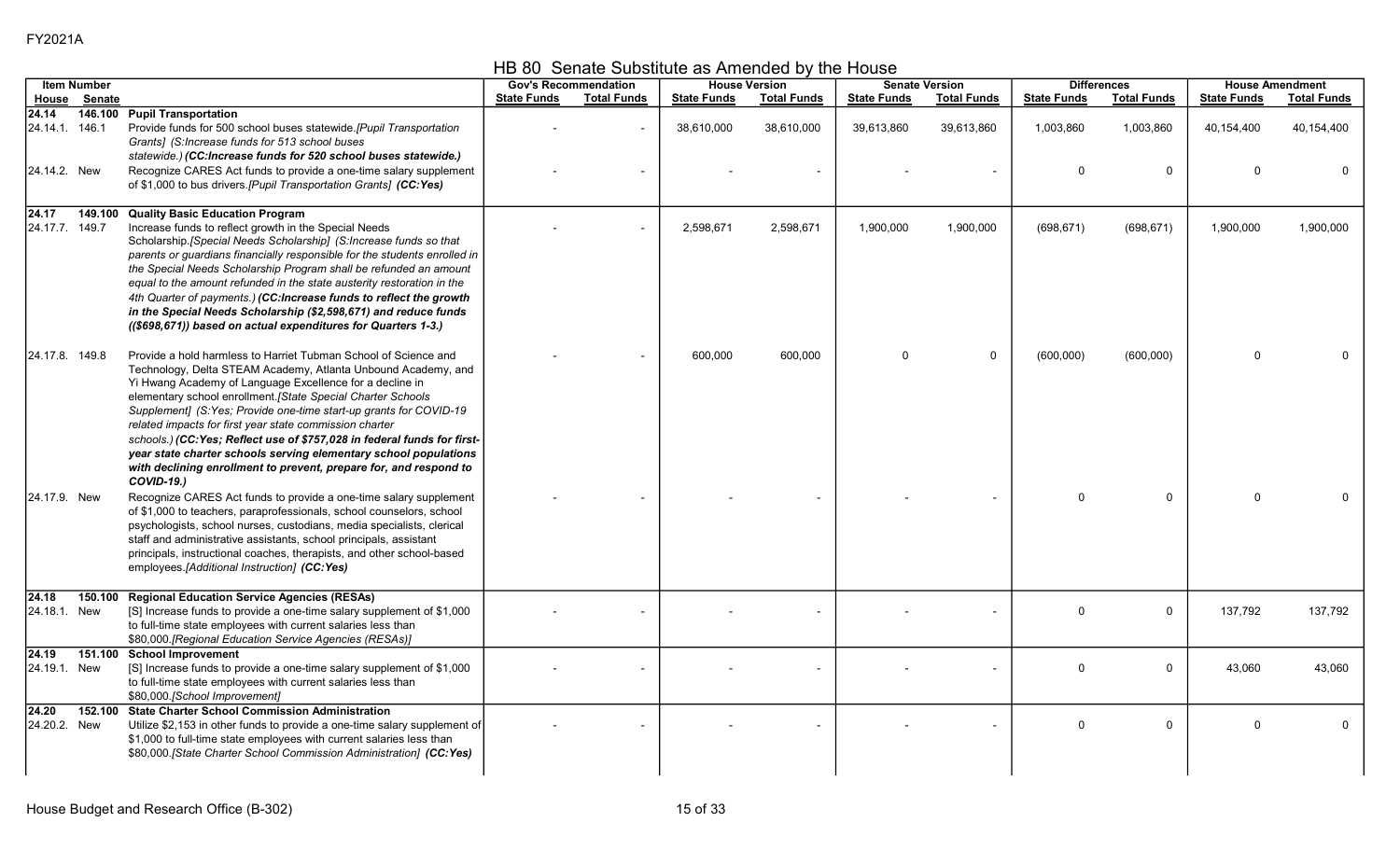HB 80 Senate Substitute as Amended by the House

|                       | <b>Item Number</b> |                                                                                                                                                                                                                                                                                                                                                                                                                                                                                                                                                                                     | <b>Gov's Recommendation</b> |                    |                    | <b>House Version</b> | <b>Senate Version</b> |                          |                    | <b>Differences</b> |                    | <b>House Amendment</b> |
|-----------------------|--------------------|-------------------------------------------------------------------------------------------------------------------------------------------------------------------------------------------------------------------------------------------------------------------------------------------------------------------------------------------------------------------------------------------------------------------------------------------------------------------------------------------------------------------------------------------------------------------------------------|-----------------------------|--------------------|--------------------|----------------------|-----------------------|--------------------------|--------------------|--------------------|--------------------|------------------------|
|                       | House Senate       |                                                                                                                                                                                                                                                                                                                                                                                                                                                                                                                                                                                     | <b>State Funds</b>          | <b>Total Funds</b> | <b>State Funds</b> | <b>Total Funds</b>   | <b>State Funds</b>    | <b>Total Funds</b>       | <b>State Funds</b> | <b>Total Funds</b> | <b>State Funds</b> | <b>Total Funds</b>     |
| 24.21<br>24.21.1. New |                    | 153.100 State Schools<br>[S] Increase funds to provide a one-time salary supplement of \$1,000<br>to full-time state employees with current salaries less than<br>\$80,000.[State Schools]                                                                                                                                                                                                                                                                                                                                                                                          |                             |                    |                    |                      |                       |                          | $\Omega$           | $\mathbf 0$        | 8,612              | 8,612                  |
| 24.21.3. New          |                    | Recognize CARES Act funds to provide a one-time salary supplement<br>of \$1,000 to school-based employees.[Administration] (CC:Yes)                                                                                                                                                                                                                                                                                                                                                                                                                                                 |                             |                    |                    |                      |                       |                          | $\Omega$           | 0                  | $\mathbf 0$        | $\Omega$               |
| 24.22<br>24.22.1. New |                    | 154.100 Technology/Career Education<br>[S] Increase funds to provide a one-time salary supplement of \$1,000<br>to full-time state employees with current salaries less than<br>\$80,000. [Technology/Career Education]                                                                                                                                                                                                                                                                                                                                                             |                             |                    |                    |                      |                       |                          | $\Omega$           | 0                  | 10,765             | 10,765                 |
| 24.23<br>24.23.1. New | 155.100            | Testing<br>[S] Increase funds to provide a one-time salary supplement of \$1,000<br>to full-time state employees with current salaries less than<br>\$80,000.[Testing]                                                                                                                                                                                                                                                                                                                                                                                                              |                             |                    |                    |                      |                       | $\overline{\phantom{a}}$ | $\Omega$           | 0                  | 6,459              | 6,459                  |
| 24.23.2. 155.1        |                    | Increase funds to administer Georgia Milestones in accordance with<br>federal requirements.[State Mandated] (S:No) (CC:Increase funds to<br>administer Georgia Milestones in accordance with federal<br>requirements and lapse funds should testing not occur due to<br>COVID-19 pandemic.)                                                                                                                                                                                                                                                                                         | 5,366,103                   | 5,366,103          | 5,366,103          | 5,366,103            | $\mathbf{0}$          | $\mathbf 0$              | (5,366,103)        | (5,366,103)        | 5,366,103          | 5,366,103              |
| 24.23.3. 155.2        |                    | Increase funds to revise testing standards to align with curriculum<br>changes for Math and English in accordance with the Elementary and<br>Secondary Education Act (ESEA).[State Mandated]<br>(S:No) (CC:Increase funds for alignment of testing standards with<br>curriculum changes for Math and English in accordance with the<br>Elementary and Secondary Education Act (ESEA).)                                                                                                                                                                                              | 1,163,364                   | 1,163,364          | 1,163,364          | 1,163,364            | $\Omega$              | $\mathbf 0$              | (1, 163, 364)      | (1, 163, 364)      | 1,163,364          | 1,163,364              |
| 24.23.4 155.3         |                    | Increase funds for the PSAT and AP exams. [State Mandated]<br>(S:Increase funds for AP exams, maintain \$3,734,130 for AP exams<br>for one non-STEM AP exam for low-income students and one AP<br>STEM exam for every student taking an AP STEM course, and<br>maintain existing funds of \$1,190,000 for PSAT exams.) (CC:Increase<br>funds for AP exams, maintain \$3,734,130 for AP exams for one<br>non-STEM AP exam for low-income students and one AP STEM<br>exam for every student taking an AP STEM course, and maintain<br>existing funds of \$1,190,000 for PSAT exams.) | 362,641                     | 362,641            | 362,641            | 362,641              | 8,580                 | 8,580                    | (354,061)          | (354,061)          | 8,580              | 8,580                  |
| 24.23.5 155.4         |                    | Increase funds to administer grants to local systems for developing the<br>GMAP and Navvy assessment pilots from SB 362 (2018 Session) and<br>authorized under the federal waiver.[State Mandated] (CC:Increase<br>funds to administer reimbursable grants to local systems for<br>developing the GMAP and Navvy assessment pilots from SB 362<br>(2018 Session) and authorized under the federal waiver.)                                                                                                                                                                          |                             |                    |                    |                      | 500,000               | 500,000                  | 500,000            | 500,000            | 500,000            | 500,000                |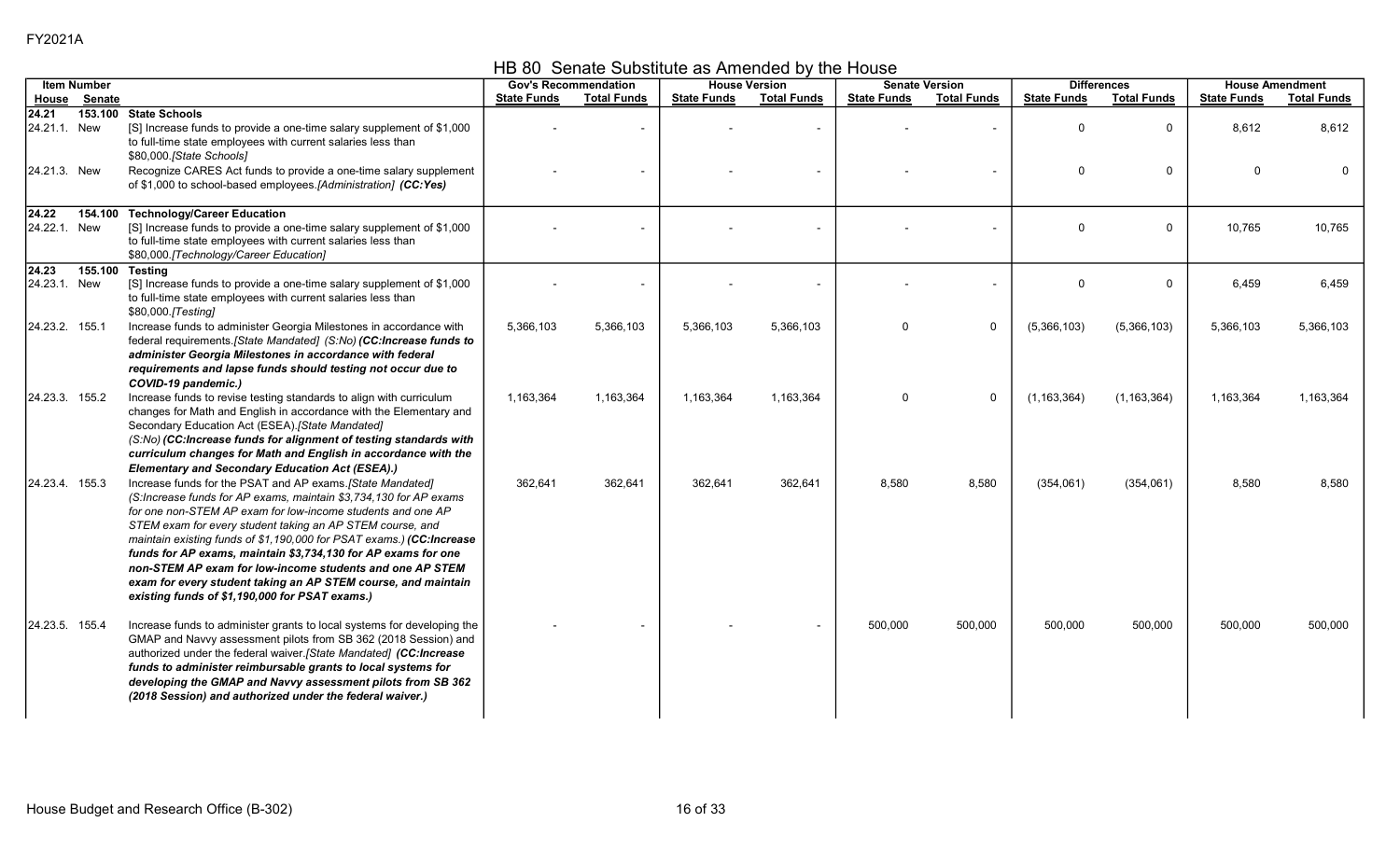## HB 80 Senate Substitute as Amended by the House

|                              | <b>Item Number</b> |                                                                                                                                                                                                                                                                                | <b>Gov's Recommendation</b> |                    |                    | <b>House Version</b> |                    | <b>Senate Version</b> |                    | <b>Differences</b> |                    | <b>House Amendment</b> |
|------------------------------|--------------------|--------------------------------------------------------------------------------------------------------------------------------------------------------------------------------------------------------------------------------------------------------------------------------|-----------------------------|--------------------|--------------------|----------------------|--------------------|-----------------------|--------------------|--------------------|--------------------|------------------------|
|                              | House Senate       |                                                                                                                                                                                                                                                                                | <b>State Funds</b>          | <b>Total Funds</b> | <b>State Funds</b> | <b>Total Funds</b>   | <b>State Funds</b> | <b>Total Funds</b>    | <b>State Funds</b> | <b>Total Funds</b> | <b>State Funds</b> | <b>Total Funds</b>     |
|                              |                    | Section 25: Employees' Retirement System of Georgia                                                                                                                                                                                                                            |                             |                    |                    |                      |                    |                       |                    |                    |                    |                        |
| 25.4<br>25.4.1.              | New                | 160.100 System Administration (ERS)<br>Utilize \$75,355 in other funds to provide a one-time salary supplement<br>of \$1,000 to full-time state employees with current salaries less than<br>\$80,000.[System Administration (ERS)] (CC:Yes)                                   |                             |                    |                    |                      |                    |                       | $\Omega$           | $\mathbf 0$        | $\Omega$           |                        |
|                              |                    | Section 26: Forestry Commission, State                                                                                                                                                                                                                                         |                             |                    |                    |                      |                    |                       |                    |                    |                    |                        |
| $\overline{26.1}$<br>26.1.1. | New                | 161.100 Commission Administration (SFC)<br>[S] Increase funds to provide a one-time salary supplement of \$1,000<br>to full-time state employees with current salaries less than<br>\$80,000.[Commission Administration (SFC)]                                                 |                             |                    |                    |                      |                    |                       | $\Omega$           | 0                  | 35,525             | 35,525                 |
| 26.2<br>26.2.1.              | 162.100<br>New     | <b>Forest Management</b><br>[S] Increase funds to provide a one-time salary supplement of \$1,000<br>to full-time state employees with current salaries less than<br>\$80,000.[Forest Management]                                                                              |                             |                    |                    |                      |                    |                       | $\Omega$           | 0                  | 91,503             | 91,503                 |
| $\sqrt{26.3}$<br>26.3.1.     | 163.100<br>New     | <b>Forest Protection</b><br>[S] Increase funds to provide a one-time salary supplement of \$1,000<br>to full-time state employees with current salaries less than<br>\$80,000.[Forest Protection]                                                                              |                             |                    |                    |                      |                    |                       | $\Omega$           | 0                  | 445.671            | 445,671                |
| 26.4<br>26.4.1.              | 164.100<br>New     | <b>Tree Seedling Nursery</b><br>[S] Increase funds to provide a one-time salary supplement of \$1,000<br>to full-time state employees with current salaries less than<br>\$80,000.[Tree Seedling Nursery]                                                                      |                             |                    |                    |                      |                    |                       | $\Omega$           | $\mathbf 0$        | 7,536              | 7.536                  |
|                              |                    | Section 27: Governor, Office of the                                                                                                                                                                                                                                            |                             |                    |                    |                      |                    |                       |                    |                    |                    |                        |
| $\overline{27.1}$<br>27.1.1  | 165.1              | 165.100 Governor's Emergency Fund<br>Increase funds. [Governor's Emergency Fund]                                                                                                                                                                                               |                             |                    |                    |                      | 7,500,000          | 7,500,000             | 7,500,000          | 7,500,000          | 4,000,000          | 4,000,000              |
| 27.2<br>27.2.1.              | 166.100<br>New     | <b>Governor's Office</b><br>[S] Increase funds to provide a one-time salary supplement of \$1,000<br>to full-time state employees with current salaries less than<br>\$80,000.[Governor's Office]                                                                              |                             |                    |                    | $\blacksquare$       |                    |                       | $\Omega$           | 0                  | 18,301             | 18,301                 |
| $\sqrt{27.3}$<br>27.3.1.     | 167.100<br>New     | <b>Governor's Office of Planning and Budget</b><br>[S] Increase funds to provide a one-time salary supplement of \$1,000<br>to full-time state employees with current salaries less than<br>\$80,000 [Governor's Office of Planning and Budget]                                |                             |                    |                    |                      |                    |                       | $\Omega$           | 0                  | 29,066             | 29,066                 |
| $\sqrt{27.4}$<br>27.4.1.     | 168.100<br>New     | <b>Georgia Commission on Equal Opportunity</b><br>[S] Increase funds to provide a one-time salary supplement of \$1,000<br>to full-time state employees with current salaries less than<br>\$80,000. [Georgia Commission on Equal Opportunity]                                 |                             |                    |                    |                      |                    |                       | $\Omega$           | 0                  | 7,536              | 7,536                  |
| $\sqrt{27.5}$<br>27.5.1.     | 169.100<br>New     | Georgia Emergency Management and Homeland Security Agency<br>[S] Increase funds to provide a one-time salary supplement of \$1,000<br>to full-time state employees with current salaries less than<br>\$80,000. [Georgia Emergency Management and Homeland Security<br>Agency] |                             |                    |                    |                      |                    |                       | $\Omega$           | 0                  | 163,628            | 163,628                |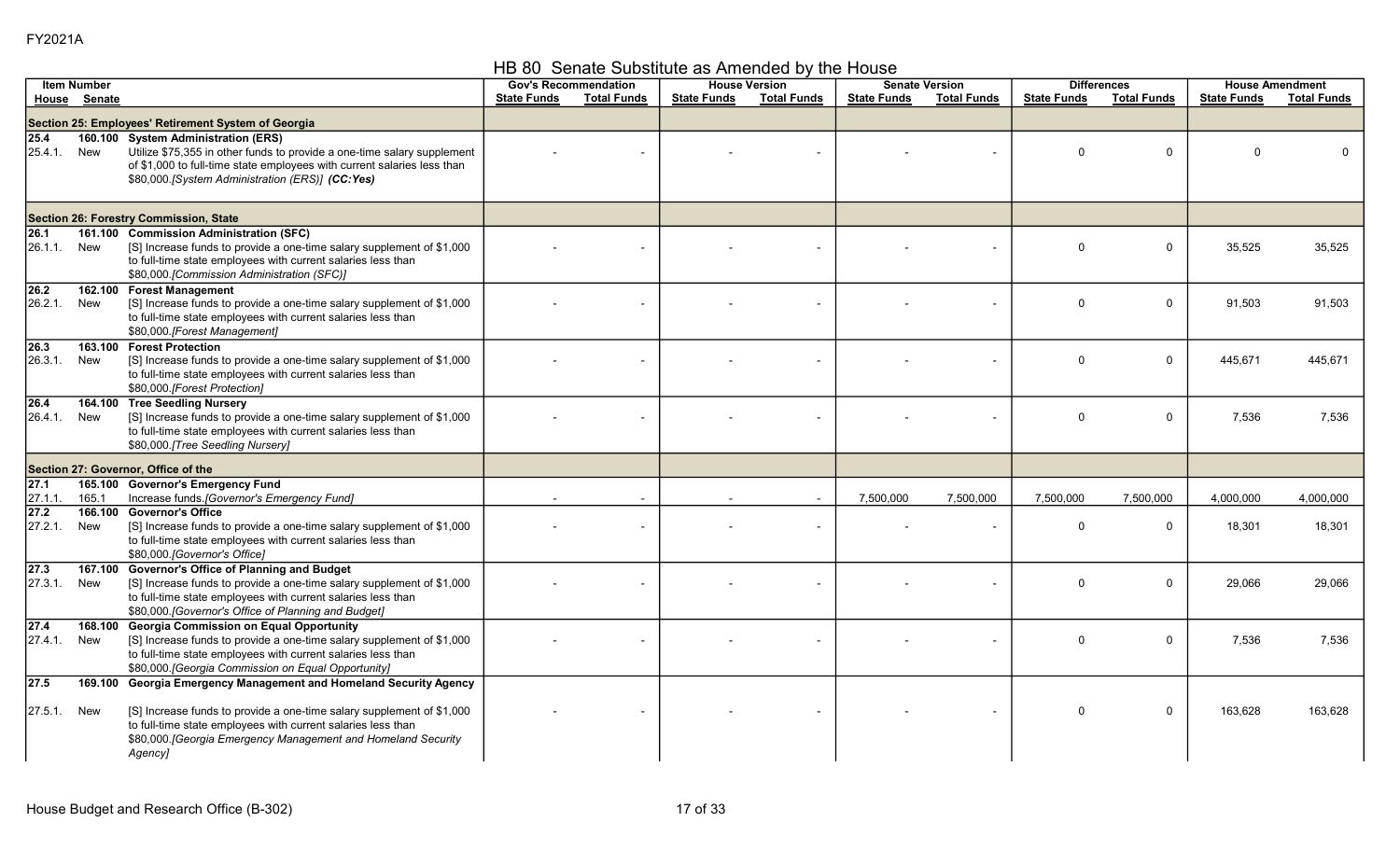HB 80 Senate Substitute as Amended by the House

|                     | <b>Item Number</b> |                                                                                                                                                                                                                                                                                                                                                                                           |                    | <b>Gov's Recommendation</b> |                    | <b>House Version</b> |                    | <b>Senate Version</b> |                    | <b>Differences</b> |                    | <b>House Amendment</b> |
|---------------------|--------------------|-------------------------------------------------------------------------------------------------------------------------------------------------------------------------------------------------------------------------------------------------------------------------------------------------------------------------------------------------------------------------------------------|--------------------|-----------------------------|--------------------|----------------------|--------------------|-----------------------|--------------------|--------------------|--------------------|------------------------|
| <b>House</b>        | Senate             |                                                                                                                                                                                                                                                                                                                                                                                           | <b>State Funds</b> | <b>Total Funds</b>          | <b>State Funds</b> | <b>Total Funds</b>   | <b>State Funds</b> | <b>Total Funds</b>    | <b>State Funds</b> | <b>Total Funds</b> | <b>State Funds</b> | <b>Total Funds</b>     |
| 27.6<br>27.6.1.     | 170.100<br>New     | <b>Georgia Professional Standards Commission</b><br>[S] Increase funds to provide a one-time salary supplement of \$1,000<br>to full-time state employees with current salaries less than<br>\$80,000. [Georgia Professional Standards Commission]                                                                                                                                        |                    |                             |                    | $\blacksquare$       |                    |                       | $\mathbf{0}$       | $\mathbf 0$        | 62,437             | 62,437                 |
| 27.7<br>27.7.1.     | 171.100<br>New     | <b>Governor's Office of Student Achievement</b><br>[S] Increase funds to provide a one-time salary supplement of \$1,000<br>to full-time state employees with current salaries less than<br>\$80,000. [Governor's Office of Student Achievement]                                                                                                                                          |                    |                             |                    |                      |                    |                       | $\mathbf{0}$       | $\Omega$           | 15,071             | 15,071                 |
| 27.7.2.             | 171.1              | Provide funds for GA*AWARDS contract.[Governor's Office of Student<br>Achievement] (S:Increase funds for the first year of the three-year<br>GA*AWARDS contract.) (CC:Provide funds for GA*AWARDS<br>contract.)                                                                                                                                                                           |                    | $\overline{\phantom{a}}$    | 900,000            | 900,000              | 300,000            | 300,000               | (600,000)          | (600,000)          | 900,000            | 900,000                |
| 27.7.3.             | 171.2              | Provide funds for the Governor's Honors program.[Governor's Office of<br>Student Achievement] (S:No; Due to the uncertainty of a summer<br>residential program occurring during the COVID-19 pandemic, any<br>additional funding needs for the 2021 Governor's Honors Program<br>shall be funded in the Amended FY 2022 budget.) (CC:Provide funds<br>for the Governor's Honors program.) |                    |                             | 68.000             | 68,000               | $\Omega$           | 0                     | (68,000)           | (68,000)           | 68,000             | 68,000                 |
| 27.8<br>27.8.1.     | 172.100<br>New     | <b>Office of the Child Advocate</b><br>[S] Increase funds to provide a one-time salary supplement of \$1,000<br>to full-time state employees with current salaries less than<br>\$80,000. [Office of the Child Advocate]                                                                                                                                                                  |                    |                             |                    |                      |                    |                       | $\Omega$           | $\mathbf{0}$       | 4,306              | 4,306                  |
| 27.9<br>27.9.1.     | 173.100<br>New     | Office of the State Inspector General<br>[S] Increase funds to provide a one-time salary supplement of \$1,000<br>to full-time state employees with current salaries less than<br>\$80,000. [Office of the State Inspector General]                                                                                                                                                       |                    |                             |                    |                      |                    |                       | $\Omega$           | $\mathbf 0$        | 7,536              | 7,536                  |
|                     |                    | Section 28: Human Services, Department of                                                                                                                                                                                                                                                                                                                                                 |                    |                             |                    |                      |                    |                       |                    |                    |                    |                        |
| 28.1<br>28.1.1. New | 174.100            | <b>Adoptions Services</b><br>[S] Increase funds to provide a one-time salary supplement of \$1,000<br>to full-time state employees with current salaries less than<br>\$80,000.[Adoptions Services]                                                                                                                                                                                       |                    |                             |                    |                      |                    |                       | $\Omega$           | $\mathbf 0$        | 31,219             | 31,219                 |
| 28.3<br>28.3.1.     | 176.100<br>New     | <b>Child Abuse and Neglect Prevention</b><br>[S] Increase funds to provide a one-time salary supplement of \$1,000<br>to full-time state employees with current salaries less than<br>\$80,000.[Child Abuse and Neglect Prevention]                                                                                                                                                       |                    |                             |                    |                      |                    |                       | $\Omega$           | $\Omega$           | 7,536              | 7,536                  |
| 28.4<br>28.4.1.     | 177.100<br>New     | <b>Child Support Services</b><br>[S] Increase funds to provide a one-time salary supplement of \$1,000<br>to full-time state employees with current salaries less than<br>\$80,000.[Child Support Services]                                                                                                                                                                               |                    |                             |                    |                      |                    |                       | $\Omega$           | $\mathbf 0$        | 1,129,249          | 1,129,249              |
| 28.5<br>28.5.1.     | 178.100<br>New     | <b>Child Welfare Services</b><br>[S] Increase funds to provide a one-time salary supplement of \$1,000<br>to full-time state employees with current salaries less than<br>\$80,000.[Child Welfare Services]                                                                                                                                                                               |                    |                             |                    |                      |                    |                       | $\Omega$           | $\mathbf 0$        | 3,434,035          | 3,434,035              |
| 28.7<br>28.7.1.     | 180.100<br>New     | <b>Departmental Administration (DHS)</b><br>[S] Increase funds to provide a one-time salary supplement of \$1,000<br>to full-time state employees with current salaries less than<br>\$80,000.[Departmental Administration (DHS)]                                                                                                                                                         |                    |                             |                    |                      |                    |                       | $\mathbf 0$        | $\mathbf 0$        | 439,212            | 439,212                |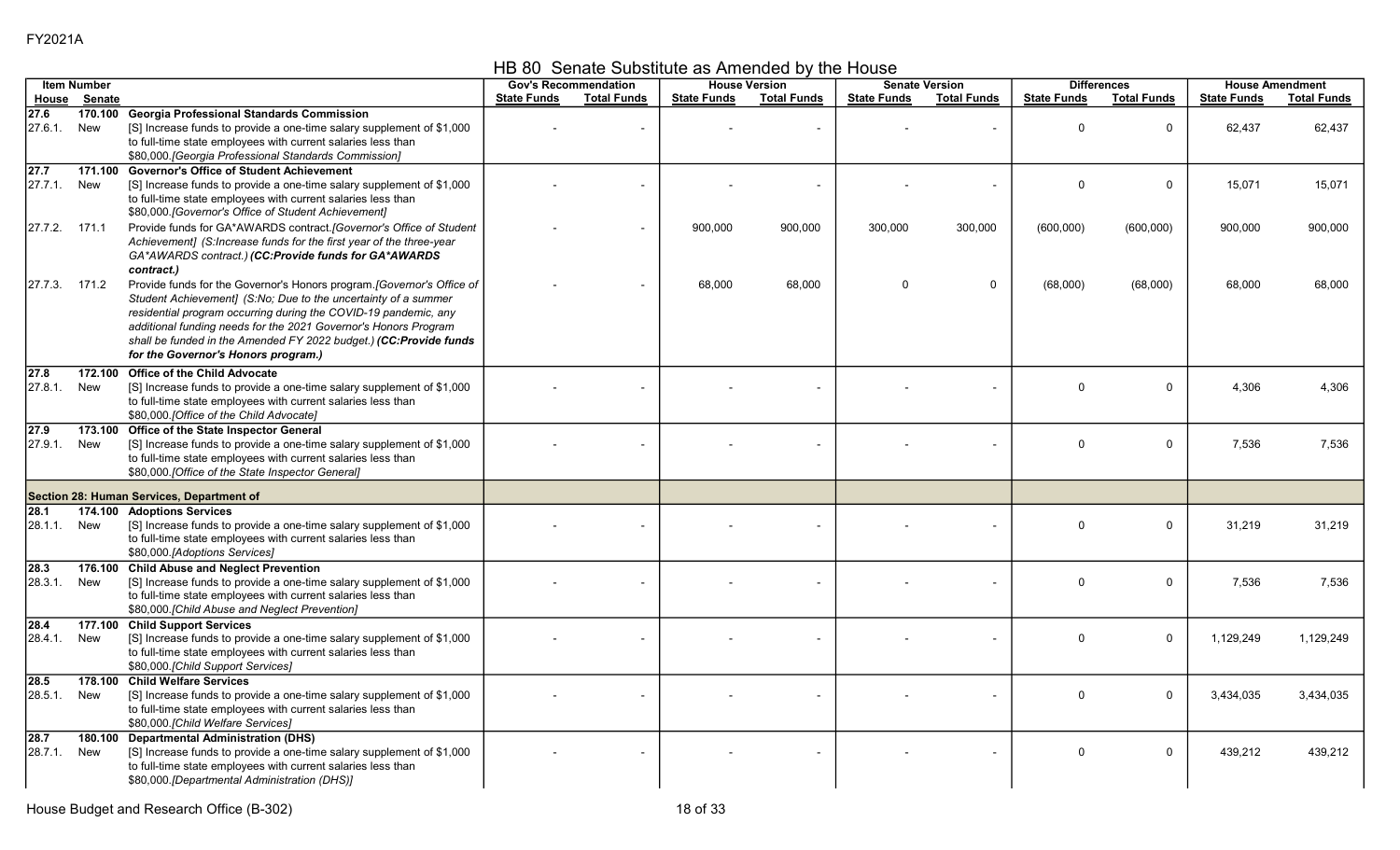HB 80 Senate Substitute as Amended by the House

|                              | <b>Item Number</b> |                                                                                                                                                                                                                                                                                                                              |                    | <b>Gov's Recommendation</b> |                    | <b>House Version</b> |                    | <b>Senate Version</b> |                    | <b>Differences</b> | <b>House Amendment</b> |                    |
|------------------------------|--------------------|------------------------------------------------------------------------------------------------------------------------------------------------------------------------------------------------------------------------------------------------------------------------------------------------------------------------------|--------------------|-----------------------------|--------------------|----------------------|--------------------|-----------------------|--------------------|--------------------|------------------------|--------------------|
| House                        | Senate             |                                                                                                                                                                                                                                                                                                                              | <b>State Funds</b> | <b>Total Funds</b>          | <b>State Funds</b> | <b>Total Funds</b>   | <b>State Funds</b> | <b>Total Funds</b>    | <b>State Funds</b> | <b>Total Funds</b> | <b>State Funds</b>     | <b>Total Funds</b> |
| 28.8<br>28.8.1.              | 181.100<br>New     | <b>Elder Abuse Investigations and Prevention</b><br>[S] Increase funds to provide a one-time salary supplement of \$1,000<br>to full-time state employees with current salaries less than<br>\$80,000. [Elder Abuse Investigations and Prevention]                                                                           |                    |                             |                    | $\overline{a}$       |                    |                       | $\mathbf 0$        | $\mathbf 0$        | 319,721                | 319,721            |
| 28.9<br>28.9.1.              | 182.100<br>New     | <b>Elder Community Living Services</b><br>[S] Increase funds to provide a one-time salary supplement of \$1,000<br>to full-time state employees with current salaries less than<br>\$80,000.[Elder Community Living Services]                                                                                                |                    |                             |                    |                      |                    |                       | $\mathbf{0}$       | $\mathbf 0$        | 5,383                  | 5,383              |
| 28.10<br>28.10.1. New        | 183.100            | <b>Elder Support Services</b><br>[S] Increase funds to provide a one-time salary supplement of \$1,000<br>to full-time state employees with current salaries less than<br>\$80,000.[Elder Support Services]                                                                                                                  |                    |                             |                    |                      |                    |                       | $\mathbf{0}$       | $\mathbf 0$        | 20,454                 | 20,454             |
| 28.12<br>28.12.1. New        | 185.100            | <b>Federal Eligibility Benefit Services</b><br>[S] Increase funds to provide a one-time salary supplement of \$1,000<br>to full-time state employees with current salaries less than<br>\$80,000.[Federal Eligibility Benefit Services]                                                                                      |                    |                             |                    |                      |                    |                       | $\Omega$           | $\mathbf{0}$       | 3.279.020              | 3,279,020          |
| 28.15<br>28.15.1. New        | 188.100            | <b>Residential Child Care Licensing</b><br>[S] Increase funds to provide a one-time salary supplement of \$1,000<br>to full-time state employees with current salaries less than<br>\$80,000 [Residential Child Care Licensing]                                                                                              |                    |                             |                    |                      |                    |                       | $\Omega$           | $\mathbf 0$        | 27,989                 | 27,989             |
| 28.18<br>28.18.1. New        | 191.100            | <b>Council On Aging</b><br>[S] Increase funds to provide a one-time salary supplement of \$1,000<br>to full-time state employees with current salaries less than<br>\$80,000.[Council On Aging]                                                                                                                              |                    |                             |                    |                      |                    |                       | $\mathbf{0}$       | $\mathbf 0$        | 3,230                  | 3,230              |
| 28.20<br>28.20.1. New        | 193.100            | Georgia Vocational Rehabilitation Agency: Business Enterprise<br>Program<br>[S] Increase funds to provide a one-time salary supplement of \$1,000<br>to full-time state employees with current salaries less than<br>\$80,000. [Georgia Vocational Rehabilitation Agency: Business<br>Enterprise Program]                    |                    |                             |                    |                      |                    |                       | $\mathbf 0$        | $\mathbf 0$        | 16,148                 | 16.148             |
| 28.21<br>28.21.1. New        | 194.100            | Georgia Vocational Rehabilitation Agency: Departmental<br>Administration<br>[S] Increase funds to provide a one-time salary supplement of \$1,000<br>to full-time state employees with current salaries less than<br>\$80,000. [Georgia Vocational Rehabilitation Agency: Departmental<br>Administration]                    |                    |                             |                    |                      |                    |                       | $\mathbf 0$        | $\mathbf 0$        | 65,667                 | 65,667             |
| 28.24<br>28.24.1. New        | 197.100            | Georgia Vocational Rehabilitation Agency: Vocational<br><b>Rehabilitation Program</b><br>[S] Increase funds to provide a one-time salary supplement of \$1,000<br>to full-time state employees with current salaries less than<br>\$80,000. [Georgia Vocational Rehabilitation Agency: Vocational<br>Rehabilitation Program] |                    |                             |                    |                      |                    |                       | $\mathbf 0$        | $\mathbf 0$        | 581,310                | 581,310            |
|                              |                    | Section 29: Insurance, Office of the Commissioner of                                                                                                                                                                                                                                                                         |                    |                             |                    |                      |                    |                       |                    |                    |                        |                    |
| $\overline{29.1}$<br>29.1.1. | 199.100<br>New     | <b>Departmental Administration (COI)</b><br>[S] Increase funds to provide a one-time salary supplement of \$1,000<br>to full-time state employees with current salaries less than<br>\$80,000.[Departmental Administration (COI)]                                                                                            |                    |                             |                    |                      |                    |                       | $\mathbf 0$        | $\mathbf 0$        | 7.536                  | 7,536              |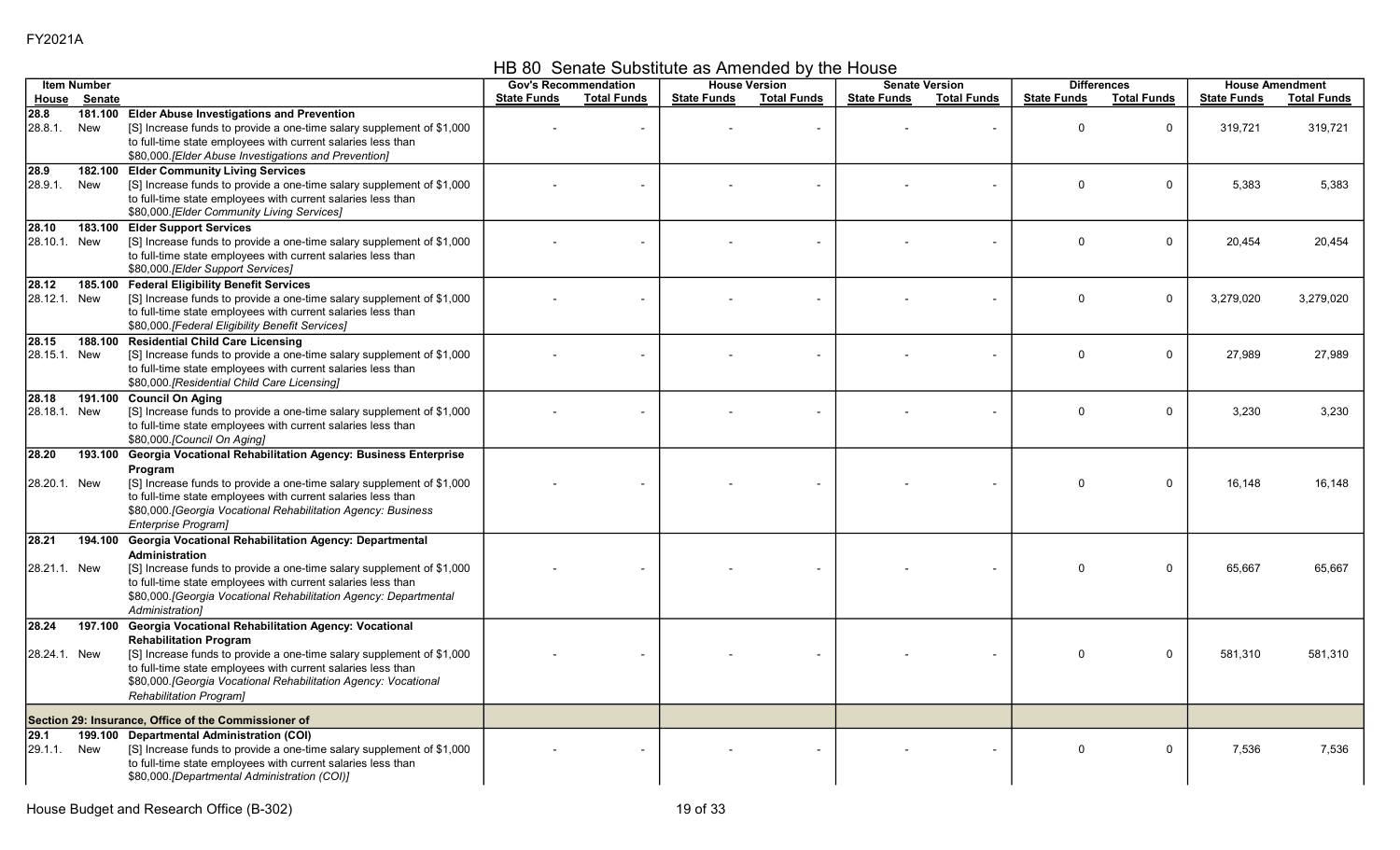HB 80 Senate Substitute as Amended by the House

|                              | <b>Item Number</b> |                                                                                                                                                                                                                                            |                    | <b>Gov's Recommendation</b> |                    | <b>House Version</b> |                    | <b>Senate Version</b> |                    | <b>Differences</b> |                    | <b>House Amendment</b> |
|------------------------------|--------------------|--------------------------------------------------------------------------------------------------------------------------------------------------------------------------------------------------------------------------------------------|--------------------|-----------------------------|--------------------|----------------------|--------------------|-----------------------|--------------------|--------------------|--------------------|------------------------|
| House                        | <b>Senate</b>      |                                                                                                                                                                                                                                            | <b>State Funds</b> | <b>Total Funds</b>          | <b>State Funds</b> | <b>Total Funds</b>   | <b>State Funds</b> | <b>Total Funds</b>    | <b>State Funds</b> | <b>Total Funds</b> | <b>State Funds</b> | <b>Total Funds</b>     |
| 29.1.3.                      | 199.99             | Reflect a change in the program purpose statement. [Departmental<br>Administration (COI)] (S:Yes) (CC:Yes)                                                                                                                                 |                    |                             |                    |                      | $\Omega$           | $\Omega$              | $\Omega$           | $\Omega$           | $\Omega$           |                        |
| $\overline{29.2}$<br>29.2.1. | 200.100<br>New     | Enforcement<br>[S] Increase funds to provide a one-time salary supplement of \$1,000<br>to full-time state employees with current salaries less than<br>\$80,000.[Enforcement]                                                             |                    |                             |                    |                      |                    |                       | $\Omega$           | $\mathbf 0$        | 5.383              | 5.383                  |
| 29.2.2.                      | 200.99             | Reflect a change in the program purpose statement.[Enforcement]<br>$(S:Yes)$ (CC:Yes)                                                                                                                                                      |                    |                             |                    |                      | $\Omega$           | 0                     | $\mathbf 0$        | 0                  | $\Omega$           | $\Omega$               |
| 29.3<br>29.3.1.              | 201.100<br>New     | <b>Fire Safety</b><br>[S] Increase funds to provide a one-time salary supplement of \$1,000<br>to full-time state employees with current salaries less than<br>\$80,000.[Fire Safety]                                                      |                    |                             |                    |                      |                    |                       | $\Omega$           | $\mathbf{0}$       | 86,120             | 86,120                 |
| 29.3.4.                      | 201.99             | Reflect a change in the program purpose statement.[Fire Safety]<br>(S:Yes) (CC:Yes)                                                                                                                                                        |                    |                             |                    |                      | $\Omega$           | 0                     | $\Omega$           | $\mathbf 0$        | $\Omega$           | $\Omega$               |
| 29.4<br>29.4.1.              | 202.100<br>New     | <b>Insurance Regulation</b><br>[S] Increase funds to provide a one-time salary supplement of \$1,000<br>to full-time state employees with current salaries less than<br>\$80,000 [Insurance Regulation]                                    |                    |                             |                    |                      |                    |                       | $\Omega$           | $\mathbf 0$        | 49,519             | 49,519                 |
| 29.5<br>29.5.1.              | New                | 203.100 Special Fraud<br>[S] Increase funds to provide a one-time salary supplement of \$1,000<br>to full-time state employees with current salaries less than<br>\$80,000.[Special Fraud]                                                 |                    |                             |                    |                      |                    |                       | $\Omega$           | $\mathbf 0$        | 19,377             | 19,377                 |
|                              |                    | Section 30: Investigation, Georgia Bureau of                                                                                                                                                                                               |                    |                             |                    |                      |                    |                       |                    |                    |                    |                        |
| 30.1<br>30.1.1.              | New                | 204.100 Bureau Administration<br>[S] Increase funds to provide a one-time salary supplement of \$1,000<br>to full-time state employees with current salaries less than<br>\$80,000.[Bureau Administration]                                 |                    |                             |                    |                      |                    |                       | $\Omega$           | $\mathbf 0$        | 32.295             | 32.295                 |
| 30.2<br>30.2.1.              | 205.100<br>New     | <b>Criminal Justice Information Services</b><br>[S] Increase funds to provide a one-time salary supplement of \$1,000<br>to full-time state employees with current salaries less than<br>\$80,000.[Criminal Justice Information Services]  |                    |                             |                    |                      |                    |                       | $\Omega$           | $\mathbf 0$        | 90,426             | 90,426                 |
| 30.3<br>30.3.1.              | New                | 206.100 Forensic Scientific Services<br>[S] Increase funds to provide a one-time salary supplement of \$1,000<br>to full-time state employees with current salaries less than<br>\$80,000.[Forensic Scientific Services]                   |                    |                             |                    |                      |                    |                       | $\Omega$           | 0                  | 266,972            | 266,972                |
| 30.4<br>30.4.1.              | 207.100<br>New     | <b>Regional Investigative Services</b><br>[S] Increase funds to provide a one-time salary supplement of \$1,000<br>to full-time state employees with current salaries less than<br>\$80,000.[Regional Investigative Services]              |                    |                             |                    |                      |                    |                       | $\Omega$           | $\mathbf 0$        | 294,961            | 294.961                |
| 30.5<br>30.5.1.              | New                | 208.100 Criminal Justice Coordinating Council<br>[S] Increase funds to provide a one-time salary supplement of \$1,000<br>to full-time state employees with current salaries less than<br>\$80,000.[Criminal Justice Coordinating Council] |                    |                             |                    |                      |                    |                       | $\Omega$           | $\mathbf{0}$       | 139,945            | 139,945                |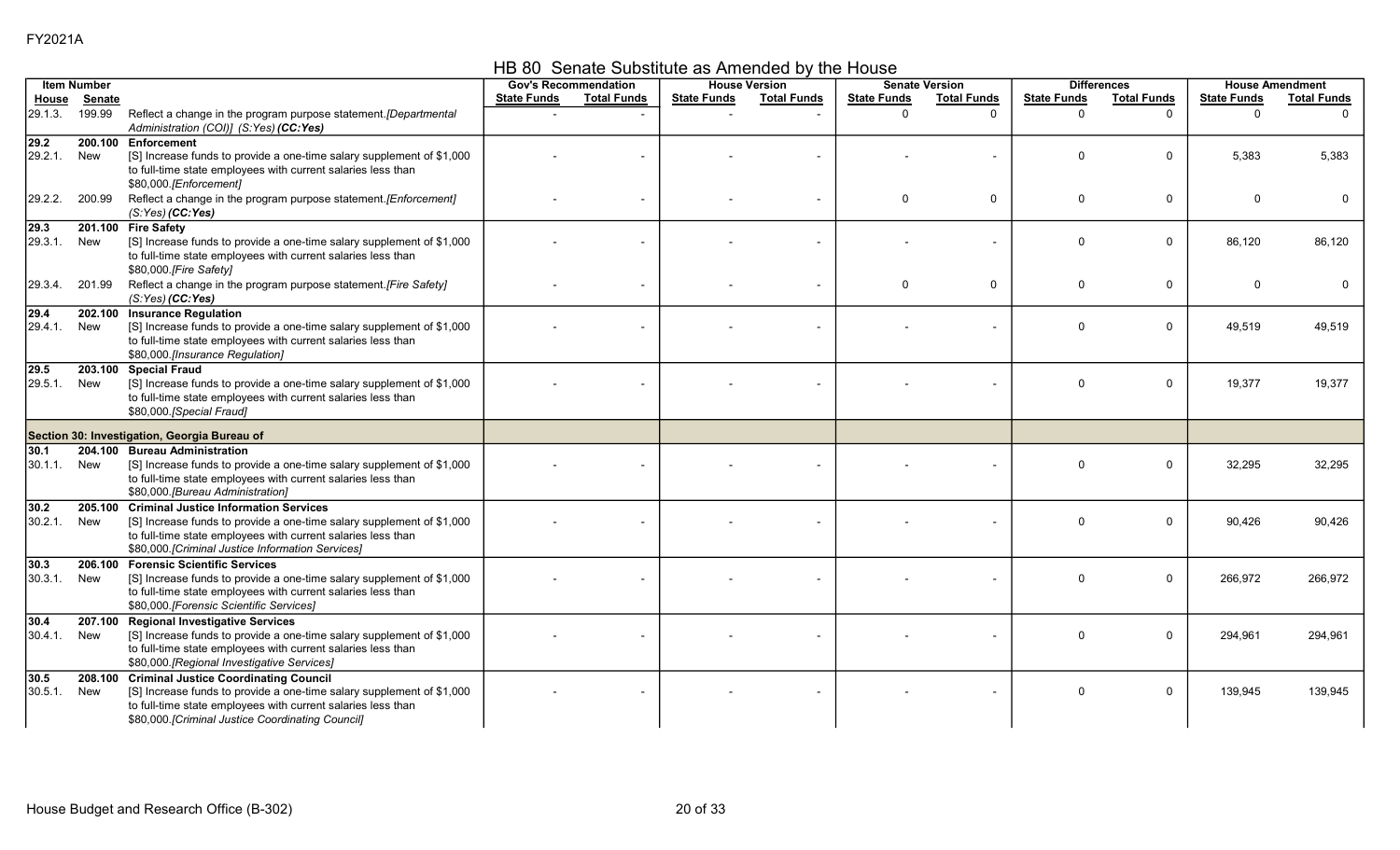HB 80 Senate Substitute as Amended by the House

|                 | <b>Item Number</b> |                                                                                                                                                                                                                                                                                                                                                                                                                                                                                                                                                                                                              |                    | <b>Gov's Recommendation</b> |                    | <b>House Version</b> |                    | <b>Senate Version</b>    |                    | <b>Differences</b> |                    | <b>House Amendment</b> |
|-----------------|--------------------|--------------------------------------------------------------------------------------------------------------------------------------------------------------------------------------------------------------------------------------------------------------------------------------------------------------------------------------------------------------------------------------------------------------------------------------------------------------------------------------------------------------------------------------------------------------------------------------------------------------|--------------------|-----------------------------|--------------------|----------------------|--------------------|--------------------------|--------------------|--------------------|--------------------|------------------------|
| House           | Senate             |                                                                                                                                                                                                                                                                                                                                                                                                                                                                                                                                                                                                              | <b>State Funds</b> | <b>Total Funds</b>          | <b>State Funds</b> | <b>Total Funds</b>   | <b>State Funds</b> | <b>Total Funds</b>       | <b>State Funds</b> | <b>Total Funds</b> | <b>State Funds</b> | <b>Total Funds</b>     |
| 30.6<br>30.6.1. | New                | 209.100 Criminal Justice Coordinating Council: Council of Accountability<br><b>Court Judges</b><br>[S] Increase funds to provide a one-time salary supplement of \$1,000<br>to full-time state employees with current salaries less than<br>\$80,000.[Criminal Justice Coordinating Council: Council of<br>Accountability Court Judges]                                                                                                                                                                                                                                                                      |                    |                             |                    |                      |                    | $\overline{\phantom{a}}$ | $\Omega$           | $\mathbf 0$        | 3,230              | 3,230                  |
| 30.7<br>30.7.2. | 210.100<br>210.2   | <b>Criminal Justice Coordinating Council: Family Violence</b><br>Increase funds for domestic violence shelters and sexual assault<br>centers.[Criminal Justice Coordinating Council: Family Violence]                                                                                                                                                                                                                                                                                                                                                                                                        |                    |                             |                    |                      | 200,000            | 200,000                  | 200,000            | 200,000            | 455,000            | 455,000                |
|                 |                    | Section 31: Juvenile Justice, Department of                                                                                                                                                                                                                                                                                                                                                                                                                                                                                                                                                                  |                    |                             |                    |                      |                    |                          |                    |                    |                    |                        |
| 31.1<br>31.1.1. | New                | 211.100 Community Service<br>[S] Increase funds to provide a one-time salary supplement of \$1,000<br>to full-time state employees with current salaries less than<br>\$80,000.[Community Service]                                                                                                                                                                                                                                                                                                                                                                                                           |                    |                             |                    |                      |                    |                          | $\Omega$           | $\mathbf 0$        | 793,381            | 793,381                |
| 31.2<br>31.2.1. | New                | 212.100 Departmental Administration (DJJ)<br>[S] Increase funds to provide a one-time salary supplement of \$1,000<br>to full-time state employees with current salaries less than<br>\$80,000.[Departmental Administration (DJJ)]                                                                                                                                                                                                                                                                                                                                                                           |                    |                             |                    |                      |                    |                          | $\Omega$           | $\mathbf 0$        | 153,940            | 153,940                |
| 31.3<br>31.3.1. | 213.100<br>New     | <b>Secure Commitment (YDCs)</b><br>[S] Increase funds to provide a one-time salary supplement of \$1,000<br>to full-time state employees with current salaries less than<br>\$80,000. [Secure Commitment (YDCs)]                                                                                                                                                                                                                                                                                                                                                                                             |                    |                             |                    |                      |                    |                          | $\Omega$           | $\mathbf 0$        | 650.206            | 650.206                |
| 31.4<br>31.4.1. | 214.100<br>New     | <b>Secure Detention (RYDCs)</b><br>[S] Increase funds to provide a one-time salary supplement of \$1,000<br>to full-time state employees with current salaries less than<br>\$80,000.[Secure Detention (RYDCs)]                                                                                                                                                                                                                                                                                                                                                                                              |                    |                             |                    |                      |                    |                          | $\Omega$           | $\mathbf 0$        | 1,138,937          | 1,138,937              |
|                 |                    | Section 32: Labor, Department of                                                                                                                                                                                                                                                                                                                                                                                                                                                                                                                                                                             |                    |                             |                    |                      |                    |                          |                    |                    |                    |                        |
| 32.1<br>32.1.1  | New                | 215.100 Departmental Administration (DOL)<br>[S] Increase funds to provide a one-time salary supplement of \$1,000<br>to full-time state employees with current salaries less than<br>\$80,000.[Departmental Administration (DOL)]                                                                                                                                                                                                                                                                                                                                                                           |                    |                             |                    |                      |                    |                          | $\Omega$           | $\mathbf 0$        | 123,798            | 123,798                |
| 32.2<br>32.2.1. |                    | 215.101 Departmental Administration (DOL) - Special Project<br>215.101 The purpose of this appropriation is to fund a Chief Labor Officer, to be<br>appointed subject to appropriate legislation, to oversee all<br>unemployment insurance matters and respond to financial audit<br>requests. [Departmental Administration (DOL) - Special Project]<br>(CC: The purpose of this appropriation is to fund a Chief Labor<br>Officer and operating expenses, to be appointed subject to<br>appropriate legislation, to oversee all unemployment insurance<br>matters and respond to financial audit requests.) |                    |                             |                    |                      | 49,729             | 49,729                   | 49,729             | 49,729             | 100,000            | 100,000                |
| 32.3<br>32.3.1. | New                | 216.100 Labor Market Information<br>[S] Increase funds to provide a one-time salary supplement of \$1,000<br>to full-time state employees with current salaries less than<br>\$80,000.[Labor Market Information]                                                                                                                                                                                                                                                                                                                                                                                             |                    |                             |                    |                      |                    |                          | $\Omega$           | $\mathbf 0$        | 24,760             | 24,760                 |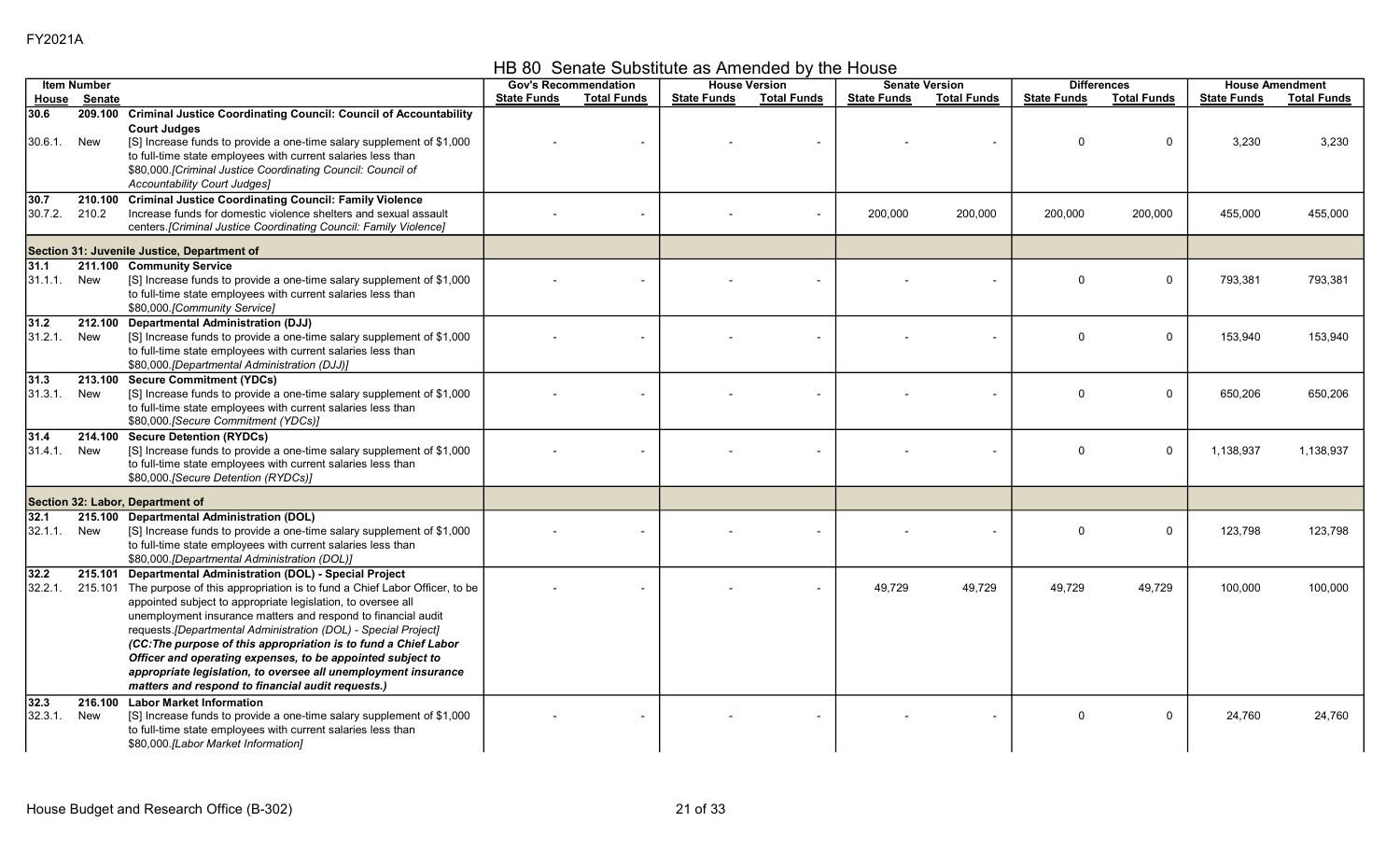HB 80 Senate Substitute as Amended by the House

|                     | <b>Item Number</b> |                                                                                                                                                                                                                                                                                                                                                                                                                                                                                                                                                          |                    | <b>Gov's Recommendation</b> |                    | <b>House Version</b>     |                    | <b>Senate Version</b> |                    | <b>Differences</b> |                    | <b>House Amendment</b> |
|---------------------|--------------------|----------------------------------------------------------------------------------------------------------------------------------------------------------------------------------------------------------------------------------------------------------------------------------------------------------------------------------------------------------------------------------------------------------------------------------------------------------------------------------------------------------------------------------------------------------|--------------------|-----------------------------|--------------------|--------------------------|--------------------|-----------------------|--------------------|--------------------|--------------------|------------------------|
|                     | House Senate       |                                                                                                                                                                                                                                                                                                                                                                                                                                                                                                                                                          | <b>State Funds</b> | <b>Total Funds</b>          | <b>State Funds</b> | <b>Total Funds</b>       | <b>State Funds</b> | <b>Total Funds</b>    | <b>State Funds</b> | <b>Total Funds</b> | <b>State Funds</b> | <b>Total Funds</b>     |
| 32.4<br>32.4.1.     | New                | 217.100 Unemployment Insurance<br>[S] Increase funds to provide a one-time salary supplement of \$1,000<br>to full-time state employees with current salaries less than<br>\$80,000.[Unemployment Insurance]                                                                                                                                                                                                                                                                                                                                             |                    |                             |                    | $\overline{\phantom{a}}$ |                    | $\sim$                | $\Omega$           | $\mathbf 0$        | 312,185            | 312,185                |
| 32.4.2. 217.1       |                    | Reflect the continued use of federal funds for the Unemployment<br>Insurance Program (\$31,964,147), the Short-Time Compensation<br>Program (\$3,188,424), and the Dislocated Worker Program<br>(\$25,294,837) to prevent, prepare for, and respond to the coronavirus<br>pandemic.[Benefits] (H & S:Yes) (CC:Yes; Reflect the continued use<br>of federal funds for the Unemployment Insurance Program<br>(\$31,964,147) and the Short-Time Compensation Program<br>(\$3,188,424) to prevent, prepare for, and respond to the<br>coronavirus pandemic.) |                    |                             | $\Omega$           | $\mathbf 0$              | $\Omega$           | 0                     | $\Omega$           | $\mathbf 0$        | $\Omega$           |                        |
| 32.5<br>32.5.1.     | 218.100<br>New     | <b>Workforce Solutions</b><br>[S] Increase funds to provide a one-time salary supplement of \$1,000<br>to full-time state employees with current salaries less than<br>\$80,000.[Workforce Solutions]                                                                                                                                                                                                                                                                                                                                                    |                    |                             |                    |                          |                    |                       | $\Omega$           | $\mathbf 0$        | 526,409            | 526,409                |
|                     |                    | Section 33: Law, Department of                                                                                                                                                                                                                                                                                                                                                                                                                                                                                                                           |                    |                             |                    |                          |                    |                       |                    |                    |                    |                        |
| 33.1<br>33.1.1. New |                    | 219.100 Department of Law<br>[S] Increase funds to provide a one-time salary supplement of \$1,000<br>to full-time state employees with current salaries less than<br>\$80,000.[Department of Law]                                                                                                                                                                                                                                                                                                                                                       |                    |                             |                    |                          |                    |                       | $\Omega$           | $\Omega$           | 169,011            | 169,011                |
| 33.2<br>33.2.1.     | 220.100<br>New     | <b>Medicaid Fraud Control Unit</b><br>[S] Increase funds to provide a one-time salary supplement of \$1,000<br>to full-time state employees with current salaries less than<br>\$80,000.[Medicaid Fraud Control Unit]                                                                                                                                                                                                                                                                                                                                    |                    |                             |                    |                          |                    |                       | $\Omega$           | $\Omega$           | 43,060             | 43,060                 |
|                     |                    | Section 34: Natural Resources, Department of                                                                                                                                                                                                                                                                                                                                                                                                                                                                                                             |                    |                             |                    |                          |                    |                       |                    |                    |                    |                        |
| 34.1<br>34.1.1.     | New                | 221.100 Coastal Resources<br>[S] Increase funds to provide a one-time salary supplement of \$1,000<br>to full-time state employees with current salaries less than<br>\$80,000.[Coastal Resources]                                                                                                                                                                                                                                                                                                                                                       |                    |                             |                    |                          |                    |                       | $\Omega$           | $\mathbf 0$        | 62,437             | 62,437                 |
| 34.2<br>34.2.1.     | 222.100<br>New     | <b>Departmental Administration (DNR)</b><br>[S] Increase funds to provide a one-time salary supplement of \$1,000<br>to full-time state employees with current salaries less than<br>\$80,000.[Departmental Administration (DNR)]                                                                                                                                                                                                                                                                                                                        |                    |                             |                    |                          |                    |                       | $\Omega$           | $\Omega$           | 55.978             | 55.978                 |
| 34.3<br>34.3.1.     | 223.100<br>New     | <b>Environmental Protection</b><br>[S] Increase funds to provide a one-time salary supplement of \$1,000<br>to full-time state employees with current salaries less than<br>\$80,000.[Environmental Protection]                                                                                                                                                                                                                                                                                                                                          |                    |                             |                    |                          |                    |                       | $\Omega$           | $\mathbf 0$        | 670,660            | 670,660                |
| 34.5<br>34.5.1.     | 225.100<br>New     | <b>Hazardous Waste Trust Fund</b><br>Increase funds for remediation of environmental hazards at county<br>courthouses. [Hazardous Waste Trust Fund] (CC:Increase funds for<br>remediation of environmental hazards at county courthouses and<br>match local funds.)                                                                                                                                                                                                                                                                                      |                    |                             |                    |                          | 350,000            | 350,000               | 350,000            | 350,000            | 700,000            | 700,000                |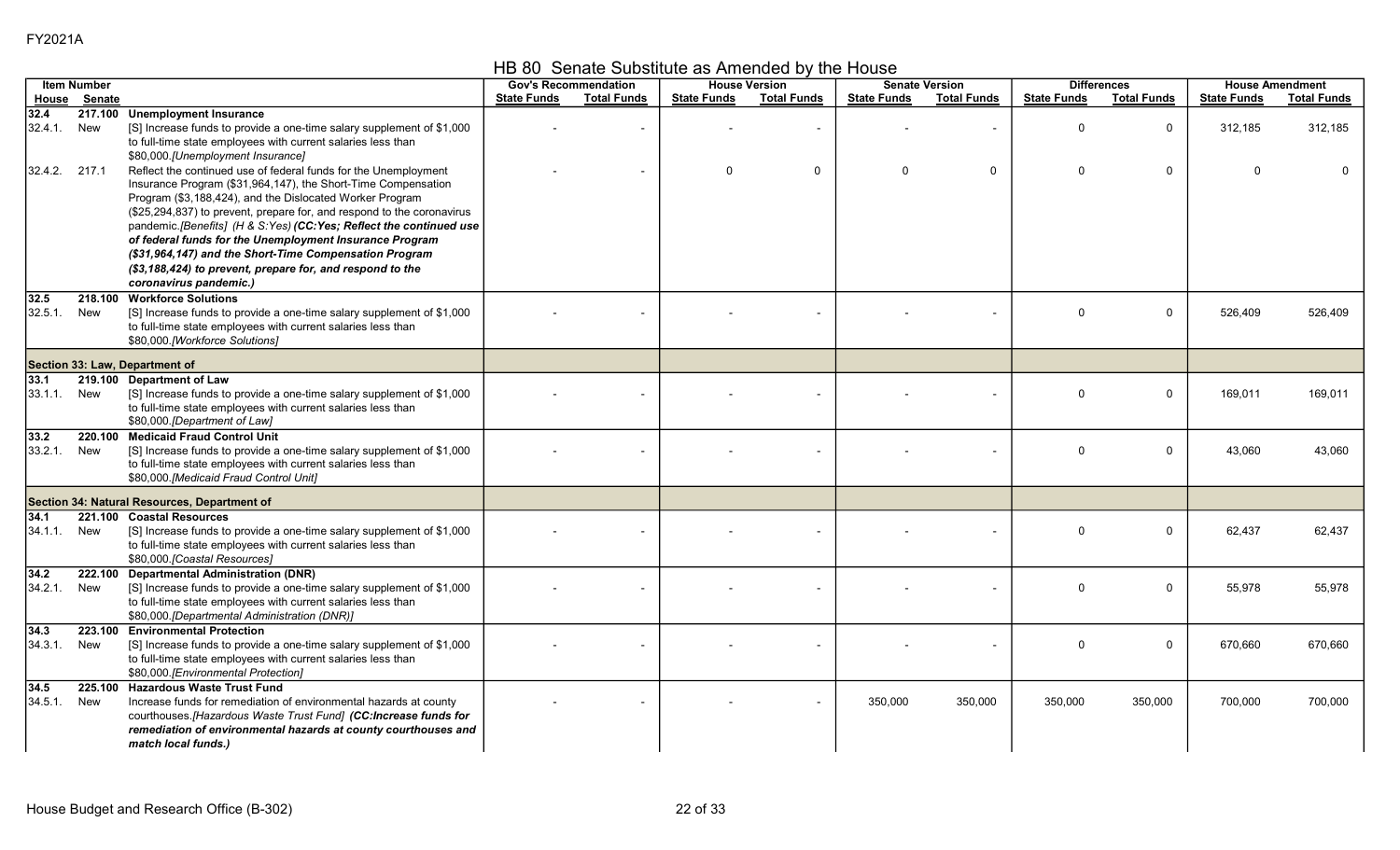HB 80 Senate Substitute as Amended by the House

|                 | <b>Item Number</b> |                                                                                                                                                                                                                                                                                                                                                                                                                                                                                                                                                               |                    | <b>Gov's Recommendation</b> |                    | <b>House Version</b>     |                    | <b>Senate Version</b> |                    | <b>Differences</b> |                    | <b>House Amendment</b> |
|-----------------|--------------------|---------------------------------------------------------------------------------------------------------------------------------------------------------------------------------------------------------------------------------------------------------------------------------------------------------------------------------------------------------------------------------------------------------------------------------------------------------------------------------------------------------------------------------------------------------------|--------------------|-----------------------------|--------------------|--------------------------|--------------------|-----------------------|--------------------|--------------------|--------------------|------------------------|
|                 | House Senate       |                                                                                                                                                                                                                                                                                                                                                                                                                                                                                                                                                               | <b>State Funds</b> | <b>Total Funds</b>          | <b>State Funds</b> | <b>Total Funds</b>       | <b>State Funds</b> | <b>Total Funds</b>    | <b>State Funds</b> | <b>Total Funds</b> | <b>State Funds</b> | <b>Total Funds</b>     |
| 34.6<br>34.6.1. | New                | 226.100 Law Enforcement<br>[S] Increase funds to provide a one-time salary supplement of \$1,000<br>to full-time state employees with current salaries less than<br>\$80,000.[Law Enforcement]                                                                                                                                                                                                                                                                                                                                                                |                    |                             |                    |                          |                    |                       | $\Omega$           | $\mathbf 0$        | 219,606            | 219,606                |
| 34.7<br>34.7.1. | 227.100<br>New     | <b>Parks Recreation and Historic Sites</b><br>[S] Increase funds to provide a one-time salary supplement of \$1,000<br>to full-time state employees with current salaries less than<br>\$80,000.[Parks Recreation and Historic Sites]                                                                                                                                                                                                                                                                                                                         |                    |                             |                    |                          |                    |                       | $\Omega$           | $\mathbf 0$        | 319,721            | 319,721                |
| 34.7.2.         | 227.1              | Increase funds for historic site grants.[Park Operations]                                                                                                                                                                                                                                                                                                                                                                                                                                                                                                     |                    |                             |                    | $\blacksquare$           | 30,000             | 30,000                | 30,000             | 30,000             | 30,000             | 30,000                 |
| 34.9<br>34.9.1. | 229.100<br>New     | <b>Wildlife Resources</b><br>[S] Increase funds to provide a one-time salary supplement of \$1,000<br>to full-time state employees with current salaries less than<br>\$80,000.[Wildlife Resources]                                                                                                                                                                                                                                                                                                                                                           |                    |                             |                    | $\overline{\phantom{a}}$ |                    |                       | $\Omega$           | $\Omega$           | 384,311            | 384,311                |
|                 |                    | Section 35: Pardons and Paroles, State Board of                                                                                                                                                                                                                                                                                                                                                                                                                                                                                                               |                    |                             |                    |                          |                    |                       |                    |                    |                    |                        |
| 35.1<br>35.1.1. | 230.100<br>New     | <b>Board Administration (SBPP)</b><br>[S] Increase funds to provide a one-time salary supplement of \$1,000<br>to full-time state employees with current salaries less than<br>\$80,000.[Board Administration (SBPP)]                                                                                                                                                                                                                                                                                                                                         |                    |                             |                    |                          |                    |                       | $\Omega$           | $\mathbf 0$        | 5,383              | 5,383                  |
| 35.2<br>35.2.1. | New                | 231.100 Clemency Decisions<br>[S] Increase funds to provide a one-time salary supplement of \$1,000<br>to full-time state employees with current salaries less than<br>\$80,000. [Clemency Decisions]                                                                                                                                                                                                                                                                                                                                                         |                    |                             |                    |                          |                    |                       | $\Omega$           | $\mathbf 0$        | 147,481            | 147,481                |
| 35.3<br>35.3.1. | New                | 232.100 Victim Services<br>[S] Increase funds to provide a one-time salary supplement of \$1,000<br>to full-time state employees with current salaries less than<br>\$80,000.[Victim Services]                                                                                                                                                                                                                                                                                                                                                                |                    |                             |                    |                          |                    |                       | $\Omega$           | $\mathbf 0$        | 5,383              | 5,383                  |
|                 |                    | <b>Section 36: State Properties Commission</b>                                                                                                                                                                                                                                                                                                                                                                                                                                                                                                                |                    |                             |                    |                          |                    |                       |                    |                    |                    |                        |
| 36.1<br>36.1.1. | 233.1              | 233.100 State Properties Commission<br>Provide funds to perform a property assessment to maximize space<br>utilization of state-owned and rented properties. [State Properties<br>Commission] (CC:Provide funds to perform a property assessment<br>to maximize space utilization of state-owned and rented<br>properties and submit a report to the chairs of the House and<br>Senate Appropriations Committees as well as the chairs of the<br><b>House State Properties Committee and the Senate State</b><br><b>Institutions and Property Committee.)</b> | 1,000,000          | 1,000,000                   | 1,000,000          | 1,000,000                | 1,000,000          | 1,000,000             | $\Omega$           | $\mathbf 0$        | 1,000,000          | 1,000,000              |
|                 |                    | Section 37: Public Defender Council, Georgia                                                                                                                                                                                                                                                                                                                                                                                                                                                                                                                  |                    |                             |                    |                          |                    |                       |                    |                    |                    |                        |
| 37.1<br>37.1.1  | New                | 234.100 Public Defender Council<br>[S] Increase funds to provide a one-time salary supplement of \$1,000<br>to full-time state employees with current salaries less than<br>\$80,000.[Public Defender Council]                                                                                                                                                                                                                                                                                                                                                |                    |                             |                    |                          |                    |                       | $\Omega$           | $\mathbf 0$        | 43,060             | 43,060                 |
| 37.2<br>37.2.1. | 235.100<br>New     | <b>Public Defenders</b><br>[S] Increase funds to provide a one-time salary supplement of \$1,000<br>to full-time state employees with current salaries less than<br>\$80,000.[Public Defenders]                                                                                                                                                                                                                                                                                                                                                               |                    |                             |                    |                          |                    |                       | $\Omega$           | $\mathbf 0$        | 617,911            | 617,911                |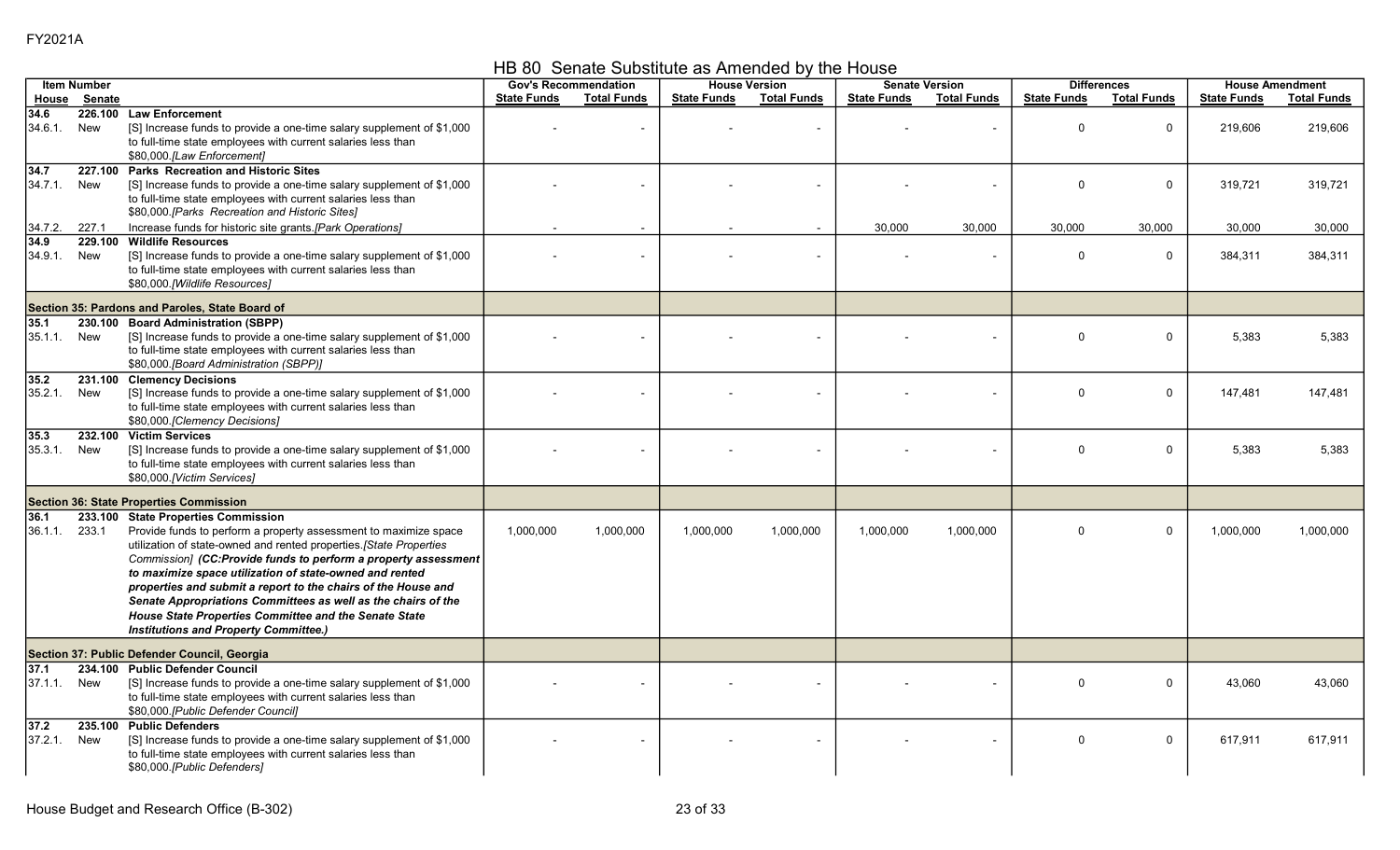HB 80 Senate Substitute as Amended by the House

|                  | <b>Item Number</b> |                                                                                                                                                                                                                                                                                                                                                                                                                                                                                                                                                                                                                                                                                                                                                                                                                                          | <b>Gov's Recommendation</b> |                          |                    | <b>House Version</b> |                    | <b>Senate Version</b> |                    | <b>Differences</b> |                    | <b>House Amendment</b> |
|------------------|--------------------|------------------------------------------------------------------------------------------------------------------------------------------------------------------------------------------------------------------------------------------------------------------------------------------------------------------------------------------------------------------------------------------------------------------------------------------------------------------------------------------------------------------------------------------------------------------------------------------------------------------------------------------------------------------------------------------------------------------------------------------------------------------------------------------------------------------------------------------|-----------------------------|--------------------------|--------------------|----------------------|--------------------|-----------------------|--------------------|--------------------|--------------------|------------------------|
|                  | House Senate       |                                                                                                                                                                                                                                                                                                                                                                                                                                                                                                                                                                                                                                                                                                                                                                                                                                          | <b>State Funds</b>          | <b>Total Funds</b>       | <b>State Funds</b> | <b>Total Funds</b>   | <b>State Funds</b> | <b>Total Funds</b>    | <b>State Funds</b> | <b>Total Funds</b> | <b>State Funds</b> | <b>Total Funds</b>     |
|                  |                    | Section 38: Public Health, Department of                                                                                                                                                                                                                                                                                                                                                                                                                                                                                                                                                                                                                                                                                                                                                                                                 |                             |                          |                    |                      |                    |                       |                    |                    |                    |                        |
| 38.1<br>38.1.1   | New                | 236.100 Adolescent and Adult Health Promotion<br>[S] Increase funds to provide a one-time salary supplement of \$1,000<br>to full-time state employees with current salaries less than<br>\$80,000. [Adolescent and Adult Health Promotion]                                                                                                                                                                                                                                                                                                                                                                                                                                                                                                                                                                                              |                             |                          |                    |                      |                    | $\blacksquare$        | $\Omega$           | 0                  | 51,672             | 51,672                 |
| 38.2 <br>38.2.1. | 237.100<br>New     | <b>Adult Essential Health Treatment Services</b><br>[S] Increase funds to provide a one-time salary supplement of \$1,000<br>to full-time state employees with current salaries less than<br>\$80,000.[Adult Essential Health Treatment Services]                                                                                                                                                                                                                                                                                                                                                                                                                                                                                                                                                                                        |                             |                          |                    |                      |                    |                       | $\Omega$           | $\Omega$           | 5,383              | 5,383                  |
| 38.3 <br>38.3.1. | 238.100<br>New     | <b>Departmental Administration (DPH)</b><br>[S] Increase funds to provide a one-time salary supplement of \$1,000<br>to full-time state employees with current salaries less than<br>\$80,000.[Departmental Administration (DPH)]                                                                                                                                                                                                                                                                                                                                                                                                                                                                                                                                                                                                        |                             |                          |                    |                      |                    |                       | $\Omega$           | $\mathbf{0}$       | 110,880            | 110,880                |
| 38.3.2.          | 238.1              | Provide funds for a chief medical officer, a deputy commissioner of<br>public health, and a chief data officer to support the agency with<br>COVID-19 pandemic response as well as provide ongoing public health<br>leadership.[Departmental Administration (DPH)] (S:Increase funds for<br>a chief medical officer, a deputy commissioner of public health, a chief<br>data officer, a senior programmer, and a financial manager to support<br>the agency with COVID-19 pandemic response as well as provide<br>ongoing public health leadership.) (CC: Increase funds for a chief<br>medical officer, a deputy commissioner of public health, a chief<br>data officer, a senior programmer, and a financial manager to<br>support the agency with COVID-19 pandemic response as well as<br>provide ongoing public health leadership.) |                             | $\overline{\phantom{a}}$ | 285,997            | 285,997              | 485,997            | 485,997               | 200,000            | 200,000            | 485,997            | 485,997                |
| 38.4 <br>38.4.1. | 239.100<br>New     | <b>Emergency Preparedness/Trauma System Improvement</b><br>[S] Increase funds to provide a one-time salary supplement of \$1,000<br>to full-time state employees with current salaries less than<br>\$80,000. [Emergency Preparedness/Trauma System Improvement]                                                                                                                                                                                                                                                                                                                                                                                                                                                                                                                                                                         |                             |                          |                    |                      |                    |                       | $\Omega$           | $\mathbf 0$        | 106,574            | 106,574                |
| 38.5 <br>38.5.1  | 240.100<br>New     | Epidemiology<br>[S] Increase funds to provide a one-time salary supplement of \$1,000<br>to full-time state employees with current salaries less than<br>\$80,000.[Epidemiology]                                                                                                                                                                                                                                                                                                                                                                                                                                                                                                                                                                                                                                                         |                             |                          |                    |                      |                    |                       | $\Omega$           | 0                  | 85,044             | 85,044                 |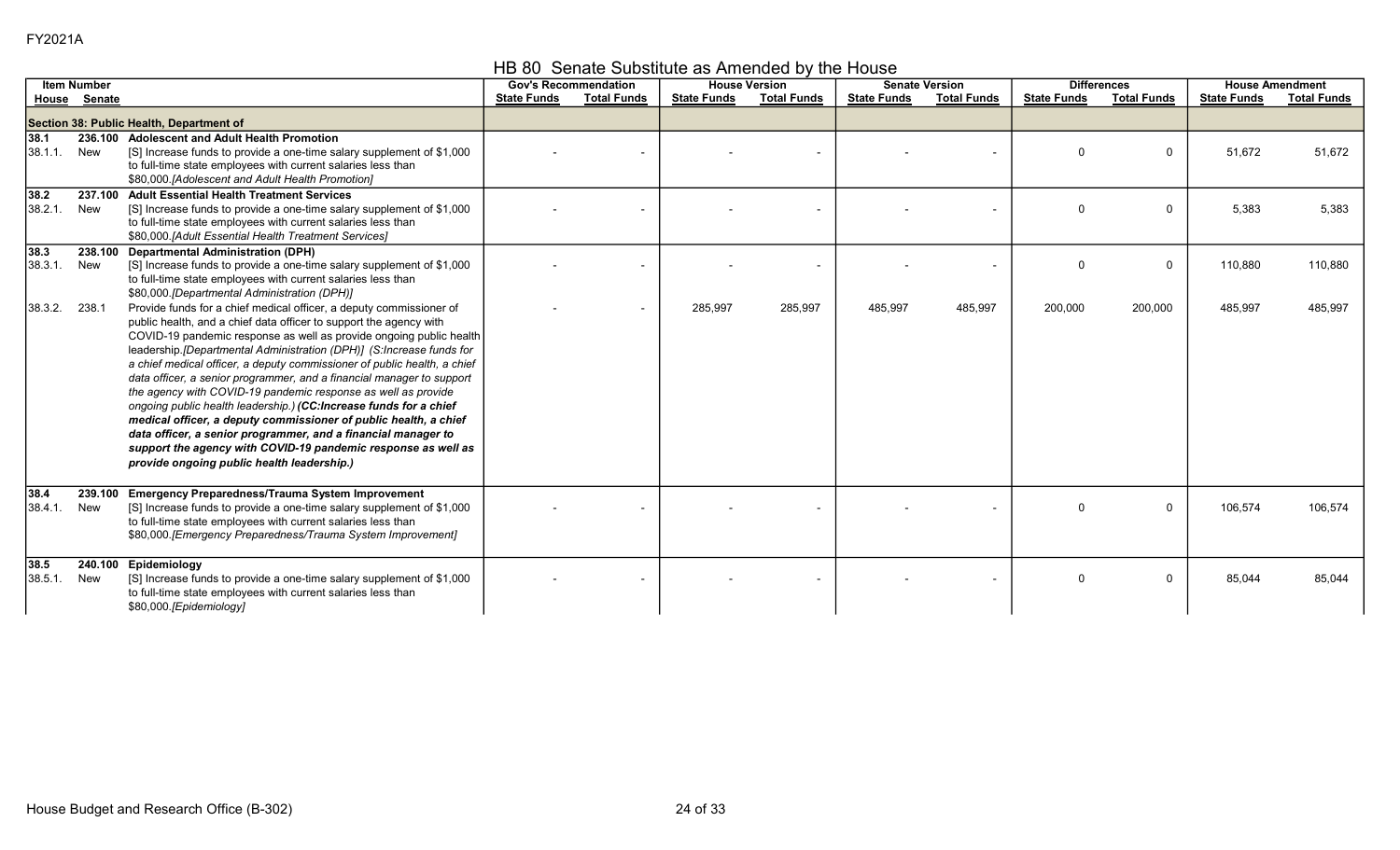|  | HB 80 Senate Substitute as Amended by the House |  |
|--|-------------------------------------------------|--|
|--|-------------------------------------------------|--|

|              | <b>Item Number</b> |                                                                                                                                                 |                    | <b>Gov's Recommendation</b> |                    | <b>House Version</b> |                    | <b>Senate Version</b>    |                    | <b>Differences</b> |                    | <b>House Amendment</b> |
|--------------|--------------------|-------------------------------------------------------------------------------------------------------------------------------------------------|--------------------|-----------------------------|--------------------|----------------------|--------------------|--------------------------|--------------------|--------------------|--------------------|------------------------|
| House        | Senate             |                                                                                                                                                 | <b>State Funds</b> | <b>Total Funds</b>          | <b>State Funds</b> | <b>Total Funds</b>   | <b>State Funds</b> | <b>Total Funds</b>       | <b>State Funds</b> | <b>Total Funds</b> | <b>State Funds</b> | <b>Total Funds</b>     |
| 38.5.2.      | 240.1              | Provide funds to replace and modernize the public health surveillance<br>system to improve current COVID-19 pandemic response as well as        |                    |                             | 18,000,000         | 18,000,000           | 16,000,000         | 27,100,000               | (2,000,000)        | 9,100,000          | 16,000,000         | 27,100,000             |
|              |                    | future epidemiologic surveillance capacity.[Epidemiology] (S:Increase                                                                           |                    |                             |                    |                      |                    |                          |                    |                    |                    |                        |
|              |                    | funds to replace and modernize the public health surveillance system                                                                            |                    |                             |                    |                      |                    |                          |                    |                    |                    |                        |
|              |                    | to improve current COVID-19 pandemic response as well as future                                                                                 |                    |                             |                    |                      |                    |                          |                    |                    |                    |                        |
|              |                    | epidemiologic surveillance capacity and redirect \$11,100,000 in 5-year<br>issued bonds from 2016 and 2017 for the Clinical Billing Information |                    |                             |                    |                      |                    |                          |                    |                    |                    |                        |
|              |                    | Technology System (HB 76, Bond #355.341 and HB 751, Bond #66) to                                                                                |                    |                             |                    |                      |                    |                          |                    |                    |                    |                        |
|              |                    | be used for the implementation of an new vaccine management                                                                                     |                    |                             |                    |                      |                    |                          |                    |                    |                    |                        |
|              |                    | system.) (CC:Increase funds to replace and modernize the public                                                                                 |                    |                             |                    |                      |                    |                          |                    |                    |                    |                        |
|              |                    | health surveillance system to improve current COVID-19<br>pandemic response as well as future epidemiologic surveillance                        |                    |                             |                    |                      |                    |                          |                    |                    |                    |                        |
|              |                    | capacity and redirect \$11,100,000 in 5-year issued bonds from                                                                                  |                    |                             |                    |                      |                    |                          |                    |                    |                    |                        |
|              |                    | 2016 and 2017 for the Clinical Billing Information Technology                                                                                   |                    |                             |                    |                      |                    |                          |                    |                    |                    |                        |
|              |                    | System (HB 76, Bond #355.341 and HB 751, Bond #66) to be used                                                                                   |                    |                             |                    |                      |                    |                          |                    |                    |                    |                        |
|              |                    | for the implementation of an new vaccine management system.)                                                                                    |                    |                             |                    |                      |                    |                          |                    |                    |                    |                        |
|              |                    |                                                                                                                                                 |                    |                             |                    |                      |                    |                          |                    |                    |                    |                        |
| 38.6         |                    | 241.100 Immunization                                                                                                                            |                    |                             |                    |                      |                    |                          |                    |                    |                    |                        |
| 38.6.1       | New                | [S] Increase funds to provide a one-time salary supplement of \$1,000                                                                           |                    |                             |                    |                      |                    |                          | $\Omega$           | $\mathbf 0$        | 40,907             | 40,907                 |
|              |                    | to full-time state employees with current salaries less than<br>\$80,000.[Immunization]                                                         |                    |                             |                    |                      |                    |                          |                    |                    |                    |                        |
| 38.7         |                    | 242.100 Infant and Child Essential Health Treatment Services                                                                                    |                    |                             |                    |                      |                    |                          |                    |                    |                    |                        |
| 38.7.1.      | New                | [S] Increase funds to provide a one-time salary supplement of \$1,000                                                                           |                    |                             |                    |                      |                    |                          | $\mathbf 0$        | $\mathbf 0$        | 22,607             | 22,607                 |
|              |                    | to full-time state employees with current salaries less than                                                                                    |                    |                             |                    |                      |                    |                          |                    |                    |                    |                        |
| 38.8         |                    | \$80,000.[Infant and Child Essential Health Treatment Services]<br>243.100 Infant and Child Health Promotion                                    |                    |                             |                    |                      |                    |                          |                    |                    |                    |                        |
| 38.8.1.      | New                | [S] Increase funds to provide a one-time salary supplement of \$1,000                                                                           |                    |                             |                    |                      |                    |                          | $\Omega$           | $\mathbf 0$        | 127,027            | 127,027                |
|              |                    | to full-time state employees with current salaries less than                                                                                    |                    |                             |                    |                      |                    |                          |                    |                    |                    |                        |
|              |                    | \$80,000.[Infant and Child Health Promotion]                                                                                                    |                    |                             |                    |                      |                    |                          |                    |                    |                    |                        |
| 38.9         |                    | 244.100 Infectious Disease Control                                                                                                              |                    |                             |                    |                      |                    |                          | $\Omega$           | $\mathbf 0$        |                    |                        |
| 38.9.1.      | New                | [S] Increase funds to provide a one-time salary supplement of \$1,000<br>to full-time state employees with current salaries less than           |                    |                             |                    |                      |                    |                          |                    |                    | 204,535            | 204,535                |
|              |                    | \$80,000.[Infectious Disease Control]                                                                                                           |                    |                             |                    |                      |                    |                          |                    |                    |                    |                        |
| 38.10        |                    | 245.100 Inspections and Environmental Hazard Control                                                                                            |                    |                             |                    |                      |                    |                          |                    |                    |                    |                        |
| 38.10.1. New |                    | [S] Increase funds to provide a one-time salary supplement of \$1,000                                                                           |                    |                             |                    |                      |                    |                          | $\mathbf 0$        | $\mathbf 0$        | 32,295             | 32,295                 |
|              |                    | to full-time state employees with current salaries less than<br>\$80,000.[Inspections and Environmental Hazard Control]                         |                    |                             |                    |                      |                    |                          |                    |                    |                    |                        |
| 38.11        |                    | 246.100 Public Health Formula Grants to Counties                                                                                                |                    |                             |                    |                      |                    |                          |                    |                    |                    |                        |
| 38.11.1. New |                    | [S] Increase funds to provide a one-time salary supplement of \$1,000                                                                           |                    |                             |                    |                      |                    |                          | $\Omega$           | $\mathbf 0$        | 4,044,411          | 4,044,411              |
|              |                    | to full-time state employees with current salaries less than                                                                                    |                    |                             |                    |                      |                    |                          |                    |                    |                    |                        |
| 38.12        |                    | \$80,000.[Public Health Formula Grants to Counties]<br>247.100 Vital Records                                                                    |                    |                             |                    |                      |                    |                          |                    |                    |                    |                        |
| 38.12.1. New |                    | [S] Increase funds to provide a one-time salary supplement of \$1,000                                                                           |                    |                             |                    |                      |                    | $\overline{\phantom{a}}$ | $\Omega$           | $\mathbf 0$        | 47,366             | 47,366                 |
|              |                    | to full-time state employees with current salaries less than                                                                                    |                    |                             |                    |                      |                    |                          |                    |                    |                    |                        |
|              |                    | \$80,000.[Vital Records]                                                                                                                        |                    |                             |                    |                      |                    |                          |                    |                    |                    |                        |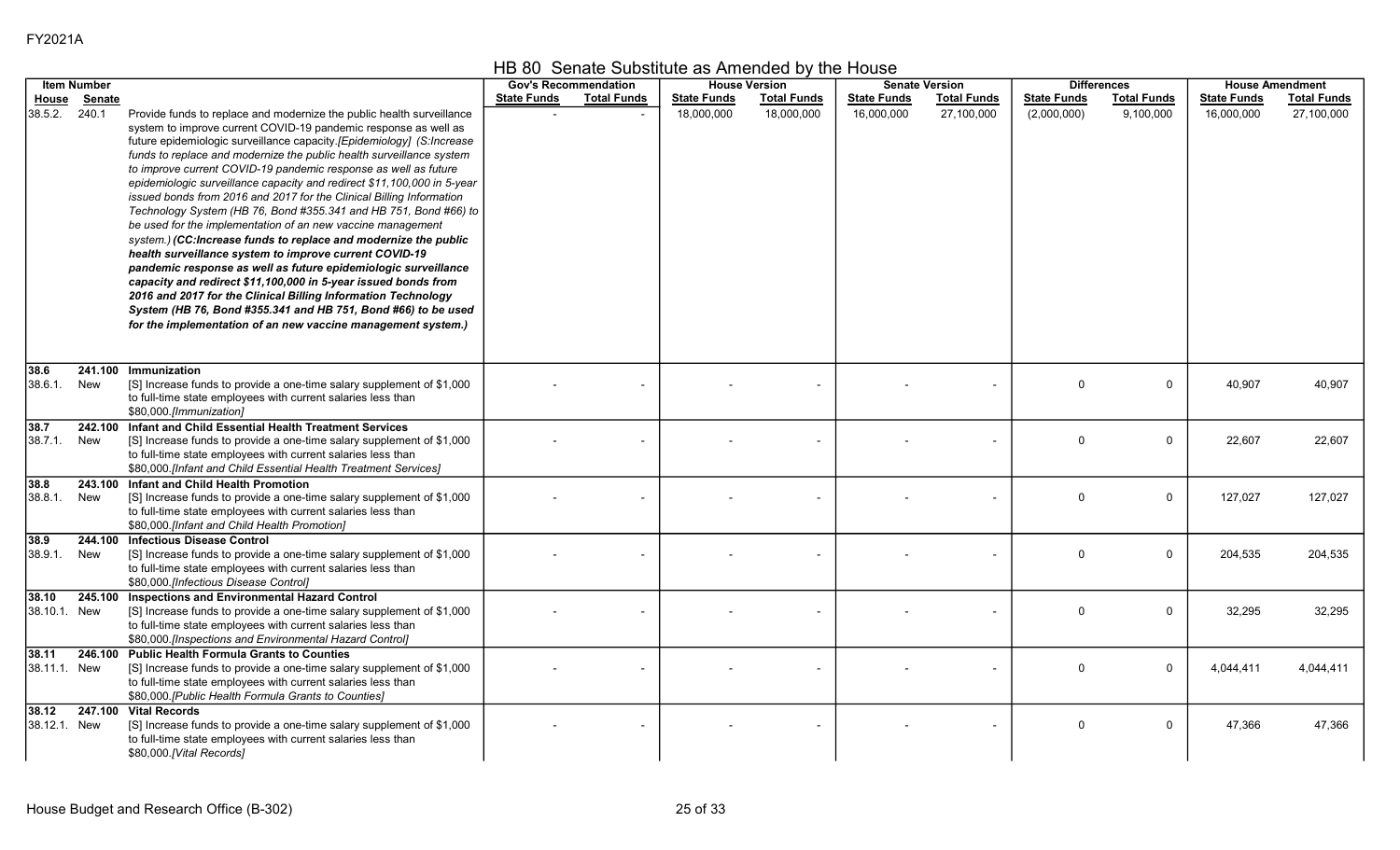HB 80 Senate Substitute as Amended by the House

|                         | <b>Item Number</b> |                                                                                                                                                                                                                      |                    | <b>Gov's Recommendation</b> |                    | <b>House Version</b>     |                    | <b>Senate Version</b> |                    | <b>Differences</b> | <b>House Amendment</b> |                    |
|-------------------------|--------------------|----------------------------------------------------------------------------------------------------------------------------------------------------------------------------------------------------------------------|--------------------|-----------------------------|--------------------|--------------------------|--------------------|-----------------------|--------------------|--------------------|------------------------|--------------------|
|                         | House Senate       |                                                                                                                                                                                                                      | <b>State Funds</b> | <b>Total Funds</b>          | <b>State Funds</b> | <b>Total Funds</b>       | <b>State Funds</b> | <b>Total Funds</b>    | <b>State Funds</b> | <b>Total Funds</b> | <b>State Funds</b>     | <b>Total Funds</b> |
|                         |                    | 249.100 Georgia Trauma Care Network Commission                                                                                                                                                                       |                    |                             |                    |                          |                    |                       |                    |                    |                        |                    |
| 38.14<br>38.14.2. 249.1 |                    | Increase funds to reflect fireworks excise tax revenue<br>collections. [Georgia Trauma Care Network Commission]                                                                                                      | 458,575            | 458,575                     | 458,575            | 458,575                  | 543,744            | 543,744               | 85,169             | 85,169             | 543,744                | 543,744            |
|                         |                    | Section 39: Public Safety, Department of                                                                                                                                                                             |                    |                             |                    |                          |                    |                       |                    |                    |                        |                    |
| 39.1                    | 250.100            | Aviation                                                                                                                                                                                                             |                    |                             |                    |                          |                    |                       |                    |                    |                        |                    |
| 39.1.1                  | New                | [S] Increase funds to provide a one-time salary supplement of \$1,000<br>to full-time state employees with current salaries less than<br>\$80,000.[Aviation]                                                         |                    |                             |                    |                          |                    |                       | $\Omega$           | 0                  | 16,148                 | 16,148             |
| 39.1.2.                 | 250.1              | Increase funds for education incentive payment for sworn officers and<br>communications personnel.[Aviation] (CC:No)                                                                                                 |                    |                             |                    | $\overline{\phantom{a}}$ | 45,360             | 45,360                | 45,360             | 45,360             | O                      |                    |
| 39.1.3.                 | 250.2              | Increase funds to create two new job classes to retain experienced<br>sworn personnel starting April 1, 2021.[Aviation] (CC:No)                                                                                      |                    |                             |                    | $\overline{\phantom{a}}$ | 2,269              | 2,269                 | 2,269              | 2,269              |                        |                    |
| 39.1.4.                 | 250.3              | Increase funds for recruitment and retention of administrative<br>personnel starting April 1, 2021.[Aviation] (CC:No)                                                                                                |                    |                             |                    | $\overline{\phantom{a}}$ | 2,260              | 2,260                 | 2,260              | 2,260              | 0                      |                    |
| 39.2                    | 251.100            | <b>Capitol Police Services</b>                                                                                                                                                                                       |                    |                             |                    |                          |                    |                       |                    |                    |                        |                    |
| 39.2.1.                 | New                | [S] Increase funds to provide a one-time salary supplement of \$1,000<br>to full-time state employees with current salaries less than<br>\$80,000 [Capitol Police Services]                                          |                    |                             |                    |                          |                    |                       | $\Omega$           | $\mathbf 0$        | 65,667                 | 65,667             |
| 39.2.2.                 | 251.1              | Utilize existing funds (\$48,600) for an education incentive payment for<br>sworn officers and communications personnel. [Capitol Police Services]<br>(S:Yes) (CC:No)                                                |                    |                             |                    | ÷                        | $\Omega$           | 0                     | $\Omega$           | $\mathbf 0$        | O                      |                    |
| 39.2.3.                 | 251.2              | Utilize existing funds (\$5,120) to create two new job classes to retain<br>experienced sworn personnel starting April 1, 2021. [Capitol Police<br>Services1 (S:Yes) (CC:No)                                         |                    |                             |                    |                          | $\Omega$           | $\mathbf 0$           | $\Omega$           | $\mathbf 0$        | <sup>0</sup>           |                    |
| 39.2.4.                 | 251.3              | Utilize existing funds (\$1,169) for recruitment and retention of<br>administrative personnel starting April 1, 2021. [Capitol Police Services]<br>(S:Yes) (CC:No)                                                   |                    |                             |                    | $\overline{\phantom{0}}$ | $\Omega$           | $\mathbf 0$           | $\Omega$           | 0                  | <sup>0</sup>           |                    |
| 39.3                    | 252.100            | <b>Departmental Administration (DPS)</b>                                                                                                                                                                             |                    |                             |                    |                          |                    |                       |                    |                    |                        |                    |
| 39.3.1.                 | New                | [S] Increase funds to provide a one-time salary supplement of \$1,000<br>to full-time state employees with current salaries less than<br>\$80,000.[Departmental Administration (DPS)]                                |                    |                             |                    |                          |                    |                       | $\Omega$           | $\mathbf 0$        | 55,978                 | 55,978             |
| 39.3.2.                 | 252.1              | Increase funds for an education incentive payment for sworn officers<br>and communications personnel. [Departmental Administration (DPS)]                                                                            |                    |                             |                    | $\blacksquare$           | 61,560             | 61,560                | 61,560             | 61,560             | U                      |                    |
| 39.3.3.                 | 252.2              | (CC:No)<br>Increase funds for recruitment and retention of administrative<br>personnel starting April 1, 2021. [Departmental Administration (DPS)]<br>(CC:No)                                                        |                    |                             |                    |                          | 3,542              | 3,542                 | 3,542              | 3,542              | $\Omega$               |                    |
| 39.4<br>39.4.1.         | 253.100<br>New     | <b>Field Offices and Services</b><br>[S] Increase funds to provide a one-time salary supplement of \$1,000<br>to full-time state employees with current salaries less than<br>\$80,000. [Field Offices and Services] |                    |                             |                    |                          |                    |                       | $\Omega$           | $\mathbf 0$        | 968,850                | 968,850            |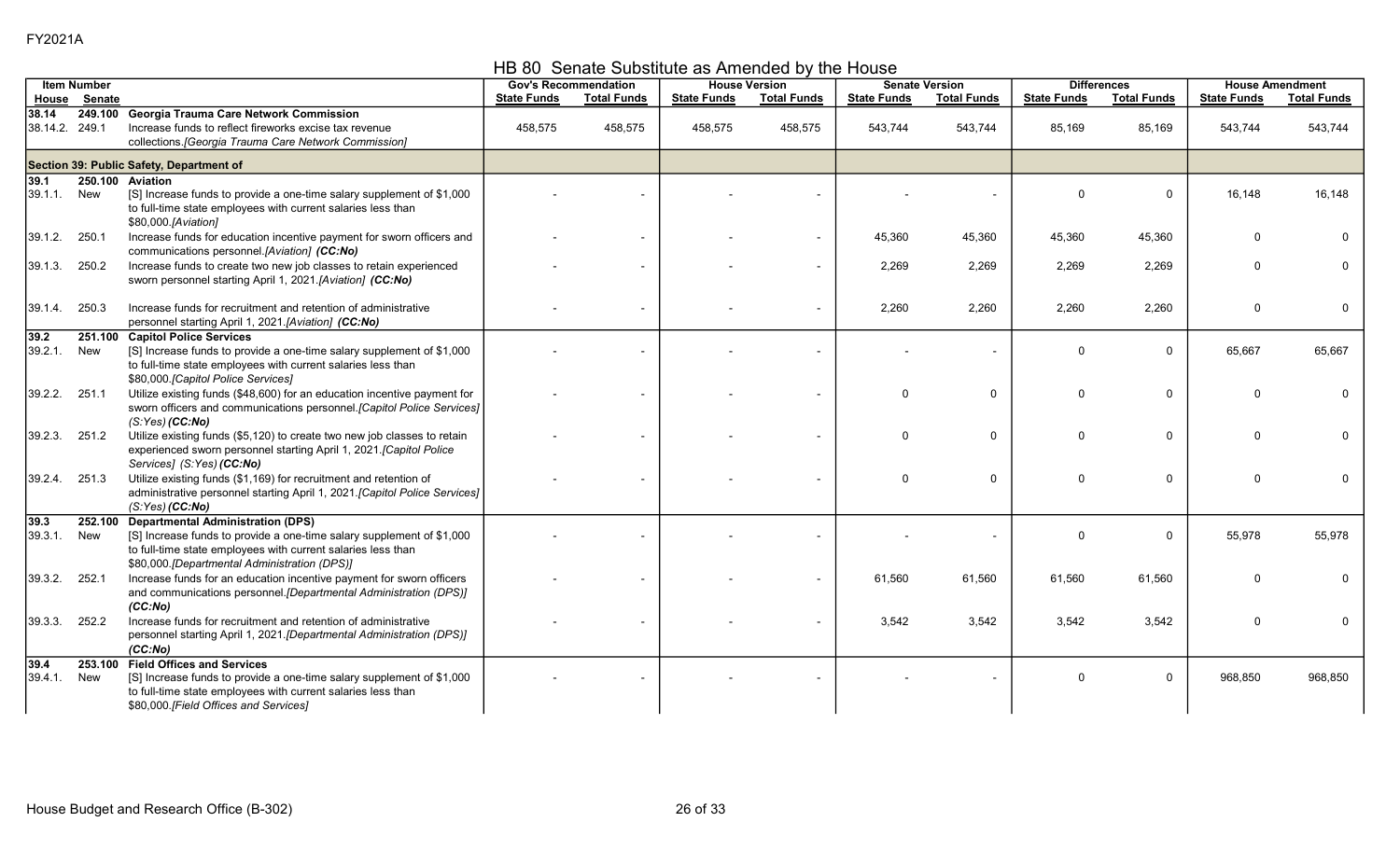|  | HB 80 Senate Substitute as Amended by the House |  |
|--|-------------------------------------------------|--|
|--|-------------------------------------------------|--|

|                 | <b>Item Number</b> |                                                                                                                                                                                                                                                                                                                                                     |                    | <b>Gov's Recommendation</b> |                    | <b>House Version</b>     |                    | <b>Senate Version</b> |                    | <b>Differences</b> |                    | <b>House Amendment</b> |
|-----------------|--------------------|-----------------------------------------------------------------------------------------------------------------------------------------------------------------------------------------------------------------------------------------------------------------------------------------------------------------------------------------------------|--------------------|-----------------------------|--------------------|--------------------------|--------------------|-----------------------|--------------------|--------------------|--------------------|------------------------|
| House           | Senate             |                                                                                                                                                                                                                                                                                                                                                     | <b>State Funds</b> | <b>Total Funds</b>          | <b>State Funds</b> | <b>Total Funds</b>       | <b>State Funds</b> | <b>Total Funds</b>    | <b>State Funds</b> | <b>Total Funds</b> | <b>State Funds</b> | <b>Total Funds</b>     |
| 39.4.4.         | 253.3              | Reduce funds to reflect the decrease in the number of trooper schools<br>for FY 2021. [Field Offices and Services] (S: Reduce funds and redirect<br>\$3.120.402 in funds for recruitment and retention initiatives for sworn<br>and civilian employees.) (CC:Reduce funds to reflect the decrease<br>in the number of trooper schools for FY 2021.) |                    |                             | (4,000,000)        | (4,000,000)              | (3,950,000)        | (3,950,000)           | 50,000             | 50,000             | (1,500,000)        | (1,500,000)            |
| 39.4.5.         | 253.4              | Increase funds for an education incentive payment for sworn officers<br>and communications personnel.[Field Offices and Services] (CC:No)                                                                                                                                                                                                           |                    |                             |                    |                          | 2,454,300          | 2,454,300             | 2,454,300          | 2,454,300          | $\Omega$           |                        |
| 39.4.6.         | 253.5              | Increase funds to create two new job classes to retain experienced<br>sworn personnel starting April 1, 2021. [Field Offices and Services]<br>(CC:No)                                                                                                                                                                                               |                    |                             |                    | $\sim$                   | 145,610            | 145,610               | 145,610            | 145,610            | $\Omega$           |                        |
| 39.4.7. 253.6   |                    | Increase funds for recruitment and retention of administrative<br>personnel starting April 1, 2021. [Field Offices and Services] (CC:No)                                                                                                                                                                                                            |                    |                             |                    |                          | 56.844             | 56,844                | 56,844             | 56,844             | $\Omega$           |                        |
| 39.5<br>39.5.1. | 254.100<br>New     | <b>Motor Carrier Compliance</b><br>[S] Increase funds to provide a one-time salary supplement of \$1,000<br>to full-time state employees with current salaries less than<br>\$80,000.[Motor Carrier Compliance]                                                                                                                                     |                    |                             |                    |                          |                    |                       | $\Omega$           | $\mathbf 0$        | 332,639            | 332,639                |
| 39.5.2.         | 254.1              | Increase funds for an education incentive payment for sworn officers<br>and communications personnel.[Motor Carrier Compliance] (CC:No)                                                                                                                                                                                                             |                    |                             |                    | $\sim$                   | 257,580            | 257,580               | 257,580            | 257,580            | $\Omega$           |                        |
| 39.5.3.         | 254.2              | Increase funds to create two new job classes to retain experienced<br>sworn personnel starting April 1, 2021.[Motor Carrier Compliance]<br>(CC:No)                                                                                                                                                                                                  |                    |                             |                    |                          | 33,921             | 33,921                | 33,921             | 33,921             | $\Omega$           |                        |
| 39.5.4.         | 254.3              | Increase funds for recruitment and retention of administrative<br>personnel starting April 1, 2021.[Motor Carrier Compliance] (CC:No)                                                                                                                                                                                                               |                    |                             |                    |                          | 6,937              | 6,937                 | 6,937              | 6,937              | $\Omega$           |                        |
| 39.6<br>39.6.1. | 255.100<br>New     | <b>Office of Public Safety Officer Support</b><br>[S] Increase funds to provide a one-time salary supplement of \$1,000<br>to full-time state employees with current salaries less than<br>\$80,000. [Office of Public Safety Officer Support]                                                                                                      |                    |                             |                    |                          |                    |                       | $\Omega$           | $\mathbf 0$        | 5,383              | 5,383                  |
| 39.6.2.         | 255.1              | Increase funds for an education incentive payment for sworn officers<br>and communications personnel.[Office of Public Safety Officer<br>Support] (CC:No)                                                                                                                                                                                           |                    |                             |                    | $\overline{\phantom{a}}$ | 50,220             | 50,220                | 50,220             | 50,220             | $\Omega$           |                        |
| 39.6.3.         | 255.2              | Utilize existing funds for recruitment and retention of administrative<br>personnel starting April 1, 2021. [Office of Public Safety Officer<br>Support] (S:Yes) (CC:No)                                                                                                                                                                            |                    |                             |                    |                          | $\mathbf{0}$       | $\mathbf 0$           | $\Omega$           | $\mathbf 0$        | $\Omega$           | 0                      |
| 39.7<br>39.7.1. | 256.100<br>New     | Georgia Firefighter Standards and Training Council<br>[S] Increase funds to provide a one-time salary supplement of \$1,000<br>to full-time state employees with current salaries less than<br>\$80,000. [Georgia Firefighter Standards and Training Council]                                                                                       |                    |                             |                    |                          |                    |                       | $\Omega$           | $\mathbf 0$        | 8,612              | 8,612                  |
| 39.7.4.         | 256.3              | Increase funds for virtual testing resources for firefighter certification<br>and training. [Georgia Firefighter Standards and Training Council]                                                                                                                                                                                                    |                    |                             |                    |                          | 50.000             | 50,000                | 50.000             | 50,000             | 50,000             | 50.000                 |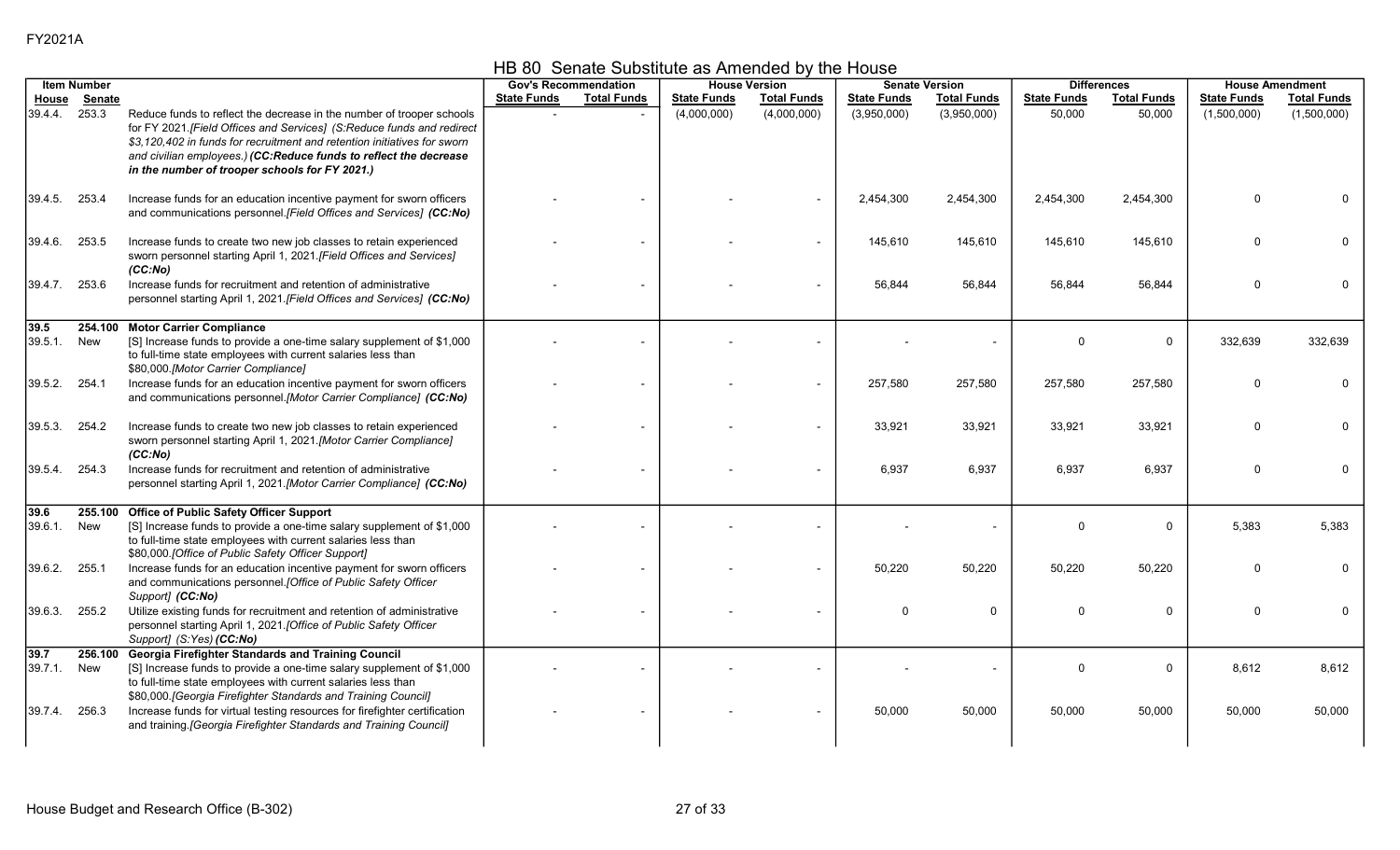HB 80 Senate Substitute as Amended by the House

|                          | <b>Item Number</b> |                                                                                                                                                                                                                                                                          |                    | <b>Gov's Recommendation</b> |                    | <b>House Version</b>     |                    | <b>Senate Version</b> |                    | <b>Differences</b> |                    | <b>House Amendment</b> |
|--------------------------|--------------------|--------------------------------------------------------------------------------------------------------------------------------------------------------------------------------------------------------------------------------------------------------------------------|--------------------|-----------------------------|--------------------|--------------------------|--------------------|-----------------------|--------------------|--------------------|--------------------|------------------------|
| House                    | <u>Senate</u>      |                                                                                                                                                                                                                                                                          | <b>State Funds</b> | <b>Total Funds</b>          | <b>State Funds</b> | <b>Total Funds</b>       | <b>State Funds</b> | <b>Total Funds</b>    | <b>State Funds</b> | <b>Total Funds</b> | <b>State Funds</b> | <b>Total Funds</b>     |
| 39.8<br>39.8.1.          | 257.100<br>New     | <b>Georgia Peace Officer Standards and Training Council</b><br>[S] Increase funds to provide a one-time salary supplement of \$1,000<br>to full-time state employees with current salaries less than<br>\$80,000. [Georgia Peace Officer Standards and Training Council] |                    |                             |                    |                          |                    |                       | $\Omega$           | $\Omega$           | 29,066             | 29,066                 |
| 39.9<br>39.9.1.          | 258.100<br>New     | <b>Georgia Public Safety Training Center</b><br>[S] Increase funds to provide a one-time salary supplement of \$1,000<br>to full-time state employees with current salaries less than<br>\$80,000. [Georgia Public Safety Training Center]                               |                    |                             |                    |                          |                    |                       | $\Omega$           | $\Omega$           | 185,158            | 185,158                |
| 39.10<br>39.10.1 New     | 259.100            | <b>Office of Highway Safety</b><br>[S] Increase funds to provide a one-time salary supplement of \$1,000<br>to full-time state employees with current salaries less than<br>\$80,000. [Office of Highway Safety]                                                         |                    |                             |                    |                          |                    |                       | $\Omega$           | $\Omega$           | 24,760             | 24,760                 |
| 39.10.2. 259.1           |                    | Reduce funds for driver's education and training to reflect FY 2020<br>collections in accordance with Joshua's Law. [Office of Highway<br>Safety] (S:Reduce funds for driver's education and training.) (CC:No)                                                          | (264, 256)         | (264, 256)                  | (264, 256)         | (264, 256)               | (132, 128)         | (132, 128)            | 132,128            | 132,128            |                    |                        |
| 39.10.3. 259.2           |                    | Increase funds to restore partial funding for operations. [Office of<br><b>Highway Safety]</b>                                                                                                                                                                           |                    |                             |                    | $\overline{\phantom{a}}$ | 17,491             | 17,491                | 17,491             | 17,491             | 17,491             | 17,491                 |
|                          |                    | <b>Section 40: Public Service Commission</b>                                                                                                                                                                                                                             |                    |                             |                    |                          |                    |                       |                    |                    |                    |                        |
| 40.1<br>40.1.1.          | 260.100<br>New     | <b>Commission Administration (PSC)</b><br>[S] Increase funds to provide a one-time salary supplement of \$1,000<br>to full-time state employees with current salaries less than<br>\$80,000.[Commission Administration (PSC)]                                            |                    |                             |                    |                          |                    |                       | $\Omega$           | $\Omega$           | 8.612              | 8.612                  |
| $\sqrt{40.2}$<br>40.2.1. | 261.100<br>New     | <b>Facility Protection</b><br>[S] Increase funds to provide a one-time salary supplement of \$1,000<br>to full-time state employees with current salaries less than<br>\$80,000 [Facility Protection]                                                                    |                    |                             |                    |                          |                    |                       | $\Omega$           | 0                  | 17,224             | 17,224                 |
| 40.3<br>40.3.1.          | 262.100<br>New     | <b>Utilities Regulation</b><br>[S] Increase funds to provide a one-time salary supplement of \$1,000<br>to full-time state employees with current salaries less than<br>\$80,000.[Utilities Regulation]                                                                  |                    |                             |                    |                          |                    |                       | $\Omega$           | $\Omega$           | 30,142             | 30,142                 |
|                          |                    | Section 41: Regents, University System of Georgia Board of                                                                                                                                                                                                               |                    |                             |                    |                          |                    |                       |                    |                    |                    |                        |
| 41.1<br>41.1.3.          | 263.100<br>263.2   | <b>Agricultural Experiment Station</b><br>Provide funds for operations.[Ag. Exp. Station - Animal Products]<br>(S:Increase funds and reflect anticipated delay in start dates for new<br>hires.) (CC:Provide funds for operations.)                                      |                    |                             | 1,996,076          | 1,996,076                | 1,871,076          | 1,871,076             | (125,000)          | (125,000)          | 1,996,076          | 1,996,076              |
| 41.3<br>41.3.3.          | 265.100<br>265.2   | <b>Cooperative Extension Service</b><br>Provide funds for operations. [Cooperative Extension Service - 4 H<br>Youth Development] (S:Provide funds and reflect anticipated delay in<br>start dates for new hires.) (CC:Provide funds for operations.)                     |                    | $\sim$                      | 1,455,263          | 1,455,263                | 1,330,263          | 1,330,263             | (125,000)          | (125,000)          | 1,455,263          | 1,455,263              |
| 41.8<br>41.8.1.          | 270.100<br>270.1   | <b>Georgia Cyber Innovation and Training Center</b><br>Provide funds for a rural coding pilot and associated start-up<br>expenses. [Cyber Innovation and Training Center]                                                                                                |                    |                             |                    |                          | 197.000            | 197,000               | 197,000            | 197,000            | 197.000            | 197,000                |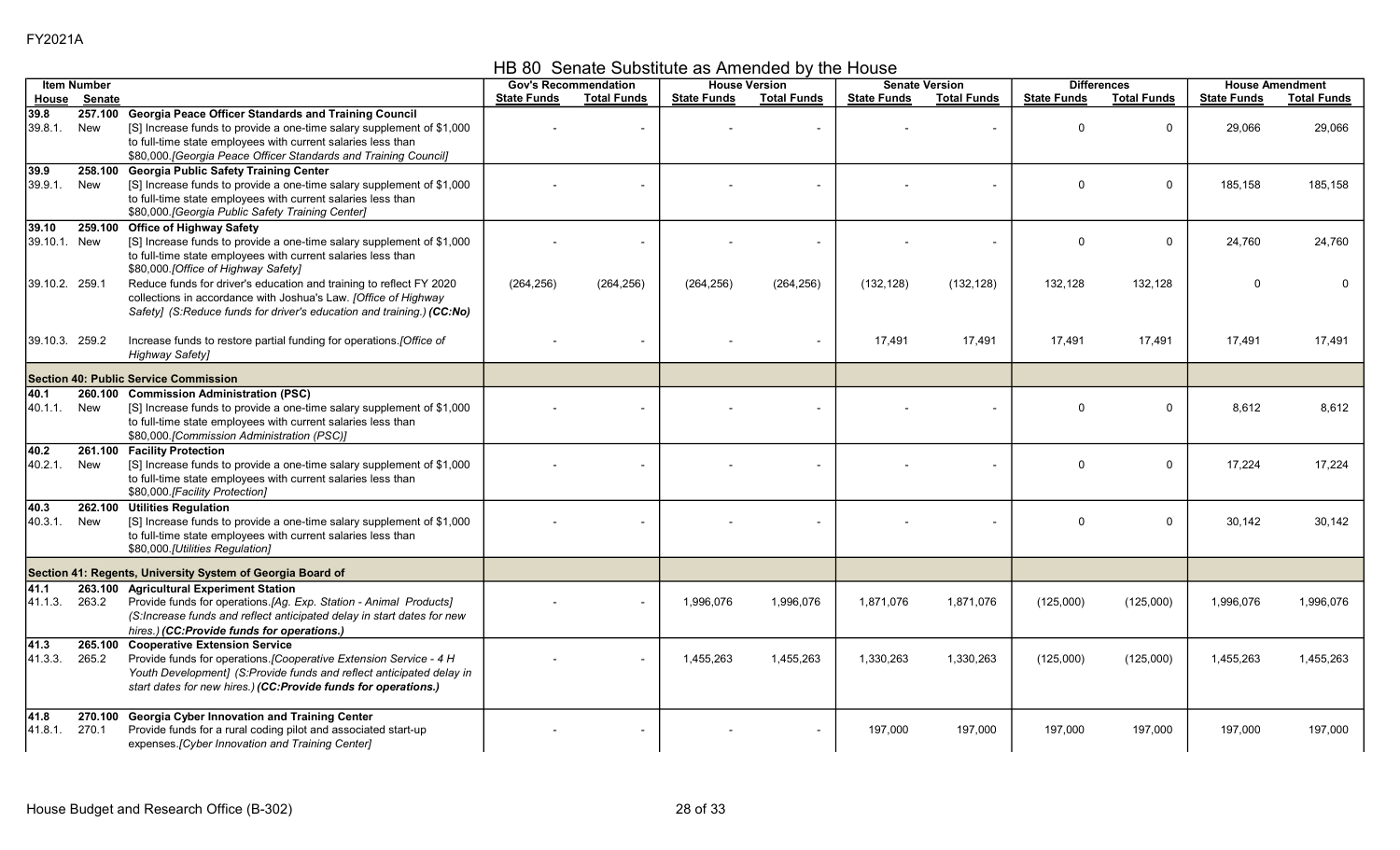HB 80 Senate Substitute as Amended by the House

|                       | <b>Item Number</b> |                                                                                                                                                                                                                                                                                                                                                                                                                     | <b>Gov's Recommendation</b> |                    |                    | <b>House Version</b> |                    | <b>Senate Version</b> |                    | <b>Differences</b> |                    | <b>House Amendment</b> |
|-----------------------|--------------------|---------------------------------------------------------------------------------------------------------------------------------------------------------------------------------------------------------------------------------------------------------------------------------------------------------------------------------------------------------------------------------------------------------------------|-----------------------------|--------------------|--------------------|----------------------|--------------------|-----------------------|--------------------|--------------------|--------------------|------------------------|
| House                 | Senate             |                                                                                                                                                                                                                                                                                                                                                                                                                     | <b>State Funds</b>          | <b>Total Funds</b> | <b>State Funds</b> | <b>Total Funds</b>   | <b>State Funds</b> | <b>Total Funds</b>    | <b>State Funds</b> | <b>Total Funds</b> | <b>State Funds</b> | <b>Total Funds</b>     |
| 41.14<br>41.14.1. New |                    | 276.100 Public Libraries<br>[S] Increase funds to provide a one-time salary supplement of \$1,000<br>to full-time state employees with current salaries less than<br>\$80,000. [Public Libraries]                                                                                                                                                                                                                   |                             |                    |                    |                      |                    |                       | $\Omega$           | $\mathbf 0$        | 293,885            | 293,885                |
| 41.14.2. 276.1        |                    | Increase funds for materials grants by five cents from \$0.35 to \$0.40<br>per capita.[Public Libraries - state grants to public libraries]<br>(CC:Provide funds to temporarily increase materials grants by<br>five cents from \$0.35 to \$0.40 per capita.)                                                                                                                                                       |                             |                    |                    |                      | 539,170            | 539,170               | 539,170            | 539,170            | 539,170            | 539,170                |
| 41.21<br>41.21.1. New | 283.100            | Payments to Georgia Commission on the Holocaust<br>[S] Increase funds to provide a one-time salary supplement of \$1,000<br>to full-time state employees with current salaries less than<br>\$80,000. [Payments to Georgia Commission on the Holocaust]                                                                                                                                                             |                             |                    |                    |                      |                    |                       | $\Omega$           | $\mathbf 0$        | 2,153              | 2,153                  |
| 41.23<br>41.23.1. New | 285.100            | Payments to Georgia Military College Preparatory School<br>[S] Increase funds to provide a one-time salary supplement of \$1,000<br>to full-time state employees with current salaries less than<br>\$80,000.[Payments to Georgia Military College Preparatory School]                                                                                                                                              |                             |                    |                    |                      |                    |                       | $\Omega$           | $\mathbf 0$        | 54,927             | 54,927                 |
| 41.24<br>41.24.1. New | 286.100            | <b>Payments to Georgia Public Telecommunications Commission</b><br>[S] Increase funds to provide a one-time salary supplement of \$1,000<br>to full-time state employees with current salaries less than<br>\$80,000. [Payments to Georgia Public Telecommunications<br>Commission]                                                                                                                                 |                             |                    |                    |                      |                    |                       | $\Omega$           | $\mathbf 0$        | 81.814             | 81.814                 |
|                       |                    | <b>Section 42: Revenue, Department of</b>                                                                                                                                                                                                                                                                                                                                                                           |                             |                    |                    |                      |                    |                       |                    |                    |                    |                        |
| 42.1<br>42.1.1.       | New                | 287.100 Departmental Administration (DOR)<br>[S] Increase funds to provide a one-time salary supplement of \$1,000<br>to full-time state employees with current salaries less than<br>\$80,000.[Departmental Administration (DOR)]                                                                                                                                                                                  |                             |                    |                    |                      |                    |                       | $\Omega$           | 0                  | 45,213             | 45,213                 |
| 42.3<br>42.3.1.       | New                | 289.100 Industry Regulation<br>[S] Increase funds to provide a one-time salary supplement of \$1,000<br>to full-time state employees with current salaries less than<br>\$80,000.[Industry Regulation]                                                                                                                                                                                                              |                             |                    |                    |                      |                    |                       | $\Omega$           | $\mathbf 0$        | 62,437             | 62,437                 |
| 42.3.2.               | 289.1              | Increase funds for one advanced auditor and associated expenses,<br>and five contractors to provide regulations of the distribution and sale<br>of vaping products (SB 375, 2020 Session). [Law Enforcement]<br>(CC:Increase funds for one tax examiner, three call center<br>contractors, and one-time expenses to provide regulations of the<br>distribution and sale of vaping products (SB 375, 2020 Session).) | 86,175                      | 86,175             | 86,175             | 86,175               | 86,175             | 86,175                | $\Omega$           | $\mathbf 0$        | 114,676            | 114,676                |
| 42.4<br>42.4.1.       | 290.100<br>New     | <b>Local Government Services</b><br>[S] Increase funds to provide a one-time salary supplement of \$1,000<br>to full-time state employees with current salaries less than<br>\$80,000.[Local Government Services]                                                                                                                                                                                                   |                             |                    |                    |                      |                    |                       | $\Omega$           | $\mathbf 0$        | 40,907             | 40.907                 |
| 42.6<br>42.6.1.       | 292.100<br>New     | <b>Motor Vehicle Registration and Titling</b><br>[S] Increase funds to provide a one-time salary supplement of \$1,000<br>to full-time state employees with current salaries less than<br>\$80,000 [Motor Vehicle Registration and Titling]                                                                                                                                                                         |                             |                    |                    |                      |                    |                       | $\Omega$           | 0                  | 113,033            | 113,033                |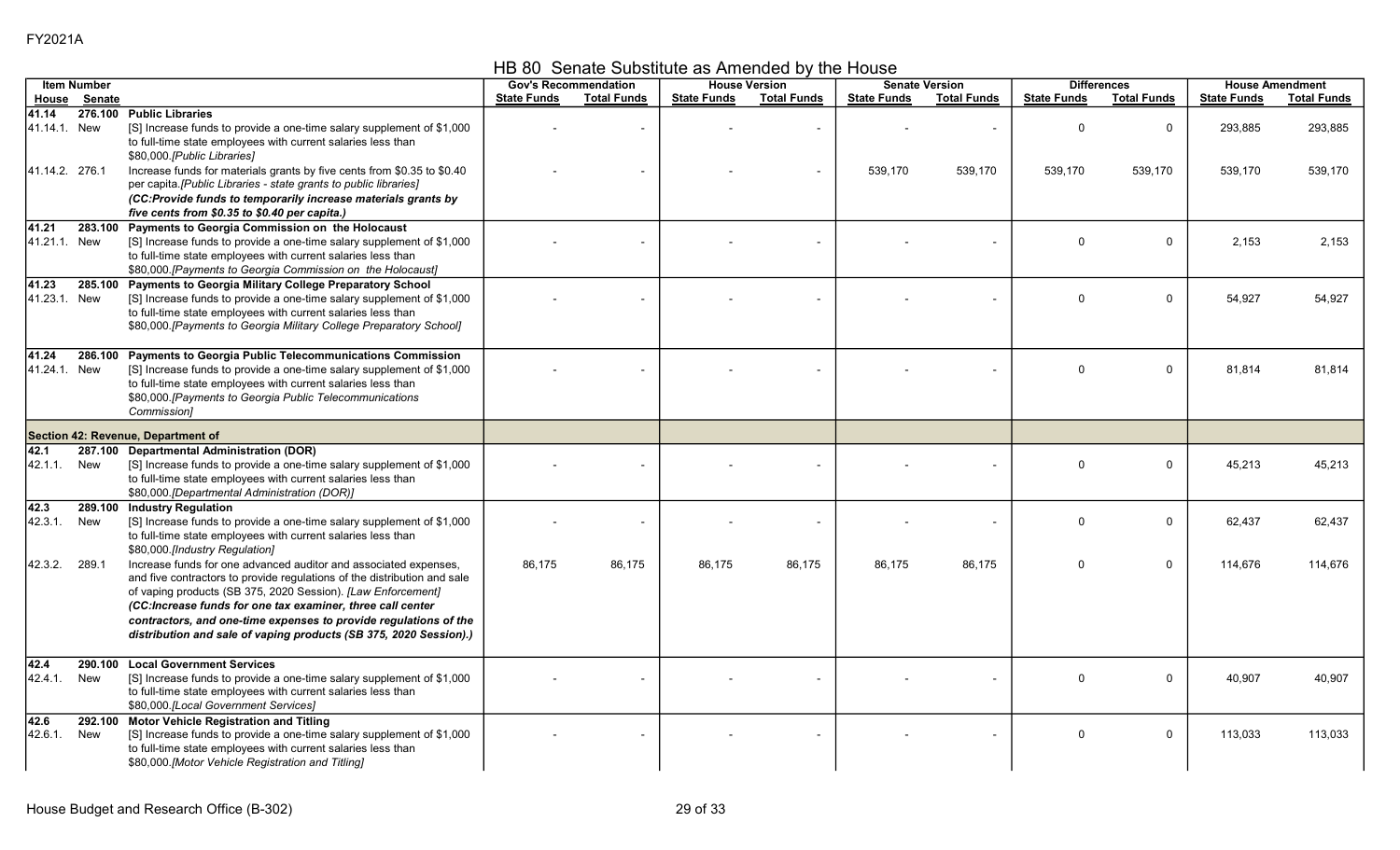HB 80 Senate Substitute as Amended by the House

|                       | <b>Item Number</b> |                                                                                                                                                                                                                                                                                                                                          |                    | <b>Gov's Recommendation</b> |                    | <b>House Version</b>     |                    | <b>Senate Version</b> |                    | <b>Differences</b> |                    | <b>House Amendment</b> |
|-----------------------|--------------------|------------------------------------------------------------------------------------------------------------------------------------------------------------------------------------------------------------------------------------------------------------------------------------------------------------------------------------------|--------------------|-----------------------------|--------------------|--------------------------|--------------------|-----------------------|--------------------|--------------------|--------------------|------------------------|
| House                 | <b>Senate</b>      |                                                                                                                                                                                                                                                                                                                                          | <b>State Funds</b> | <b>Total Funds</b>          | <b>State Funds</b> | <b>Total Funds</b>       | <b>State Funds</b> | <b>Total Funds</b>    | <b>State Funds</b> | <b>Total Funds</b> | <b>State Funds</b> | <b>Total Funds</b>     |
| 42.7<br>42.7.1.       | 293.100<br>New     | <b>Office of Special Investigations</b><br>[S] Increase funds to provide a one-time salary supplement of \$1,000<br>to full-time state employees with current salaries less than<br>\$80,000 [Office of Special Investigations]                                                                                                          |                    |                             |                    | L,                       |                    |                       | $\mathbf{0}$       | $\mathbf 0$        | 31,219             | 31,219                 |
| 42.8<br>42.8.1.       | 294.100<br>New     | <b>Tax Compliance</b><br>[S] Increase funds to provide a one-time salary supplement of \$1,000<br>to full-time state employees with current salaries less than<br>\$80,000.[Tax Compliance]                                                                                                                                              |                    |                             |                    |                          |                    |                       | $\mathbf{0}$       | $\mathbf 0$        | 360,628            | 360,628                |
| 42.9<br>42.9.1.       | 295.100<br>New     | <b>Tax Policy</b><br>[S] Increase funds to provide a one-time salary supplement of \$1,000<br>to full-time state employees with current salaries less than<br>\$80,000.[Tax Policy]                                                                                                                                                      |                    |                             |                    |                          |                    |                       | $\Omega$           | $\Omega$           | 15,071             | 15,071                 |
| 42.10<br>42.10.1. New | 296.100            | <b>Taxpayer Services</b><br>[S] Increase funds to provide a one-time salary supplement of \$1,000<br>to full-time state employees with current salaries less than<br>\$80,000.[Taxpayer Services]                                                                                                                                        |                    |                             |                    |                          |                    |                       | $\mathbf{0}$       | $\mathbf 0$        | 164,705            | 164,705                |
|                       |                    | Section 43: Secretary of State                                                                                                                                                                                                                                                                                                           |                    |                             |                    |                          |                    |                       |                    |                    |                    |                        |
| 43.1<br>43.1.1.       | New                | 297.100 Corporations<br>[S] Increase funds to provide a one-time salary supplement of \$1,000<br>to full-time state employees with current salaries less than<br>\$80,000.[Corporations]                                                                                                                                                 |                    |                             |                    |                          |                    |                       | $\mathbf{0}$       | $\mathbf 0$        | 36,601             | 36,601                 |
| 43.2<br>43.2.1.       | 298.100<br>New     | <b>Elections</b><br>[S] Increase funds to provide a one-time salary supplement of \$1,000<br>to full-time state employees with current salaries less than<br>\$80,000.[Elections]                                                                                                                                                        |                    |                             |                    |                          |                    |                       | $\mathbf{0}$       | $\Omega$           | 19,377             | 19,377                 |
| 43.3<br>43.3.1.       | 299.100<br>New     | Investigations<br>[S] Increase funds to provide a one-time salary supplement of \$1,000<br>to full-time state employees with current salaries less than<br>\$80,000.[Investigations]                                                                                                                                                     |                    |                             |                    |                          |                    |                       | $\mathbf{0}$       | $\mathbf 0$        | 38,754             | 38,754                 |
| 43.4<br>43.4.1.       | 300.100<br>New     | <b>Office Administration (SOS)</b><br>[S] Increase funds to provide a one-time salary supplement of \$1,000<br>to full-time state employees with current salaries less than<br>\$80,000 [Office Administration (SOS)]                                                                                                                    |                    |                             |                    |                          |                    |                       | $\Omega$           | $\mathbf 0$        | 15,071             | 15,071                 |
| 43.5<br>43.5.1.       | 301.100<br>New     | <b>Professional Licensing Boards</b><br>[S] Increase funds to provide a one-time salary supplement of \$1,000<br>to full-time state employees with current salaries less than<br>\$80,000.[Professional Licensing Boards]                                                                                                                |                    |                             |                    | $\blacksquare$           |                    |                       | $\Omega$           | $\mathbf 0$        | 102,268            | 102,268                |
| 43.5.2.               | 301.1              | Increase funds for the Georgia Board of Nursing to issue temporary<br>permits to practice nursing for the sole purpose of administering the<br>COVID-19 vaccine and monitoring the patient for any adverse reactions<br>in the subsequent observation period pursuant to Executive Order<br>01.22.21.07. [Professional Licensing Boards] |                    |                             |                    | $\overline{\phantom{a}}$ | 150,000            | 150,000               | 150,000            | 150,000            | 150,000            | 150,000                |
| 43.6<br>43.6.1.       | 302.100<br>New     | <b>Securities</b><br>[S] Increase funds to provide a one-time salary supplement of \$1,000<br>to full-time state employees with current salaries less than<br>\$80,000.[Securities]                                                                                                                                                      |                    |                             |                    |                          |                    |                       | $\Omega$           | $\mathbf 0$        | 6,459              | 6,459                  |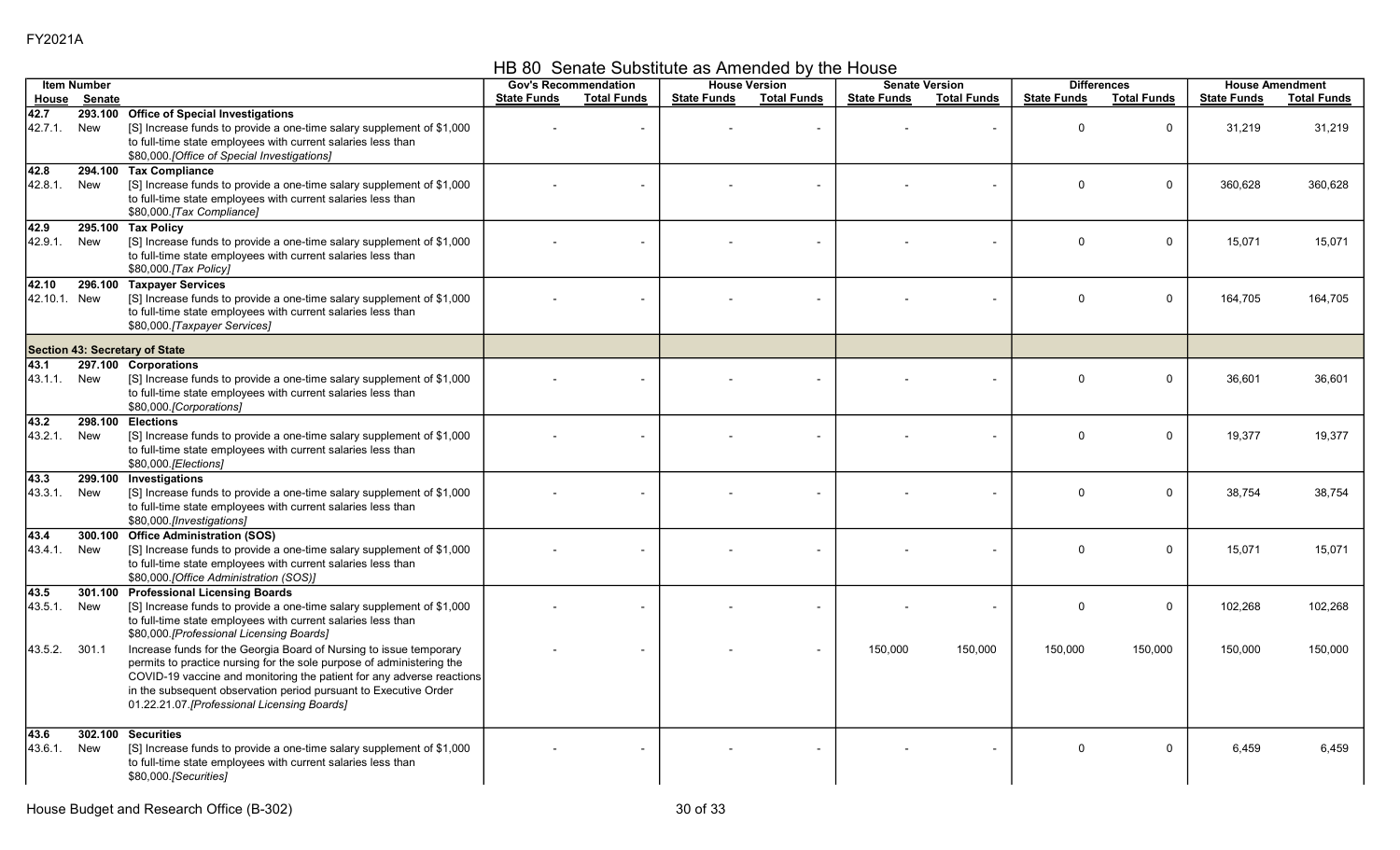HB 80 Senate Substitute as Amended by the House

|                      | <b>Item Number</b> |                                                                                                                                                                                                                                                          |                    | <b>Gov's Recommendation</b> |                    | <b>House Version</b> |                    | <b>Senate Version</b> | <b>Differences</b> |                    |                    | <b>House Amendment</b> |
|----------------------|--------------------|----------------------------------------------------------------------------------------------------------------------------------------------------------------------------------------------------------------------------------------------------------|--------------------|-----------------------------|--------------------|----------------------|--------------------|-----------------------|--------------------|--------------------|--------------------|------------------------|
| House                | Senate             |                                                                                                                                                                                                                                                          | <b>State Funds</b> | <b>Total Funds</b>          | <b>State Funds</b> | <b>Total Funds</b>   | <b>State Funds</b> | <b>Total Funds</b>    | <b>State Funds</b> | <b>Total Funds</b> | <b>State Funds</b> | <b>Total Funds</b>     |
| 43.7<br>43.7.1.      | 303.100<br>303.1   | <b>Georgia Access to Medical Cannabis Commission</b><br>Provide funds for IT contracts and a virtual call center. [Georgia Access<br>to Medical Cannabis Commission] (CC:Provide funds for an                                                            |                    |                             | 50,345             | 50,345               | 50,345             | 50,345                | $\Omega$           | $\mathbf 0$        | 127,137            | 127,137                |
|                      |                    | attorney, IT contracts, a virtual call center, and other program<br>expenses.)                                                                                                                                                                           |                    |                             |                    |                      |                    |                       |                    |                    |                    |                        |
| 43.8<br>43.8.1.      | 304.100<br>New     | <b>Real Estate Commission</b><br>[S] Increase funds to provide a one-time salary supplement of \$1,000<br>to full-time state employees with current salaries less than<br>\$80,000.[Real Estate Commission]                                              |                    |                             |                    |                      |                    |                       | $\Omega$           | $\Omega$           | 19,377             | 19,377                 |
|                      |                    | Section 44: Student Finance Commission, Georgia                                                                                                                                                                                                          |                    |                             |                    |                      |                    |                       |                    |                    |                    |                        |
| 44.1<br>44.1.1.      | 305.100<br>New     | <b>Commission Administration (GSFC)</b><br>Increase lottery funds to provide a one-time salary supplement of                                                                                                                                             |                    |                             |                    |                      |                    |                       | $\Omega$           | $\Omega$           | 88,273             | 88.273                 |
|                      |                    | \$1,000 to full-time state employees with current salaries less than<br>\$80,000.[Commission Administration (GSFC)]                                                                                                                                      |                    |                             |                    |                      |                    |                       |                    |                    |                    |                        |
| 44.2<br>44.2.1       | 306.1              | 306.100 Dual Enrollment<br>Reduce funds for updated projections.[Dual Enrollment]                                                                                                                                                                        |                    |                             |                    |                      | (8,035,270)        | (8,035,270)           | (8,035,270)        | (8,035,270)        | (7,035,270)        | (7,035,270)            |
| 44.3<br>44.3.1.      | 307.100<br>307.1   | <b>Engineer Scholarship</b><br>Increase funds to meet projected need. [Engineer Scholarship] (S:Yes;<br>Utilize existing funds to meet the projected need.) (CC:Increase funds<br>to meet projected need.)                                               |                    |                             | 192,500            | 192,500              | $\Omega$           | $\mathbf 0$           | (192, 500)         | (192, 500)         | 192,500            | 192,500                |
| 44.7<br>44 7 1       | New                | 311.100 HOPE Grant<br>Reduce funds for updated projections.[HOPE Grant]                                                                                                                                                                                  |                    |                             |                    |                      |                    |                       | $\mathbf 0$        | $\mathbf 0$        | (138, 869)         | (138, 869)             |
| 44.17<br>44.17.1 New | 321.100            | <b>Nonpublic Postsecondary Education Commission</b><br>[S] Increase funds to provide a one-time salary supplement of \$1,000<br>to full-time state employees with current salaries less than<br>\$80,000. [Nonpublic Postsecondary Education Commission] |                    |                             |                    |                      |                    |                       | $\mathbf 0$        | $\mathbf 0$        | 7,536              | 7,536                  |
|                      |                    | Section 45: Teachers Retirement System                                                                                                                                                                                                                   |                    |                             |                    |                      |                    |                       |                    |                    |                    |                        |
| 45.2<br>45.2.1.      | New                | 323.100 System Administration (TRS)<br>Utilize \$118,415 in other funds to provide a one-time salary supplement<br>of \$1,000 to full-time state employees with current salaries less than<br>\$80,000.[System Administration (TRS)] (CC:Yes)            |                    |                             |                    |                      |                    |                       | $\Omega$           | $\mathbf 0$        | U                  |                        |
|                      |                    | Section 46: Technical College System of Georgia                                                                                                                                                                                                          |                    |                             |                    |                      |                    |                       |                    |                    |                    |                        |
| 46.1<br>46.1.1.      | 324.100<br>New     | <b>Adult Education</b><br>[S] Increase funds to provide a one-time salary supplement of \$1,000<br>to full-time state employees with current salaries less than<br>\$80,000.[Adult Education]                                                            |                    |                             |                    |                      |                    |                       | $\mathbf{0}$       | $\mathbf 0$        | 19,377             | 19,377                 |
| 46.2<br>46.2.1.      | 325.100<br>New     | <b>Departmental Administration (TCSG)</b><br>[S] Increase funds to provide a one-time salary supplement of \$1,000<br>to full-time state employees with current salaries less than<br>\$80,000.[Departmental Administration (TCSG)]                      |                    |                             |                    |                      |                    |                       | $\mathbf{0}$       | $\mathbf 0$        | 37,678             | 37,678                 |
| 46.3<br>46.3.1.      | 326.100<br>New     | <b>Economic Development and Customized Services</b><br>[S] Increase funds to provide a one-time salary supplement of \$1,000<br>to full-time state employees with current salaries less than<br>\$80,000. [Economic Development and Customized Services] |                    |                             |                    |                      |                    |                       | $\mathbf 0$        | $\mathbf 0$        | 3,230              | 3,230                  |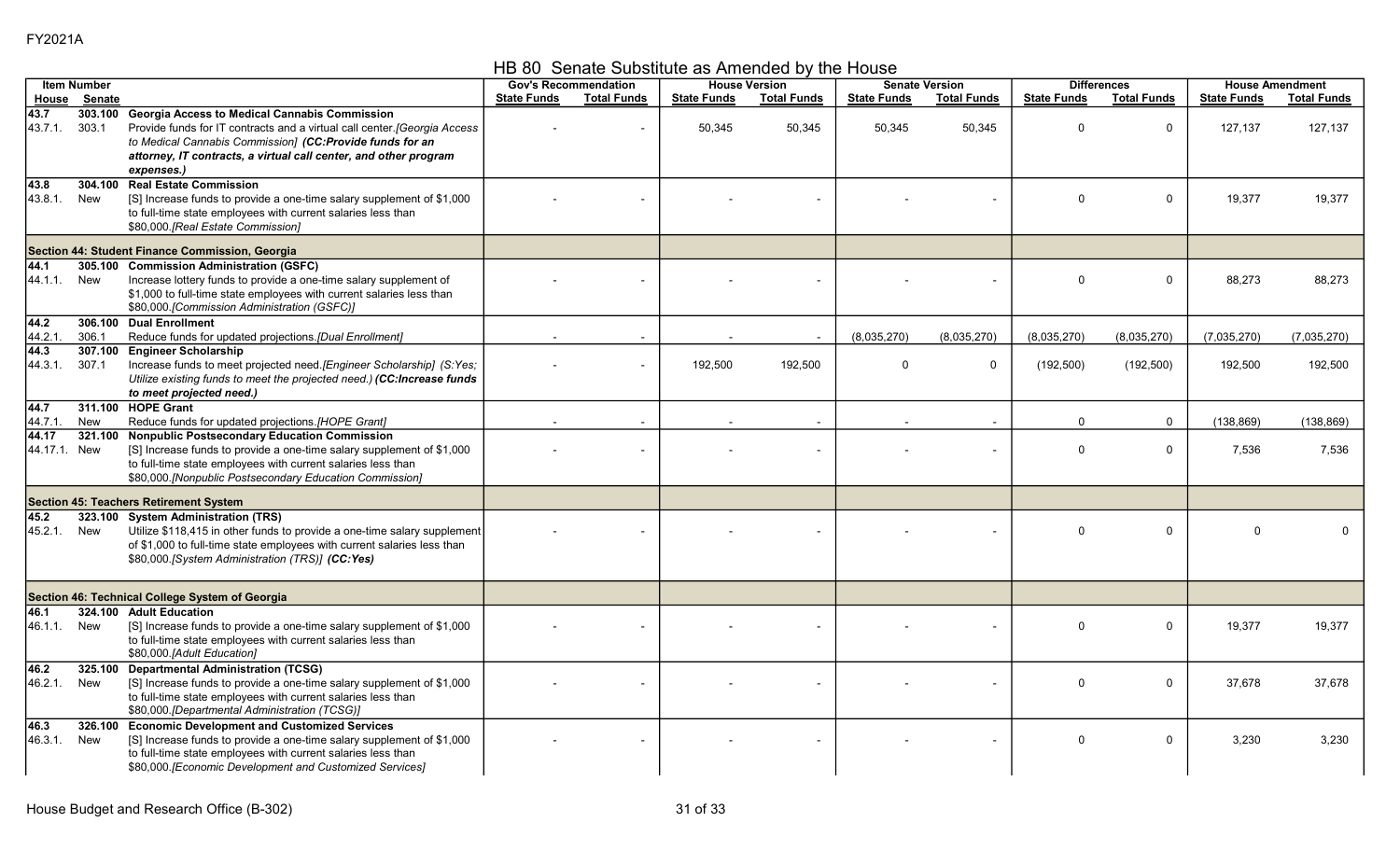HB 80 Senate Substitute as Amended by the House

|                       | <b>Item Number</b> |                                                                                                                                                                                                                                                                                                                                                                                                             |                    | <b>Gov's Recommendation</b> |                    | <b>House Version</b>     |                    | <b>Senate Version</b> |                    | <b>Differences</b> |                    | <b>House Amendment</b> |
|-----------------------|--------------------|-------------------------------------------------------------------------------------------------------------------------------------------------------------------------------------------------------------------------------------------------------------------------------------------------------------------------------------------------------------------------------------------------------------|--------------------|-----------------------------|--------------------|--------------------------|--------------------|-----------------------|--------------------|--------------------|--------------------|------------------------|
| House                 | Senate             |                                                                                                                                                                                                                                                                                                                                                                                                             | <b>State Funds</b> | <b>Total Funds</b>          | <b>State Funds</b> | <b>Total Funds</b>       | <b>State Funds</b> | <b>Total Funds</b>    | <b>State Funds</b> | <b>Total Funds</b> | <b>State Funds</b> | <b>Total Funds</b>     |
| 46.5<br>46.5.1.       | New                | 328.100 Quick Start<br>[S] Increase funds to provide a one-time salary supplement of \$1,000<br>to full-time state employees with current salaries less than<br>\$80,000. [Quick Start]                                                                                                                                                                                                                     |                    |                             |                    |                          |                    |                       | $\Omega$           | $\mathbf 0$        | 39,831             | 39,831                 |
| 46.6<br>46.6.1.       | New                | 329.100 Technical Education<br>[S] Increase funds to provide a one-time salary supplement of \$1,000<br>to full-time state employees with current salaries less than<br>\$80,000.[Technical Education]                                                                                                                                                                                                      |                    |                             |                    |                          |                    |                       | $\Omega$           | 0                  | 5,736,669          | 5,736,669              |
|                       |                    | Section 47: Transportation, Department of                                                                                                                                                                                                                                                                                                                                                                   |                    |                             |                    |                          |                    |                       |                    |                    |                    |                        |
| 47.1<br>47.1.1.       | 330.1              | 330.100 Capital Construction Projects<br>Increase funds for additional construction projects.[Capital<br><b>Construction Projects]</b>                                                                                                                                                                                                                                                                      | 52,666,681         | 52,666,681                  | 52,666,681         | 52,666,681               | 144,907,557        | 144,907,557           | 92,240,876         | 92,240,876         | 144,907,557        | 144,907,557            |
| 47.2<br>47.2.1.       | 331.1              | 331.100 Capital Maintenance Projects<br>Increase funds for additional resurfacing. [Capital Maintenance<br>Projects] (S:Reduce funds and recognize \$92,240,876 of the<br>Coronavirus Response and Relief Supplemental Appropriations Act of<br>2021 (CRRSAA).) (CC:Reduce funds and recognize \$92,240,876 of<br>the Coronavirus Response and Relief Supplemental<br>Appropriations Act of 2021 (CRRSAA).) | 95,600,000         | 95,600,000                  | 77,421,136         | 77,421,136               | (14, 819, 740)     | (14, 819, 740)        | (92, 240, 876)     | (92, 240, 876)     | (14, 819, 740)     | (14, 819, 740)         |
| 47.3<br>47.3.2.       | 332.100<br>New     | <b>Construction Administration</b><br>Utilize existing motor fuel funds (\$1,073,271) to provide a one-time<br>salary supplement of \$1,000 to full-time state employees with current<br>salaries less than \$80,000.[Capital Construction & Improvement]<br>(CC:Yes)                                                                                                                                       |                    |                             |                    |                          |                    |                       | $\Omega$           | $\mathbf{0}$       | $\Omega$           |                        |
| 47.4<br>47.4.1.       | 333.100<br>New     | Data Collection, Compliance, and Reporting<br>Utilize existing motor fuel funds (\$25,836) to provide a one-time salary<br>supplement of \$1,000 to full-time state employees with current salaries<br>less than \$80,000.[Data Collection Compliance and Reporting]<br>(CC:Yes)                                                                                                                            |                    |                             |                    |                          |                    |                       | $\Omega$           | $\Omega$           | $\Omega$           |                        |
| 47.5<br>47.5.2.       | 334.100<br>New     | <b>Departmental Administration (DOT)</b><br>Utilize existing motor fuel funds (\$364,934) to provide a one-time salary<br>supplement of \$1,000 to full-time state employees with current salaries<br>less than \$80,000.[Administration] (CC:Yes)                                                                                                                                                          |                    |                             |                    |                          |                    |                       | $\Omega$           | $\mathbf 0$        | $\mathbf{0}$       | $\Omega$               |
| 47.6<br>47.6.1.       | 335.100<br>New     | Intermodal<br>[S] Increase funds to provide a one-time salary supplement of \$1,000<br>to full-time state employees with current salaries less than<br>\$80,000.[Intermodal]                                                                                                                                                                                                                                |                    |                             |                    |                          |                    |                       | $\Omega$           | $\mathbf 0$        | 19,377             | 19,377                 |
| 47.6.3.               | 335.2              | Increase funds for Airport Aid.[Airport Aid]                                                                                                                                                                                                                                                                                                                                                                |                    |                             |                    | $\overline{\phantom{a}}$ | 203,461            | 203,461               | 203,461            | 203,461            | 577,411            | 577.411                |
| 47.9<br>47.9.1.       | 338.100<br>New     | <b>Planning</b><br>Utilize existing motor fuel funds (\$21,530) to provide a one-time salary<br>supplement of \$1,000 to full-time state employees with current salaries<br>less than \$80,000 [Planning] (CC:Yes)                                                                                                                                                                                          |                    |                             |                    |                          |                    |                       | $\Omega$           | $\Omega$           | $\Omega$           | $\Omega$               |
| 47.10<br>47.10.2. New | 339.100            | <b>Routine Maintenance</b><br>Utilize existing motor fuel funds (\$1,765,460) to provide a one-time<br>salary supplement of \$1,000 to full-time state employees with current<br>salaries less than \$80,000.[Bridges and Roadways] (CC:Yes)                                                                                                                                                                |                    |                             |                    |                          |                    |                       | $\Omega$           | $\mathbf 0$        | $\Omega$           | 0                      |